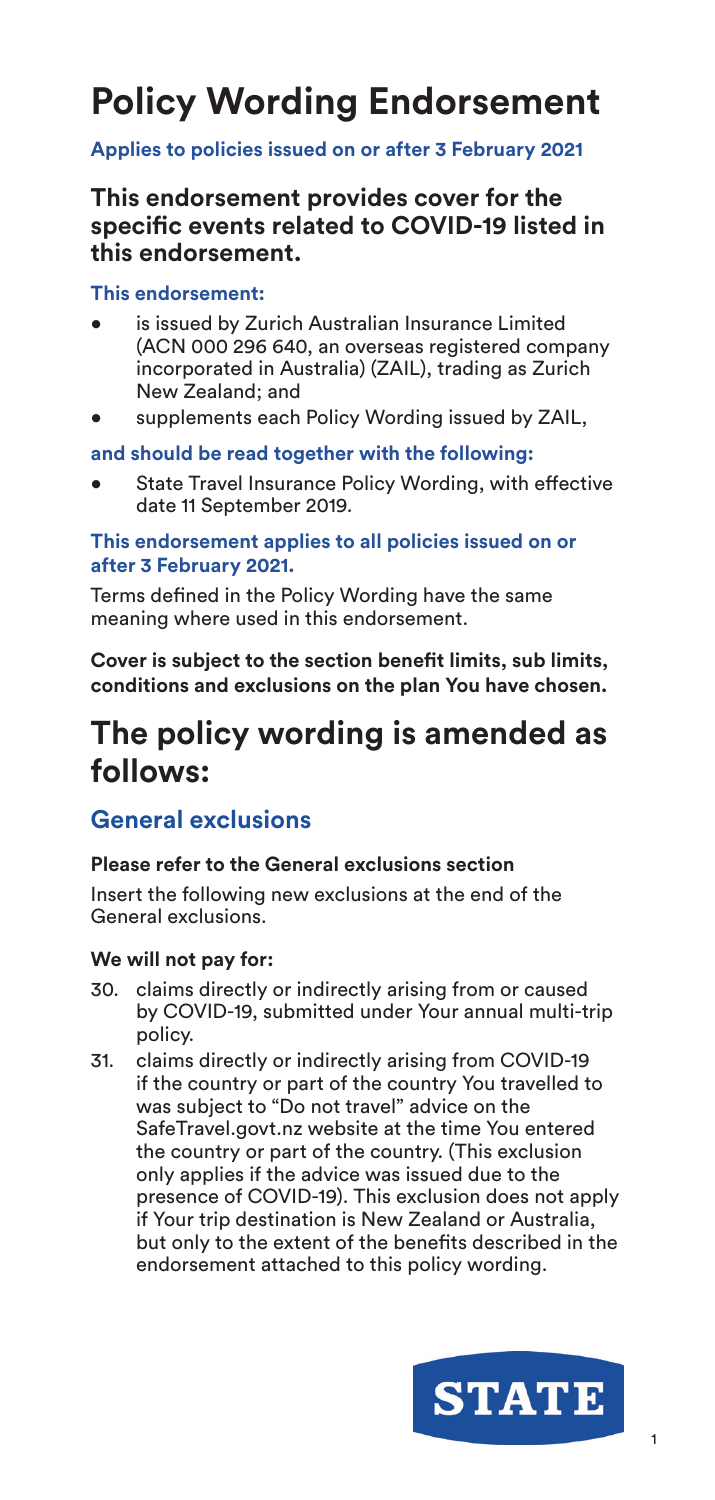32. claims directly or indirectly arising from or caused by a public health authority directing You into a period of quarantine or self-isolation which is mandatory for travellers related to cross area, border, region or territory travel. (This exclusion applies regardless of You being diagnosed with COVID-19 or having come into close contact with a person diagnosed with COVID-19).

# **The policy wording is amended to include the following events related to COVID-19:**

#### **Words with special meaning**

#### *Insert this additional wording:*

**"Natural Disaster"** means a major adverse event resulting from natural processes of the earth; examples are bushfire, hurricane, tornado, volcanic eruption, earthquake, tsunami, falling object from space (including a meteorite), and in general any extraordinary atmospheric, meteorological, seismic, or geological phenomenon. It does not mean an Epidemic or Pandemic. (Note: This definition now applies to any reference of 'natural disaster' under Section 2: Additional Expenses).

# **Benefits that apply to all destinations**

#### **SECTION 1: Medical and dental expenses**

#### *Insert this additional wording:*

This section includes cover under Your single trip policy for usual and customary costs of medical treatment and ambulance transportation if You are diagnosed as having COVID-19 by a qualified medical practitioner.

#### **We will not pay for:**

8. any claims caused by or arising from cruise travel which are directly or indirectly related to COVID-19.

#### **SECTION 2: Additional expenses**

#### **1. If You become sick**

*Insert this additional wording:*

#### **Your quarantine or isolation due to COVID-19**

This section is extended to include cover if during Your Journey You are quarantined overseas because You are diagnosed with COVID-19 by a qualified medical practitioner.

We will pay Your reasonable Additional accommodation expenses (room rate only) and Additional transport expenses (at the same fare class as originally booked). The benefit ceases when You are able to continue Your Journey, travel Home or on the completion of the Period Of Insurance, whichever is the earlier. You must obtain and provide Us with written evidence from the qualified medical practitioner or relevant local authority (as applicable) and receipts.

**Note:** there is no cover for any travel or accommodation costs or expenses arising from a government or public health authority directing You into a period of quarantine which is mandatory for travellers related to cross area, border, region or territory travel. (This applies regardless of You being diagnosed with COVID-19 or having come into close contact with a person diagnosed with COVID-19).

#### **2. If You die**

#### *Insert this additional wording:*

This section is extended to include cover if You die whilst on Your Journey and the cause of death is COVID-19.

#### **3. If a Relative or Your business partner becomes sick**

*Insert this additional wording:*

#### **The illness of Your non-travelling Relative or business partner due to COVID-19**

#### **3.1 If Your non-travelling Relative or business partner residing in New Zealand or Australia becomes sick due to COVID-19**

We will pay reasonable Additional transport expenses at the same fare class as originally booked if You are required to return Home because Your non-travelling Relative or business partner who resides in New Zealand or Australia is diagnosed with COVID-19 and the treating doctor confirms in writing the level of infection is life threatening. You must obtain and provide Us with written evidence from the qualified medical practitioner and receipts.

#### *Replace point 2 and insert this additional wording:*

#### **We will not pay for claims caused by:**

2. claims under Section 2.3 and 2.6 arising from an Epidemic, Pandemic or outbreak of an infectious disease or any derivative or mutation of such viruses, or the threat, or perceived threat, of any of these. This exclusion will not apply for a claim related to COVID-19.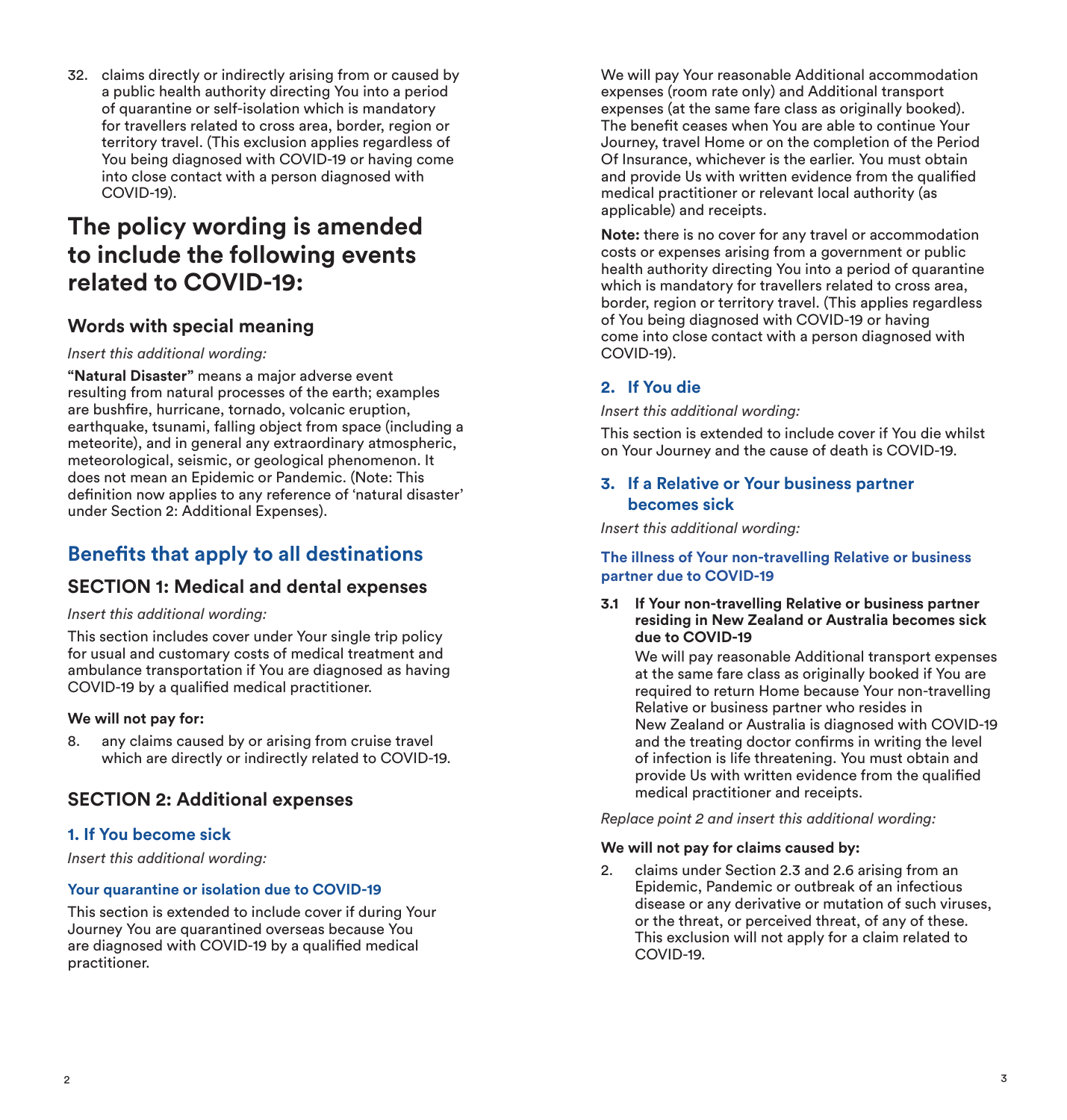- 3. claims directly or indirectly arising due to COVID-19 when Your non-travelling Relative or business partner resides in any country other than New Zealand or Australia.
- 4. any claims caused by or arising from cruise travel which are directly or indirectly related to COVID-19.

#### **SECTION 3: Amendment or cancellation costs**

*Insert this additional wording:*

**This section includes claims related to COVID-19 for the following events outside Your control and unforeseeable at the Relevant Time:**

#### **3.1 Your illness**

If You are diagnosed by a qualified medical practitioner with COVID-19 and cannot travel. You must be certified by a qualified medical practitioner as unfit to travel prior to amending or cancelling Your Journey. Exclusion 16 of 'We will not pay for claims caused by' of this section will not apply in this event. You must obtain and provide Us with written evidence from the qualified medical practitioner or relevant local authority (as applicable).

#### **3.2 The illness of Your non-travelling Relative or business partner residing in New Zealand or Australia**

If You need to amend or cancel Your Journey because Your non-travelling Relative or business partner who resides in New Zealand or Australia is diagnosed by a qualified medical practitioner with COVID-19 and the treating doctor confirms in writing the level of infection is life threatening. Exclusion 16 of 'We will not pay for claims caused by' of this section will not apply in this event. You must obtain and provide Us with written evidence from the qualified medical practitioner or relevant local authority (as applicable).

#### **3.3 If You are an essential health care worker whose leave is revoked**

If You are deemed an essential health care worker under New Zealand's COVID-19 rules (i.e. a pharmacist, nurse, doctor, paramedic or other health care professional) and Your leave is revoked by Your employer due to COVID-19 related reasons. Exclusion 12 and 16 of 'We will not pay for claims caused by' of this section will not apply in this event. A letter or email from Your employer is required to support a claim.

#### **We will not pay for claims caused by:**

17. claims directly or indirectly arising due to COVID-19 when Your non-travelling Relative or business partner resides in any country other than New Zealand or Australia.

### **Additional benefits that apply only for travel in New Zealand or Australia**

#### **SECTION 2: Additional expenses**

#### **6. Other circumstances**

*Insert this additional wording:*

#### **Other circumstances related to COVID-19**

**6.1 If You have been directed by a local public health authority into a period of quarantine because they have classified You as having close contact with a person diagnosed with COVID-19**

If You have been directed by a local public health authority into a period of quarantine because they have classified You as having close contact with a person diagnosed with COVID-19 (including if that person is Your travelling companion), We will pay Your reasonable Additional accommodation expenses (room rate only) and Additional transport expenses (at the same fare class as originally booked). The benefit ceases when You are able to continue Your Journey, travel Home or on the completion of the Period Of Insurance, whichever is the earlier. You must obtain and provide Us with written evidence from the qualified medical practitioner or relevant local authority (as applicable) and receipts.

#### **6.2 If the person You were due to stay with in New Zealand or Australia has COVID-19**

If the person You were due to stay with in New Zealand or Australia is diagnosed by a qualified medical practitioner with COVID-19 or is directed by a local public health authority into a period of quarantine because they have been classified as having close contact with a person diagnosed with COVID-19 and You can no longer stay with them, and this was unforeseeable at the Relevant Time, We will pay up to \$250 per night for reasonable Additional accommodation expenses (room rate only) that You incur for alternative accommodation. You must obtain and provide Us with written evidence from the qualified medical practitioner or relevant local authority (as applicable), evidence of Your original accommodation arrangements and receipts for the new accommodation.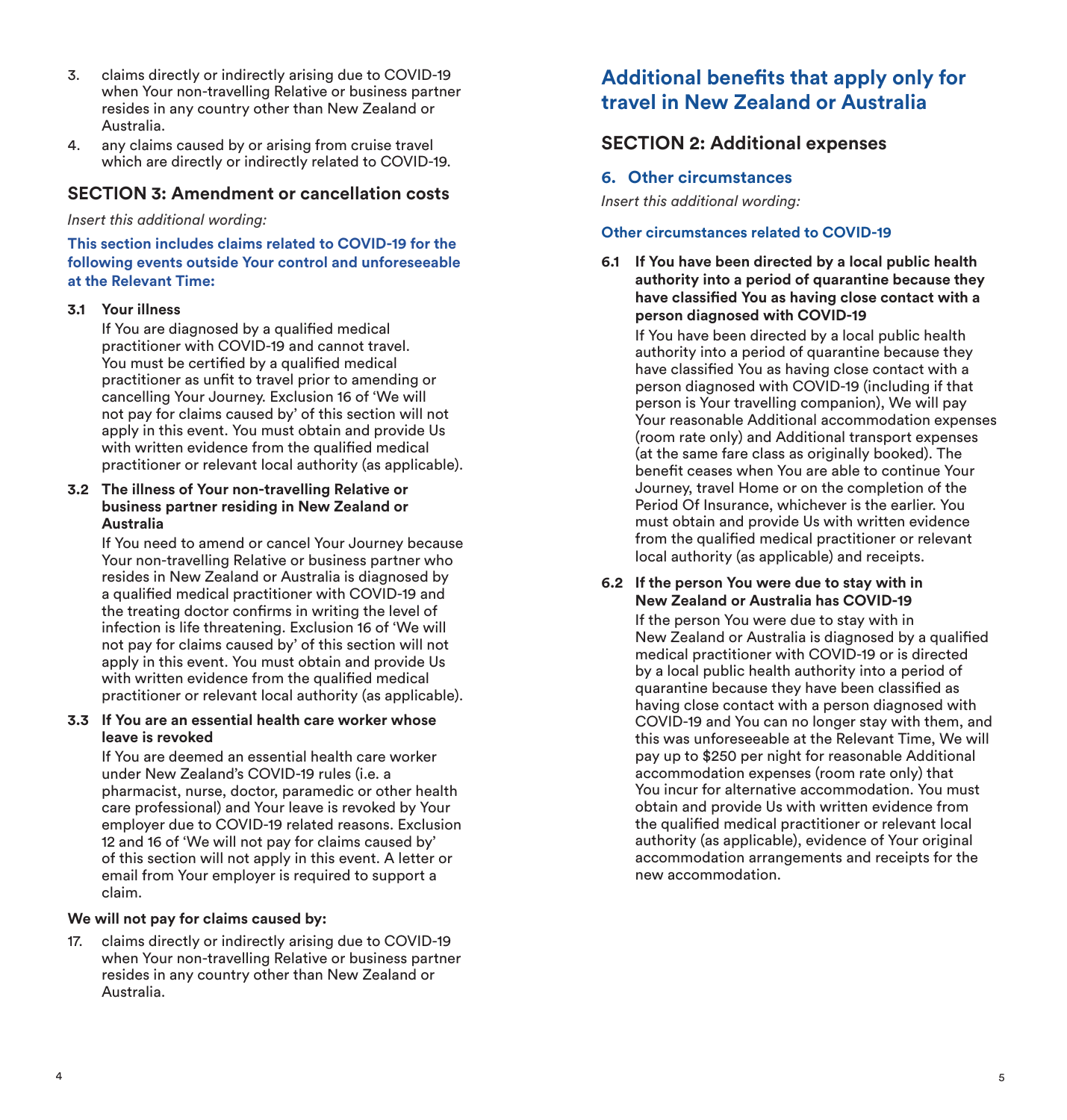#### **6.3 If Your prepaid accommodation in New Zealand or Australia is shutdown**

If, after the Relevant Time, the prepaid accommodation You had planned to stay at in New Zealand or Australia is shutdown or closed due to a COVID-19 outbreak on the premises and hygiene measures are required, We will pay reasonable Additional expenses (in the same class as originally booked) that You incur for alternative accommodation. A letter or email from the accommodation provider and receipts are required to support a claim.

#### **SECTION 3: Amendment or cancellation costs**

*Insert this additional wording:*

**This section includes claims related to COVID-19 for the following events outside Your control and unforeseeable at the Relevant Time:**

**3.4 If You have been directed by a local public health authority into a period of quarantine because they have classified You as having close contact with a person diagnosed with COVID-19**

If You have been directed by a local public health authority into a period of quarantine because they have classified You as having close contact with a person diagnosed with COVID-19 and cannot travel. You must be certified by a qualified medical practitioner as unfit to travel prior to amending or cancelling Your Journey. Exclusion 16 of 'We will not pay for claims caused by' of this section will not apply in this event. You must obtain and provide Us with written evidence from the qualified medical practitioner or relevant local authority (as applicable).

#### **3.5 If the person You were due to stay with in New Zealand or Australia has COVID-19**

If the person You were due to stay with in New Zealand or Australia is diagnosed by a qualified medical practitioner with COVID-19 or directed by a local public health authority into a period of quarantine because they are classified as having close contact with a person diagnosed with COVID-19 and You can no longer stay with them, and this was unforeseeable at the Relevant Time, We will pay up to \$250 per night for reasonable Additional accommodation expenses (room rate only) that You incur for alternative accommodation. Exclusion 16 of 'We will not pay for claims caused by' of this section will not apply in this event. You must obtain and provide Us with written evidence from the qualified medical practitioner or relevant local authority (as applicable), evidence of Your original accommodation arrangements and receipts for the new accommodation.

#### **3.6 If Your prepaid accommodation in New Zealand or Australia is shutdown**

If the prepaid accommodation You had planned to stay at in New Zealand or Australia is shutdown or closed due to a COVID-19 outbreak on the premises and hygiene measures are required. Exclusion 10 and 16 of 'We will not pay for claims caused by' of this section will not apply in this event. A letter or email from the accommodation provider is required to support a claim.

#### **3.7 If Your prepaid holiday activity in New Zealand or Australia is closed**

If the destination activity venue in New Zealand or Australia (e.g. ski venue, theme park or cooking school) is closed due to COVID-19 You can claim a refund on the unused, prepaid, non-refundable tickets. Exclusion 16 of 'We will not pay for claims caused by' of this section will not apply in this event. A letter or email from the operator is required to support a claim.

### **SECTION 8: Travel delay**

*Replace point 2 and insert this wording:*

#### **We will not pay for claims caused by:**

- 2. an Epidemic, Pandemic or outbreak of an infectious disease or any derivative or mutation of such viruses, or the threat or perceived threat, of any of these. This exclusion will not apply for a claim related to COVID-19.
- 3. claims directly or indirectly arising due to COVID-19 when You are travelling to any country other than New Zealand or Australia.
- 4. any claims caused by or arising from cruise travel which are directly or indirectly related to COVID-19.

### **Travel warning or travel ban**

**Please note:** This policy does not cover claims relating to government-issued travel bans; "Do not travel" warnings; government directed border closures; or mandatory quarantine or self-isolation requirements related to cross area, border, region or territory travel.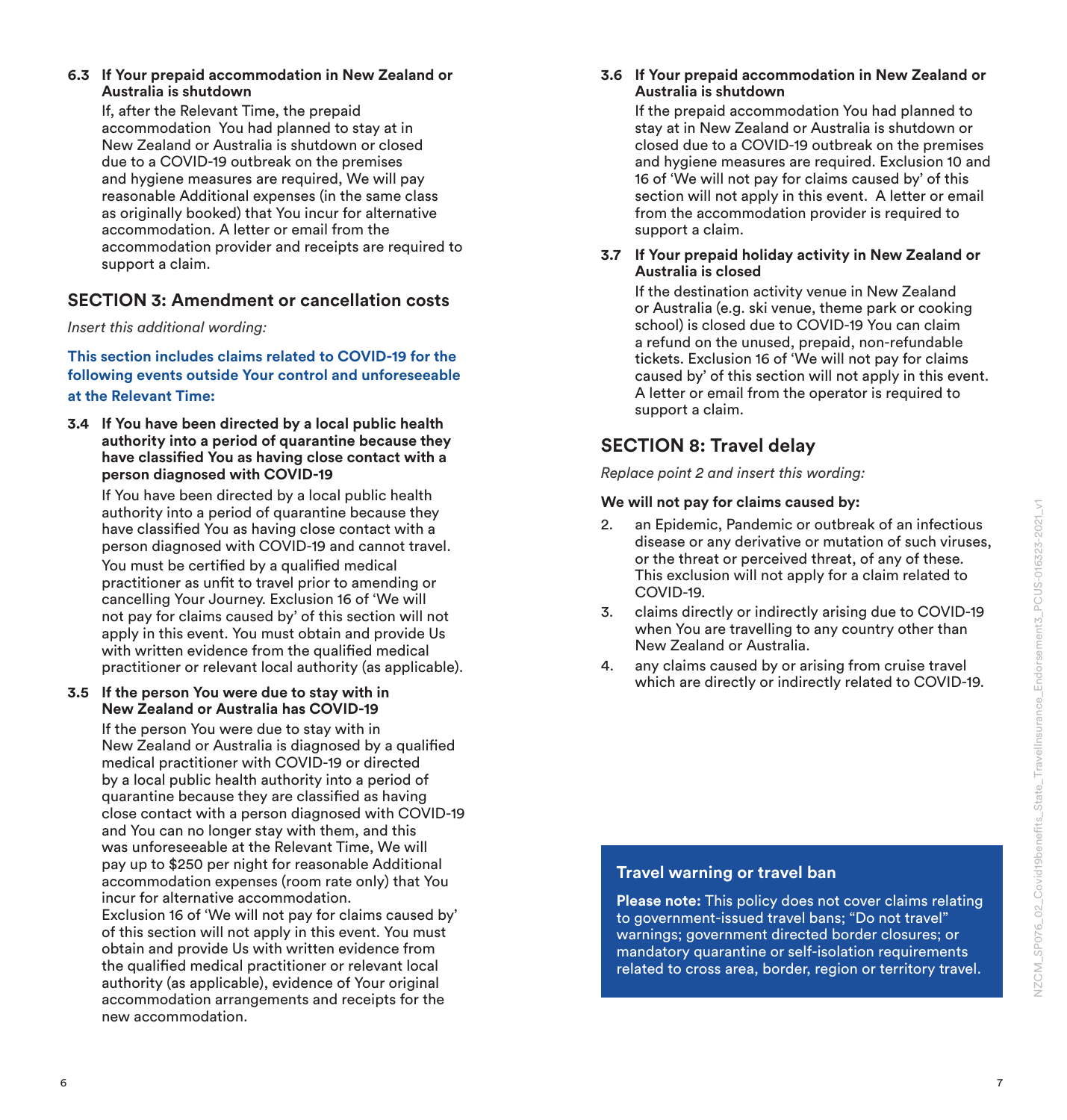# **Travel Insurance**





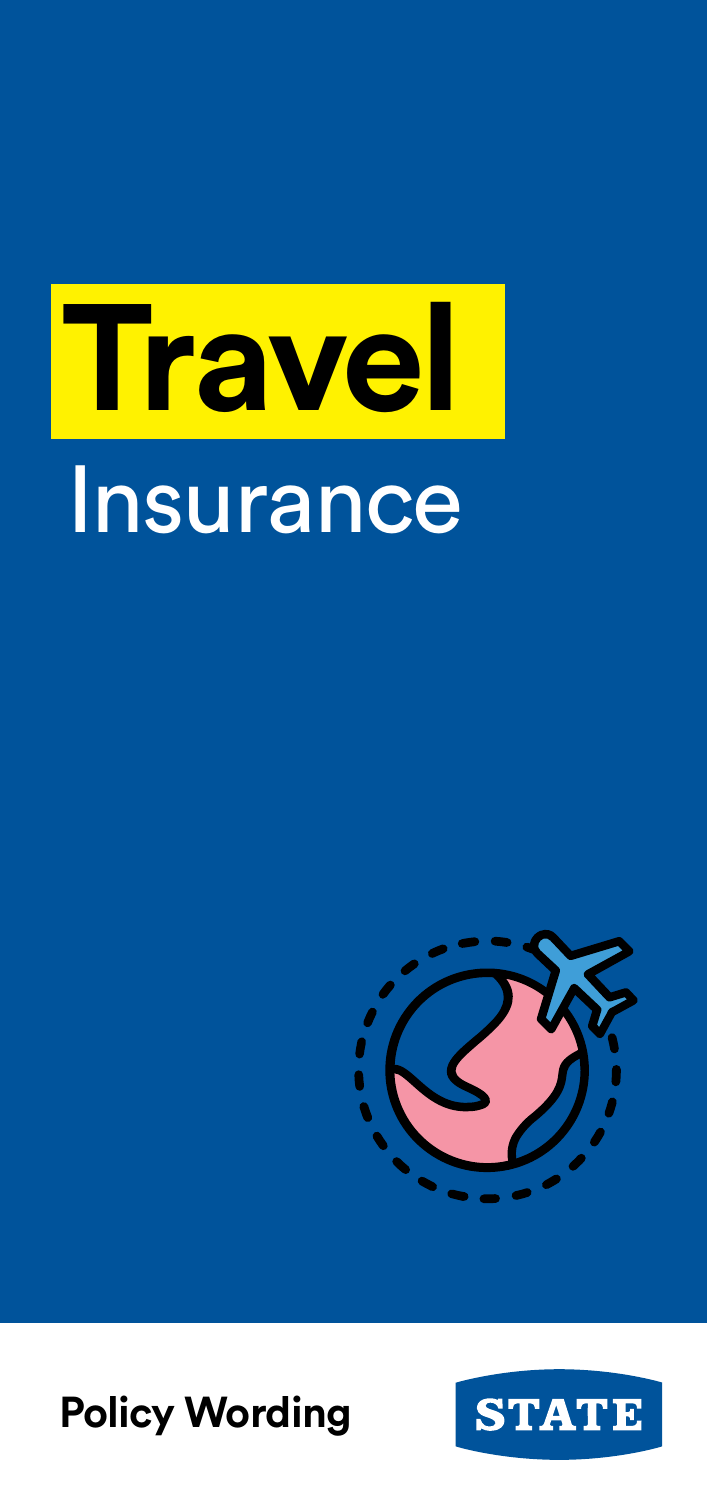# **Table of contents**

| The purpose of the policy wording document3             |  |
|---------------------------------------------------------|--|
|                                                         |  |
|                                                         |  |
|                                                         |  |
|                                                         |  |
|                                                         |  |
|                                                         |  |
|                                                         |  |
|                                                         |  |
|                                                         |  |
|                                                         |  |
|                                                         |  |
|                                                         |  |
|                                                         |  |
| Add snow skiing, snowboarding and snowmobiling 10       |  |
|                                                         |  |
|                                                         |  |
|                                                         |  |
|                                                         |  |
|                                                         |  |
| Travel and the health of other people (non-traveller)20 |  |
|                                                         |  |
|                                                         |  |
| 4. 24 hour emergency assistance and claims  22          |  |
|                                                         |  |
|                                                         |  |
|                                                         |  |
|                                                         |  |
|                                                         |  |
|                                                         |  |
|                                                         |  |
|                                                         |  |
|                                                         |  |
|                                                         |  |
|                                                         |  |
|                                                         |  |
|                                                         |  |
|                                                         |  |
|                                                         |  |
|                                                         |  |
|                                                         |  |
|                                                         |  |

# Welcome

This document contains information you need to know about the State Travel Insurance policy. If you have any questions, or if there's anything we can help with, get in touch today.

# The purpose of the policy wording document

This document provides information to help you understand this travel insurance policy, compare cover and make an informed decision about whether to buy a policy. Please read the policy wording document carefully to ensure it provides the cover you need. If you have any questions please contact us.

The policy wording document details:

- the benefits read these together with the options to vary cover:
- requirements if you have an Existing Medical Condition or are pregnant;
- obligations in relation to your duty of disclosure;
- definitions of 'Words with special meaning' where they are used in the policy; and
- what is and isn't covered.

When you purchase a policy, keep a copy of this policy wording document and the Certificate of Insurance we'll give you in a safe place for future reference.

# **Contactus**

- $\bullet$  Call 0800 500 325
- · Visit state.co.nz/travel
- $\bullet$  Email statetravel@covermore.co.nz
- · Post: State Travel Insurance c/o Cover-More Travel Insurance PO Box 105-203 Auckland City Auckland 1143 New Zealand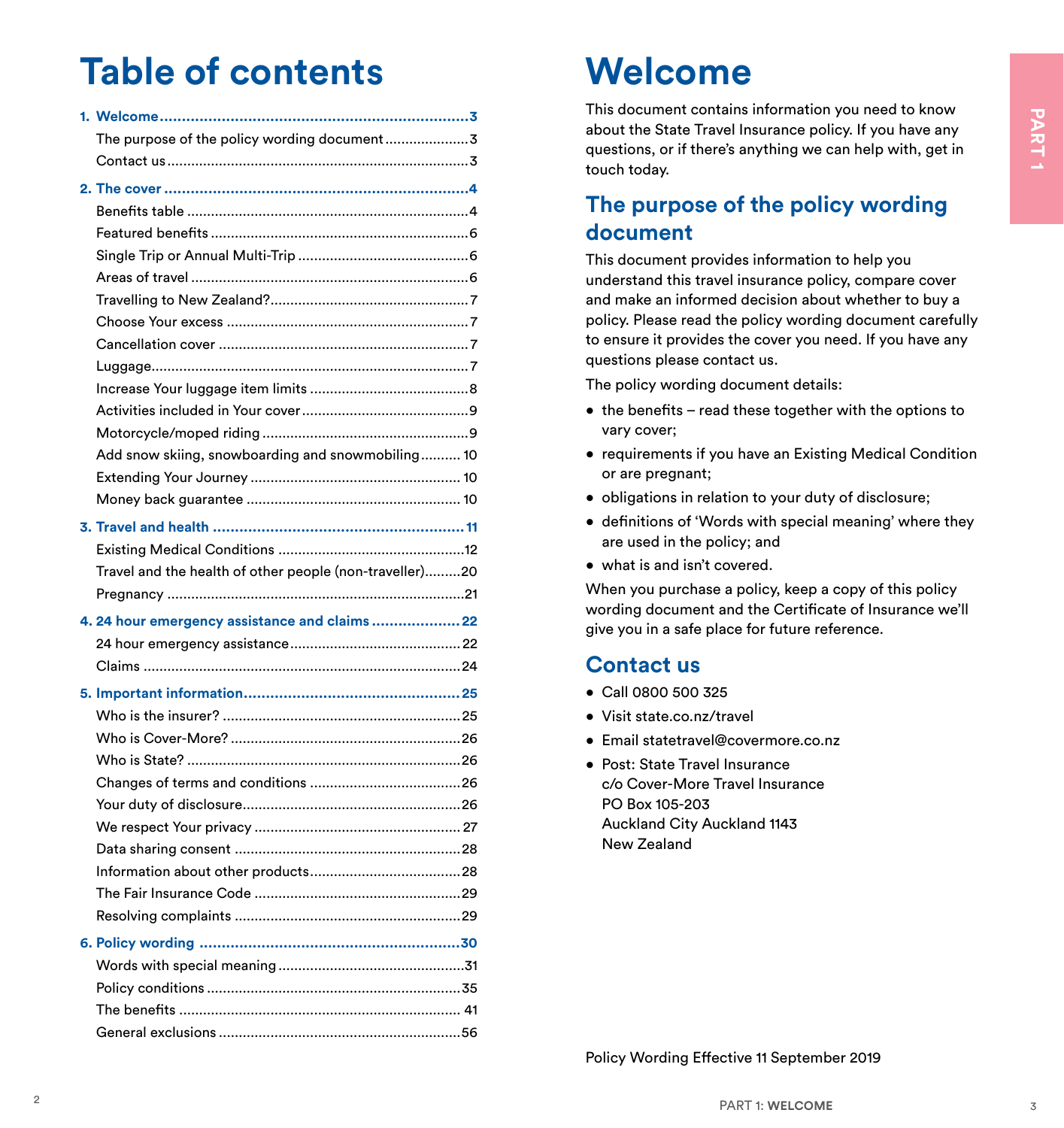# <span id="page-6-0"></span>**The cover**

# **Benefits table**

Below is a summary of the benefits We provide and their maximum limits.

|         |                                                                                                                                                                                                                                                                                                                                                                                                                                                                                                                                                                                                                                                                                         |                                                                                                                                                                                                  |                                         | <b>Plan C</b>                                                                                                             |
|---------|-----------------------------------------------------------------------------------------------------------------------------------------------------------------------------------------------------------------------------------------------------------------------------------------------------------------------------------------------------------------------------------------------------------------------------------------------------------------------------------------------------------------------------------------------------------------------------------------------------------------------------------------------------------------------------------------|--------------------------------------------------------------------------------------------------------------------------------------------------------------------------------------------------|-----------------------------------------|---------------------------------------------------------------------------------------------------------------------------|
|         | <b>Policy benefits</b>                                                                                                                                                                                                                                                                                                                                                                                                                                                                                                                                                                                                                                                                  | Maximum benefit limits (per adult)                                                                                                                                                               | <b>Single Trip or Annual Multi-Trip</b> | <b>Single Trip</b><br><b>Maximum benefit</b><br>limits (per person)                                                       |
| 1       | Medical and dental expenses                                                                                                                                                                                                                                                                                                                                                                                                                                                                                                                                                                                                                                                             | \$Unlimited <sup>+*</sup>                                                                                                                                                                        | \$1,500                                 |                                                                                                                           |
| 2       | <b>Additional expenses</b>                                                                                                                                                                                                                                                                                                                                                                                                                                                                                                                                                                                                                                                              | \$Unlimited <sup>+o</sup>                                                                                                                                                                        | \$10,000                                |                                                                                                                           |
| 3       | Amendment or cancellation costs                                                                                                                                                                                                                                                                                                                                                                                                                                                                                                                                                                                                                                                         | Cover chosen <sup>+^</sup>                                                                                                                                                                       | \$10,000                                | Cover chosen#                                                                                                             |
| 4       | Luggage and travel documents                                                                                                                                                                                                                                                                                                                                                                                                                                                                                                                                                                                                                                                            | \$25,000                                                                                                                                                                                         | \$5,000                                 |                                                                                                                           |
| 5       | Delayed luggage allowance                                                                                                                                                                                                                                                                                                                                                                                                                                                                                                                                                                                                                                                               | \$1,500                                                                                                                                                                                          |                                         |                                                                                                                           |
| 6       | Money                                                                                                                                                                                                                                                                                                                                                                                                                                                                                                                                                                                                                                                                                   | \$500                                                                                                                                                                                            |                                         |                                                                                                                           |
| 7       | Rental Car insurance excess                                                                                                                                                                                                                                                                                                                                                                                                                                                                                                                                                                                                                                                             | \$10,000                                                                                                                                                                                         | \$4,000                                 |                                                                                                                           |
| 8       | <b>Travel delay</b>                                                                                                                                                                                                                                                                                                                                                                                                                                                                                                                                                                                                                                                                     | \$2,000                                                                                                                                                                                          | \$750                                   |                                                                                                                           |
| 9       | Resumption of Journey                                                                                                                                                                                                                                                                                                                                                                                                                                                                                                                                                                                                                                                                   | \$5,000                                                                                                                                                                                          |                                         |                                                                                                                           |
| 10      | Hospital incidentals                                                                                                                                                                                                                                                                                                                                                                                                                                                                                                                                                                                                                                                                    | \$8,000                                                                                                                                                                                          |                                         |                                                                                                                           |
| 11      | Hijacking                                                                                                                                                                                                                                                                                                                                                                                                                                                                                                                                                                                                                                                                               | \$8,000                                                                                                                                                                                          |                                         |                                                                                                                           |
| $12 \,$ | Loss of income                                                                                                                                                                                                                                                                                                                                                                                                                                                                                                                                                                                                                                                                          | $$9,000^{+}$<br>up to \$1,000<br>per month                                                                                                                                                       | \$2,250<br>up to \$250<br>per month     |                                                                                                                           |
| 13      | Disability                                                                                                                                                                                                                                                                                                                                                                                                                                                                                                                                                                                                                                                                              | $$15,000^{+}$                                                                                                                                                                                    | \$10,000                                |                                                                                                                           |
| 14      | Accidental death                                                                                                                                                                                                                                                                                                                                                                                                                                                                                                                                                                                                                                                                        | $$15,000^{+}$                                                                                                                                                                                    | \$10,000                                |                                                                                                                           |
| 15      | Legal expenses                                                                                                                                                                                                                                                                                                                                                                                                                                                                                                                                                                                                                                                                          | \$10,000                                                                                                                                                                                         | \$5,000                                 |                                                                                                                           |
| 16      | Personal liability                                                                                                                                                                                                                                                                                                                                                                                                                                                                                                                                                                                                                                                                      | \$2,500,000                                                                                                                                                                                      | \$200,000                               |                                                                                                                           |
|         | * Cover will not exceed 12 months from onset. Medical and dental expenses<br>cover is limited to \$1,500 for treatment provided in New Zealand. This \$1,500<br>sub-limit does not apply to Plan I, Inbound area.<br>+ For customers 70 years or over reduced maximum limits may apply. Limits will<br>be shown on the Certificate of Insurance.<br>^ Cover chosen applies per policy. See page 7.<br>• Item limits apply. See page 8.<br># Cover chosen applies per person. See page 7.<br>~The maximum liability collectively for Sections 12, 13 and 14,<br>shall not exceed \$15,000 on Plan I and \$10,000 on Plan D.<br>° Limits apply to sub-sections 2 and 6f. See pages 42-44. | This is only a summary of benefits provided. Please<br>refer to Part 6: Policy wording on pages 30-59 for full<br>details of the cover provided. Please read the entire<br>and sub-limits apply. |                                         | document carefully to understand what this policy covers.<br>Importantly, please note that conditions, exclusions, limits |
|         |                                                                                                                                                                                                                                                                                                                                                                                                                                                                                                                                                                                                                                                                                         |                                                                                                                                                                                                  |                                         |                                                                                                                           |
|         |                                                                                                                                                                                                                                                                                                                                                                                                                                                                                                                                                                                                                                                                                         |                                                                                                                                                                                                  | PART 2: THE COVER                       |                                                                                                                           |

**International Plan I**

**Domestic Plan D**

**Domestic Cancellation**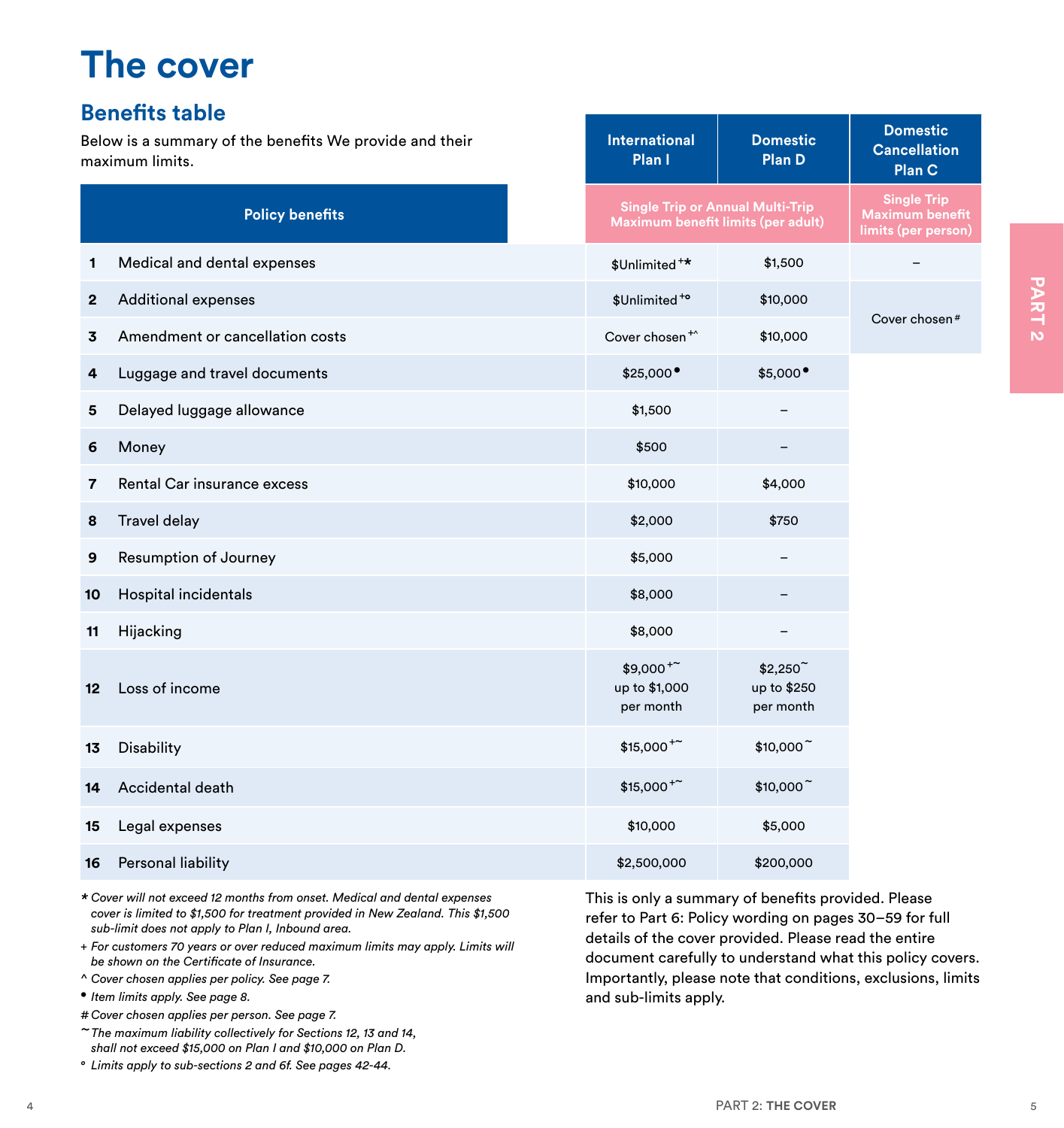# <span id="page-7-0"></span>**Featured benefits**

**24 hour emergency assistance:** 24/7 access to a team of experts with a global network of doctors, nurses and logistical staff.

**Medical cover:** Cover for hospital, medical, surgical, nursing, ambulance expenses and emergency dental expenses. Our medical cover also assists You to find treatment and if necessary medical evacuation.

**Cancellation cover:** Only pay for the cancellation cover You need. Add the level which suits You to include cover for prepaid tickets, hotels, tours or other travel related expenses.

**Additional expenses:** Cover for emergency accommodation and transport expenses if a disaster like a volcano, tsunami, earthquake or flood disrupts Your Journey.

**Rental Car insurance excess:** If You hire a car and happen to have an accident, cover is included for the Rental Car insurance excess only.

# **Single Trip or Annual Multi-Trip**

You can choose a plan to cover one Single Trip or, for frequent travellers, an Annual Multi-Trip to cover any number of Journeys over the next 12 months.

### Frequent travellers

If You are a frequent traveller then an Annual Multi-Trip offers year round cover for Your travels provided they are to destinations over 250 km from Home.

You can choose a trip duration limit to suit Your needs for the year.

# **Areas of Travel**

**Single Trip:** You will need to choose the main destination based on where You will spend the most time on Your Journey.

**Annual Multi-Trip:** You will need to choose the area which will cover all of Your trips for the year. If You select an international area, this also includes cover for travel more than 250 km from Home.

#### **Note:**

• If 20% or more of any Journey will be spent in the Americas or Antarctica, You must nominate the area including these countries as the main destination.

• If You are travelling inbound to New Zealand You can only select an International Plan I Single Trip option, the maximum age limit is 69 years of age and there is no cover for any Existing Medical Conditions other than those We automatically include.

# **Travelling to New Zealand?**

If You are visiting New Zealand, You can travel under Plan I, Inbound area.

# **Choose Your excess**

When travelling internationally You can choose the excess. The higher the excess chosen, the lower the premium.

The excess will be shown on Your Certificate of Insurance and only applies in the event of a claim.

# **Cancellation cover**

The International and Domestic Cancellation Plans do not automatically include cancellation cover however, You can add the amount of cancellation cover that suits You. Select an amount from the options available at the time of applying for cover.

The level of cancellation cover You choose will influence Your premium. Typically people look to choose an amount that will cover all prepaid travel tickets, hotels, tours or other travel related expenses for all travellers on the policy.

The level of cover You choose will be the total amount of cover available under Section 3, on a per policy basis (International Plan) and on a per person basis (Domestic Cancellation Plan) and will be shown on Your Certificate of Insurance.

# **Luggage**

### Your belongings

for propial deleta, hotels, tours or other trevel related.<br>
And the second to the second the second to the second to the second to the second to the second to the second to the second to the second to the second to the sec When You're at Home, You look after Your belongings. When You travel it should be no different. Unfortunately, many claims We see for loss or theft are caused by people being careless with their belongings. If You do not take good care of Your belongings We may not be able pay Your claim. Not all belongings are covered by the policy.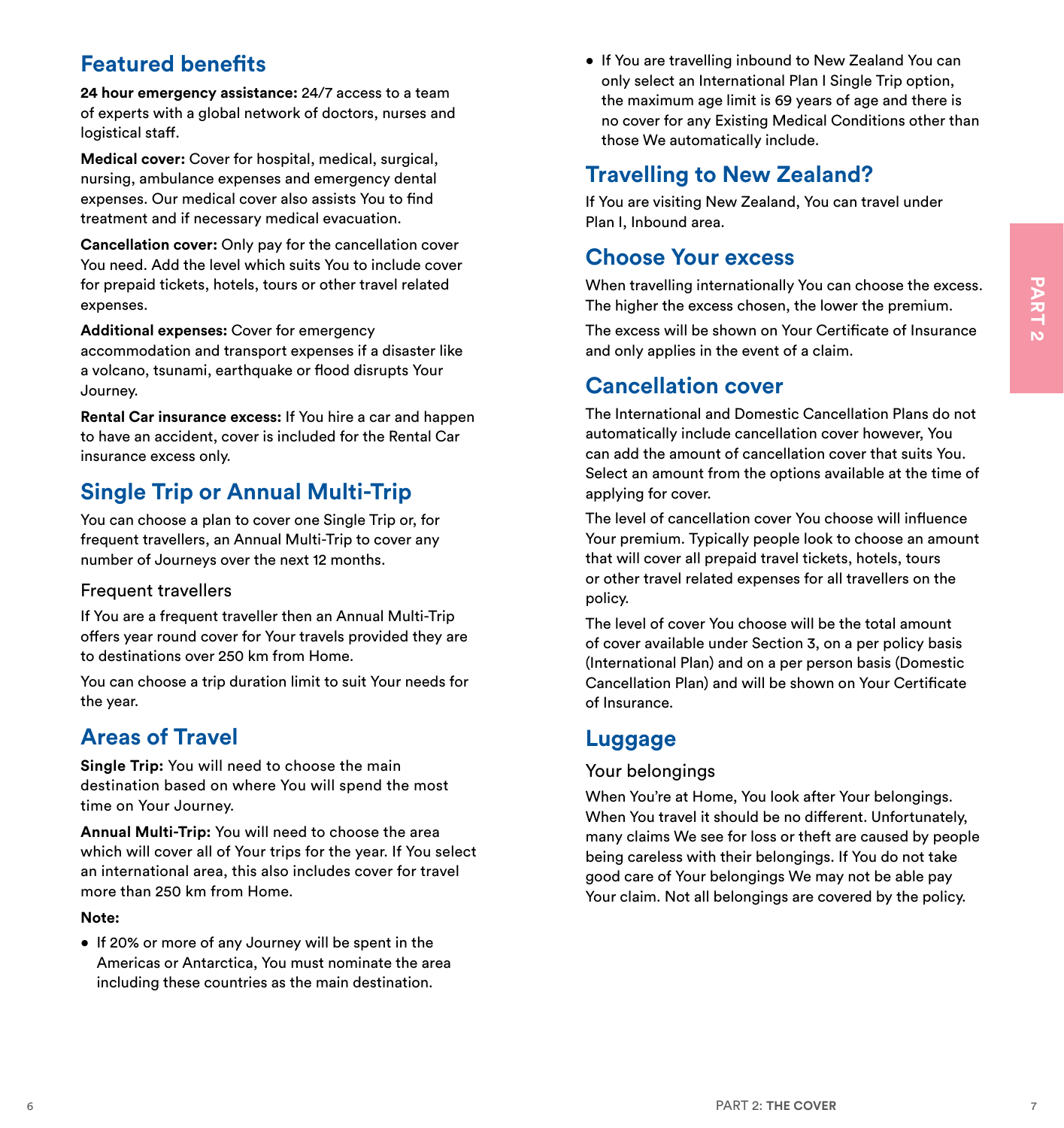#### <span id="page-8-0"></span>**What does this mean?**

- Keep Valuables with You (where security regulations allow You to do so) rather than checking them in with the Transport Provider.
- Do not leave Valuables in a motor vehicle at any time.

**"Valuables"** means articles made of or containing gold, silver or precious metals; binoculars; jewellery; mobile phones; photographic, audio, video, tablet computer, computer and electrical equipment of any kind (including computer games, portable navigation equipment or media); precious stones; smart phones; telescopes and watches.

- A maximum limit of \$2,000 applies to any other items left during the day in the boot of a locked motor vehicle. Also, don't leave items in a motor vehicle overnight as they are not covered.
- Report any loss or theft to the police within 24 hours as an original police report is required for any claim involving loss or theft.
- Additionally, We require the relevant report from the related party. For example, an Airline Property Irregularity Report (P.I.R.) is also required if Your items were lost or stolen when travelling with an airline.

# **Increase Your luggage item limits**

|                                                                                                                                                                                                                                                                                                                                                                                     | telescopes and watches.     |                      |                | $\bullet$ Bungy Jumping                                                                                                                                                                                                                              | $\bullet$ Skydiving                                                                                                                                                    |  |
|-------------------------------------------------------------------------------------------------------------------------------------------------------------------------------------------------------------------------------------------------------------------------------------------------------------------------------------------------------------------------------------|-----------------------------|----------------------|----------------|------------------------------------------------------------------------------------------------------------------------------------------------------------------------------------------------------------------------------------------------------|------------------------------------------------------------------------------------------------------------------------------------------------------------------------|--|
| • A maximum limit of \$2,000 applies to any other items<br>left during the day in the boot of a locked motor vehicle.<br>Also, don't leave items in a motor vehicle overnight as                                                                                                                                                                                                    |                             |                      |                | $\bullet$ Flying Fox                                                                                                                                                                                                                                 | • Snorkelling                                                                                                                                                          |  |
|                                                                                                                                                                                                                                                                                                                                                                                     |                             |                      |                | • Horse Riding                                                                                                                                                                                                                                       | • White Water Rafting                                                                                                                                                  |  |
|                                                                                                                                                                                                                                                                                                                                                                                     |                             |                      |                | • Jet Boating                                                                                                                                                                                                                                        | • Working Holidays                                                                                                                                                     |  |
| they are not covered.                                                                                                                                                                                                                                                                                                                                                               |                             |                      |                | • Jet Skiing                                                                                                                                                                                                                                         |                                                                                                                                                                        |  |
| • Report any loss or theft to the police within 24 hours<br>as an original police report is required for any claim<br>involving loss or theft.<br>• Additionally, We require the relevant report from<br>the related party. For example, an Airline Property<br>Irregularity Report (P.I.R.) is also required if Your items<br>were lost or stolen when travelling with an airline. |                             |                      |                | Your participation in any of the activities listed is subject<br>to the terms of cover and in particular General exclusion<br>26-29 on page 59 and Section 16 Personal liability<br>exclusions 3 and 4 on page 55.<br><b>Motorcycle/moped riding</b> |                                                                                                                                                                        |  |
|                                                                                                                                                                                                                                                                                                                                                                                     |                             |                      |                |                                                                                                                                                                                                                                                      |                                                                                                                                                                        |  |
| <b>Increase Your luggage item limits</b><br>The following limits apply to any one item, set or pair of                                                                                                                                                                                                                                                                              |                             |                      |                | You choose to do so You will only be covered if:                                                                                                                                                                                                     | You may wish to hire a motorcycle (including a moped)<br>as the driver or a pillion passenger during Your Journey. If                                                  |  |
| items (including attached and unattached accessories):                                                                                                                                                                                                                                                                                                                              | <b>Cameras</b><br>and video | Laptop<br>and tablet | Other<br>items | valid in the relevant country;                                                                                                                                                                                                                       | · whilst in control of a motorcycle or moped You hold a<br>valid New Zealand motorcycle licence or New Zealand<br>motor vehicle driver licence, and You hold a licence |  |
| <b>International Plan I</b>                                                                                                                                                                                                                                                                                                                                                         | cameras<br>\$3,000          | computers<br>\$3,000 | \$1,500        | licence valid in the relevant country;                                                                                                                                                                                                               | • whilst You are a pillion passenger the driver holds a                                                                                                                |  |
| <b>Domestic Plan D</b>                                                                                                                                                                                                                                                                                                                                                              | \$500                       | \$500                | \$500          | • the engine capacity is 200cc or less;                                                                                                                                                                                                              |                                                                                                                                                                        |  |
| For items which are valued higher, You may increase                                                                                                                                                                                                                                                                                                                                 |                             |                      |                | • You are wearing a helmet;                                                                                                                                                                                                                          |                                                                                                                                                                        |  |
| these limits (on a per item basis) by paying an additional                                                                                                                                                                                                                                                                                                                          |                             |                      |                |                                                                                                                                                                                                                                                      | • You are not participating in a Professional capacity; and                                                                                                            |  |
|                                                                                                                                                                                                                                                                                                                                                                                     |                             |                      |                | • You are not racing.                                                                                                                                                                                                                                |                                                                                                                                                                        |  |
| amount. Please ask for a quote.<br>Receipts or valuations (less than 12 months old) must be<br>available if requested by Us.                                                                                                                                                                                                                                                        |                             |                      |                | property or injury to another person.                                                                                                                                                                                                                | Note: No cover will apply under Section 16 Personal<br>Liability. This means You are responsible to pay costs<br>associated with damage to the motorcycle, moped or    |  |

# **Activities included in Your cover**

We know that not all travellers enjoy the same activities whilst travelling so We have a comprehensive list of activities which are covered while You are on Your Journey.

Our Plans automatically include:

- Abseiling
- Kayaking • Paragliding

• Parasailing • Skydiving • Snorkelling

- Archery
- Ballooning
- Bungy Jumping
- Flying Fox
- Horse Riding
- Jet Boating
- Jet Skiing

# **Motorcycle/moped riding**

- whilst in control of a motorcycle or moped You hold a valid New Zealand motorcycle licence or New Zealand motor vehicle driver licence, and You hold a licence valid in the relevant country;
- whilst You are a pillion passenger the driver holds a licence valid in the relevant country;
- the engine capacity is 200cc or less;
- You are wearing a helmet;
- You are not participating in a Professional capacity; and
- You are not racing.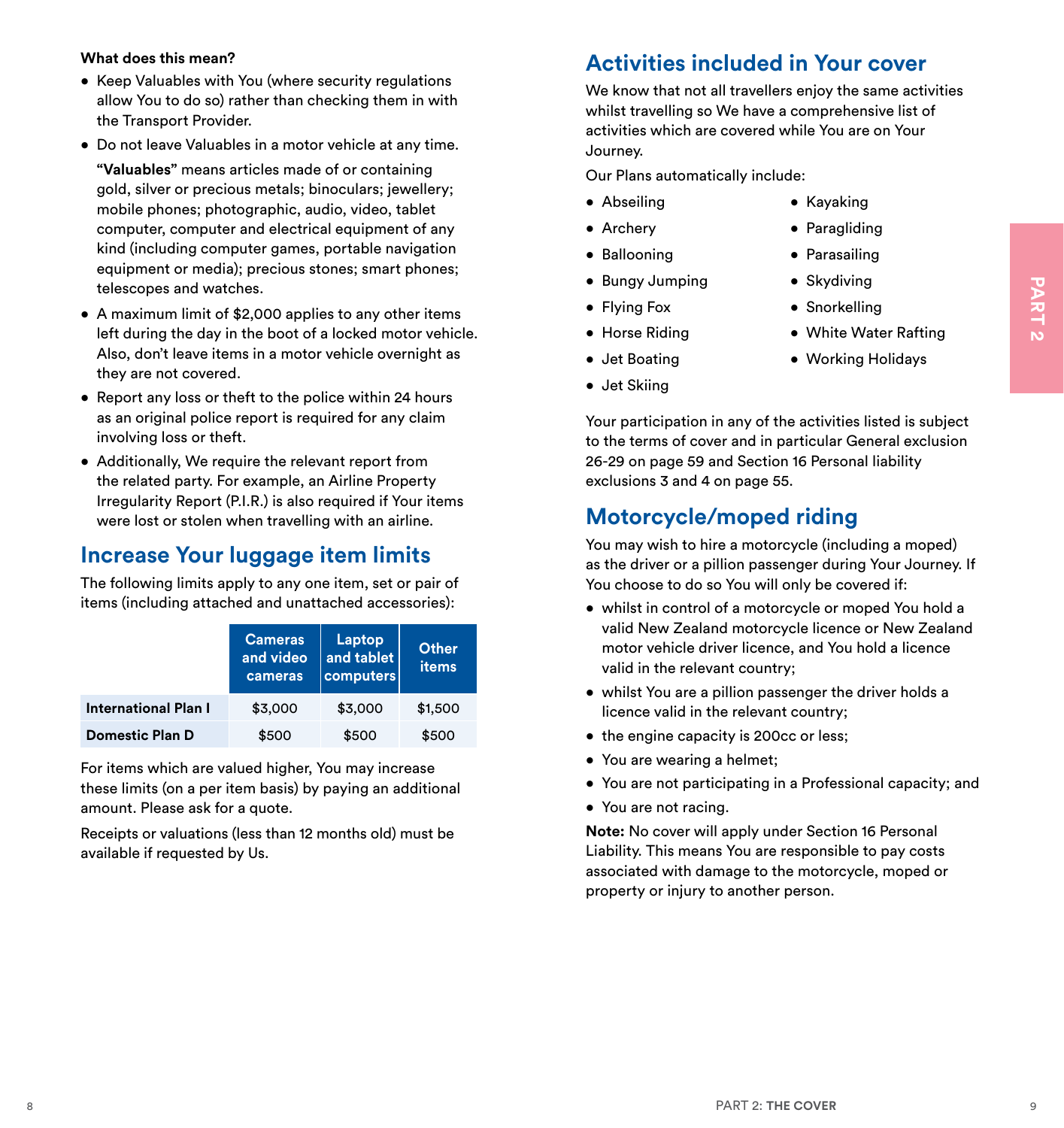# <span id="page-9-0"></span>**Add snow skiing, snowboarding and snowmobiling**

Claims involving participation by You (during the Journey) in snow skiing, snowboarding or snowmobiling are specifically excluded from this policy.

If You wish to be covered for these activities during You Journey, You must pay an extra premium. Please ask for a quote.

Even if You pay the extra premium, You will only be covered if:

- You are skiing or snowboarding On-Piste;
- You are not racing; and
- You are not participating in a Professional capacity.

# **Extending Your Journey**

If You wish to be insured for longer than the original period You need to purchase a new policy through Us prior to the expiry date shown on Your original Certificate of Insurance. It is not an extension of the previous policy.

of insurance, it is not an extension of the persion and the persion of colorino to declare any conditions,<br>
It is important to oto that the of sinus of the new policy<br>
present itself prior to the sinus of the new policy.<br> It is important to note that should a medical condition present itself prior to the time of issue of the new policy, it may be considered an Existing Medical Condition under the new policy and therefore may not be covered by the new policy. Purchasing a longer duration policy up front may avoid this risk.

**Note:** Restrictions on durations may apply.

# **Money back guarantee**

If You cancel this policy for any reason within the cooling off period which is within 15 working days (excluding public holidays) of the date of purchase, We will give You Your money back.

Our money back guarantee ensures a refund of the entire premium unless You have already:

- made a claim under the policy; or
- departed on Your Journey.

If You wish to cancel Your policy and receive a full refund, please contact Us within the cooling off period. If You wish to cancel or amend Your policy please contact Us.

# **Travel and health**

# **Do You have an Existing Medical Condition?**

Claims directly or indirectly arising from or exacerbated by an Existing Medical Condition or related new infections are specifically excluded from this policy unless Your Existing Medical Condition is approved by Us.

#### **What does this mean?**

If You have an Existing Medical Condition and for example take medication to keep that condition in check, it doesn't mean You can't purchase travel insurance.

It does however, mean that You should tell Us about all Your Existing Medical Conditions including anything for which medication is prescribed so We can complete an online health assessment and, if We approve, offer You cover.

If You choose to declare some conditions and not others or choose not to declare any conditions, You run the risk of a claim being denied. See Existing Medical Conditions for more information.

# **Assessing Your health**

So We can assess the risk, We may also require You to answer some questions about Your general health as well as completing an online health assessment at the time of applying for this travel insurance.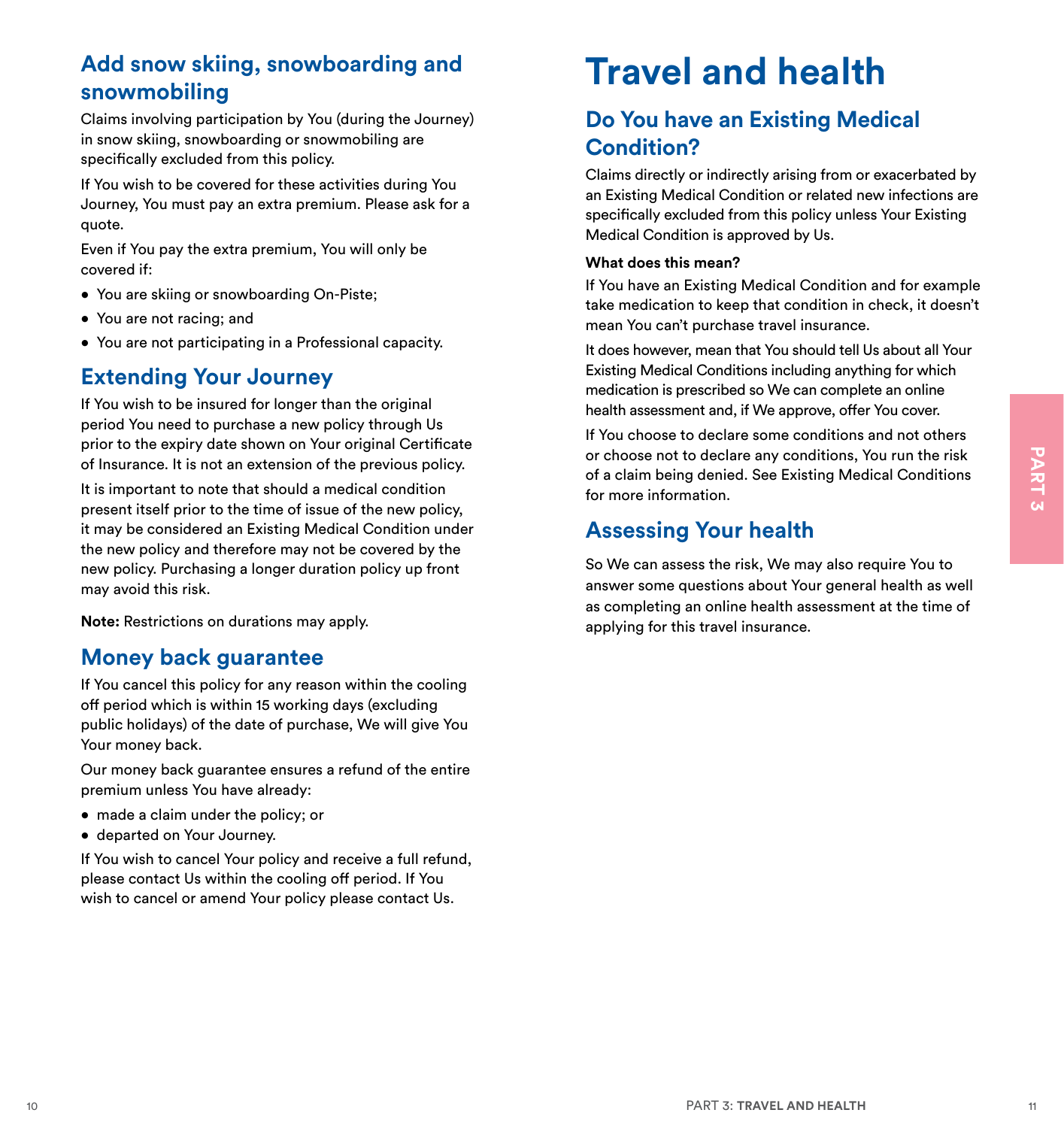# <span id="page-10-0"></span>**Existing Medical Conditions**

#### **(Of You or Your travelling companion)**

Cover for claims directly or indirectly arising from or exacerbated by an Existing Medical Condition or related new infections are specifically excluded from this policy. However, We may separately provide cover for an Existing Medical Condition. If additional cover is applied for and approved, an additional premium may apply.

# **What is an Existing Medical Condition?**

**"Existing Medical Condition"** means a disease, illness, medical or dental condition or physical defect that at the Relevant Time meets any one of the following:

- a) has required an emergency department visit, hospitalisation or day surgery procedure within the last two years; or
- b) requires
	- i. prescription medication from a qualified medical practitioner or dentist;
	- ii. regular review or check-ups;
	- iii. ongoing medication for treatment or risk factor control;
	- iv. consultation with a specialist; or
- c) has
	- i. been medically documented involving the brain, circulatory system, heart, kidneys, liver, respiratory system or cancer;
	- ii. required surgery involving the abdomen, back, joints or spine;
	- iii. shown symptoms or signs however, a medical opinion or investigation has not been sought to confirm or provide a diagnosis; or
- d) is
	- i. chronic or ongoing (whether chronic or otherwise) and medically documented;
	- ii. under investigation;
	- iii. pending diagnosis; or
	- iv. pending test results.

#### **"Relevant Time"** in respect of:

- a) Single Trip policies means the time of issue of the policy.
- b) Annual Multi-Trip policies means the first time at which any part of the relevant trip is paid for or the time at which the policy is issued, whichever occurs last.

If You are unsure whether You have an Existing Medical Condition, please call 0800 500 325 for assistance.

#### Getting cover for Existing Medical Conditions

There are three categories of Existing Medical Conditions:

- Conditions We automatically include
- Conditions We need to assess
- Conditions which cannot be covered.

Please review each of the categories to determine which category applies.

# **Existing Medical Conditions We automatically include**

We automatically include the Existing Medical Conditions listed in the table following provided:

- For priori and medicine or of *priori and medicine in the complete in the complete and medicine in the state of the state of the complete and the state of reductions in the state of the state of the state of the state of* • You have not been hospitalised or required treatment by a medical practitioner in the last 12 months for any of the listed conditions;
	- You are not under investigation for any of the listed conditions;
	- You are not awaiting investigation, surgery, treatment or procedures for any of the listed conditions;
	- Your condition satisfies the criteria in the table following; and
	- all Your Existing Medical Conditions are on this list.

All time frames are measured in relation to the Relevant Time, unless specified otherwise.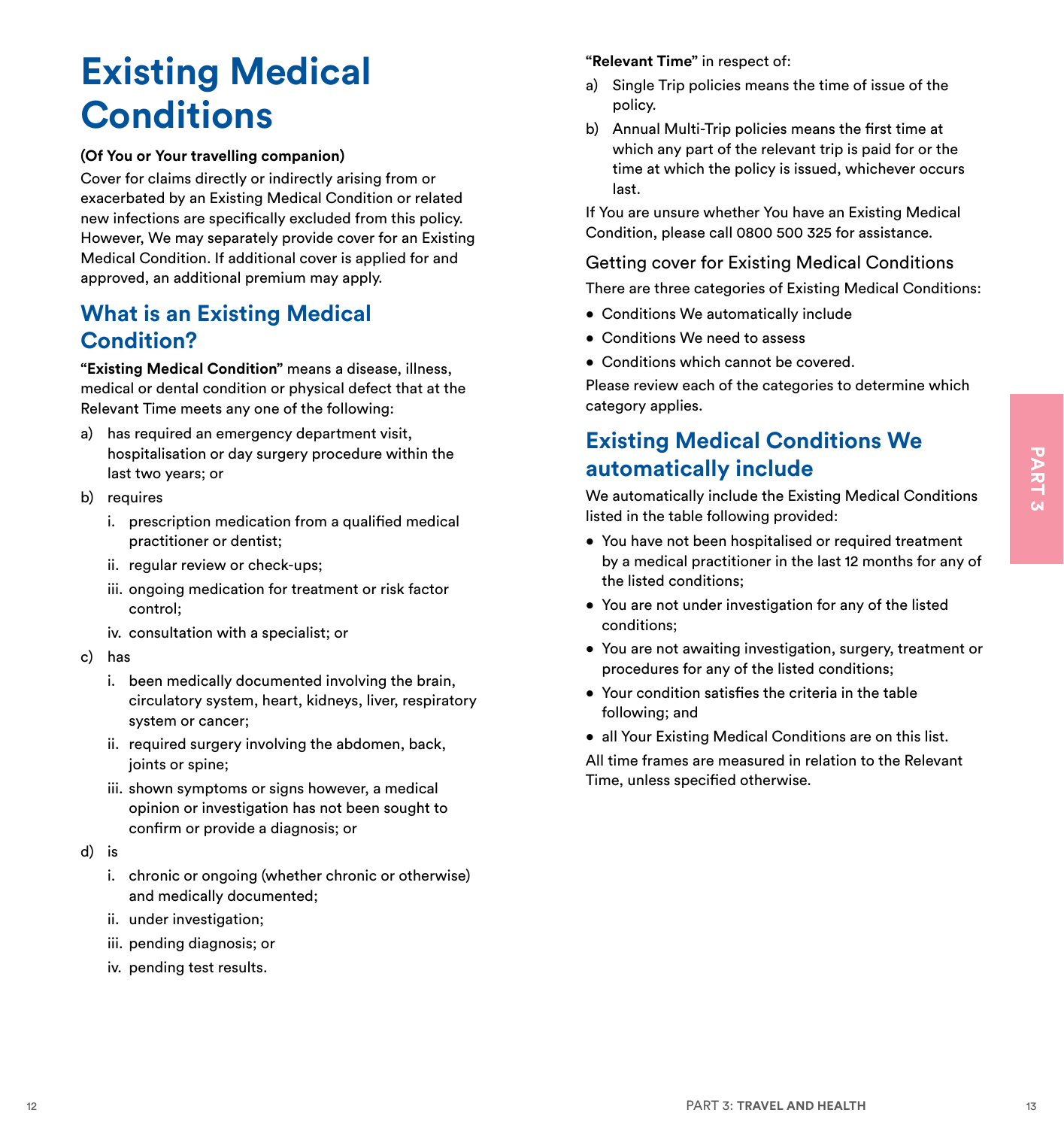|                                                           | <b>Criteria</b>                                                                                          | <b>Condition</b>                                | <b>Criteria</b>                                                                                  |
|-----------------------------------------------------------|----------------------------------------------------------------------------------------------------------|-------------------------------------------------|--------------------------------------------------------------------------------------------------|
| Acne                                                      | No additional criteria.                                                                                  | <b>Diabetes</b>                                 | You were diagnosed over 6                                                                        |
| Allergy                                                   | In the last 6 months, You haven't<br>required treatment by a medical<br>practitioner for this condition. | Glucose Intolerance                             | months ago.<br>You haven't had any<br>complications of this condition                            |
|                                                           | You have no known respiratory<br>conditions (e.g. Asthma).                                               |                                                 | in the last 6 months.<br>You have a HbA1C score of<br>mmol/mol 75 or less.                       |
| Asthma                                                    | You are less than 60 years of age<br>when You purchase the policy.                                       |                                                 | You aren't currently undergoing<br>any treatment for kidney, eye or                              |
|                                                           | In the last 12 months, You haven't<br>had an Asthma exacerbation                                         |                                                 | nerve complications.                                                                             |
|                                                           | requiring treatment by a medical<br>practitioner.                                                        | <b>Ear Grommets</b>                             | You don't have an ear infection.                                                                 |
|                                                           | You have been a non-smoker for<br>at least the last 18 months.                                           | <b>Epilepsy</b>                                 | In the last 2 years, You haven't<br>required medical treatment for<br>this condition.            |
|                                                           | You don't need oxygen outside<br>of a hospital.                                                          |                                                 | You don't have an underlying<br>medical condition (e.g. previous                                 |
|                                                           | You don't have a chronic lung<br>condition or disease (whether                                           |                                                 | head trauma, Brain Tumour or<br>Stroke).                                                         |
|                                                           | chronic or otherwise) including<br>Chronic Asthma, Chronic<br>Bronchitis, Chronic Obstructive            | <b>Gastric Reflux</b>                           | Your Gastric Reflux doesn't<br>relate to an underlying diagnosis<br>(e.g. Hernia/Gastric Ulcer). |
|                                                           | Pulmonary Disease (COPD),<br>Emphysema or Pulmonary                                                      | Goitre                                          | No additional criteria.                                                                          |
|                                                           | Fibrosis.                                                                                                | <b>Graves' Disease</b>                          | No additional criteria.                                                                          |
| <b>Bell's Palsy</b>                                       | No additional criteria.                                                                                  | Gout                                            | No additional criteria.                                                                          |
| <b>Bunions</b>                                            | No additional criteria.                                                                                  | <b>Hiatus Hernia</b>                            | No additional criteria.                                                                          |
| <b>Carpal Tunnel Syndrome</b>                             | No additional criteria.                                                                                  | <b>Hip Replacement</b>                          | The procedure was performed                                                                      |
| Cataracts<br>Glaucoma                                     | In the last 90 days, You haven't<br>had an operation for this                                            | Knee Replacement<br><b>Shoulder Replacement</b> | more than 6 months ago and<br>less than 10 years ago.                                            |
|                                                           | condition.<br>You have no ongoing<br>complications of this condition.                                    | <b>Hip Resurfacing</b>                          | You haven't had any post-<br>operative complications related<br>to that surgery. Post-operative  |
| <b>Coeliac Disease</b>                                    | In the last 6 months, You haven't<br>been treated by a medical                                           |                                                 | complications include joint<br>dislocation and infection.                                        |
|                                                           | practitioner for this condition.                                                                         | Hypercholesterolaemia                           | You don't have a known heart or                                                                  |
|                                                           | No additional criteria.                                                                                  |                                                 |                                                                                                  |
| <b>Congenital Blindness</b><br><b>Congenital Deafness</b> | No additional criteria.                                                                                  | (High Cholesterol)                              | cardiovascular condition.                                                                        |

| <b>Condition</b>                                                                                           | <b>Criteria</b>                                                                                                                                                                                                                                                                 |
|------------------------------------------------------------------------------------------------------------|---------------------------------------------------------------------------------------------------------------------------------------------------------------------------------------------------------------------------------------------------------------------------------|
| <b>Diabetes</b><br>Glucose Intolerance                                                                     | You were diagnosed over 6<br>months ago.<br>You haven't had any<br>complications of this condition<br>in the last 6 months.<br>You have a HbA1C score of<br>mmol/mol 75 or less.<br>You aren't currently undergoing<br>any treatment for kidney, eye or<br>nerve complications. |
| <b>Ear Grommets</b>                                                                                        | You don't have an ear infection.                                                                                                                                                                                                                                                |
| <b>Epilepsy</b>                                                                                            | In the last 2 years, You haven't<br>required medical treatment for<br>this condition.<br>You don't have an underlying<br>medical condition (e.g. previous<br>head trauma, Brain Tumour or<br>Stroke).                                                                           |
| <b>Gastric Reflux</b>                                                                                      | Your Gastric Reflux doesn't<br>relate to an underlying diagnosis<br>(e.g. Hernia/Gastric Ulcer).                                                                                                                                                                                |
| Goitre                                                                                                     | No additional criteria.                                                                                                                                                                                                                                                         |
| Graves' Disease                                                                                            | No additional criteria.                                                                                                                                                                                                                                                         |
| Gout                                                                                                       | No additional criteria.                                                                                                                                                                                                                                                         |
| <b>Hiatus Hernia</b>                                                                                       | No additional criteria.                                                                                                                                                                                                                                                         |
| <b>Hip Replacement</b><br><b>Knee Replacement</b><br><b>Shoulder Replacement</b><br><b>Hip Resurfacing</b> | The procedure was performed<br>more than 6 months ago and<br>less than 10 years ago.<br>You haven't had any post-<br>operative complications related<br>to that surgery. Post-operative<br>complications include joint<br>dislocation and infection.                            |
| Hypercholesterolaemia<br>(High Cholesterol)                                                                | You don't have a known heart or<br>cardiovascular condition.                                                                                                                                                                                                                    |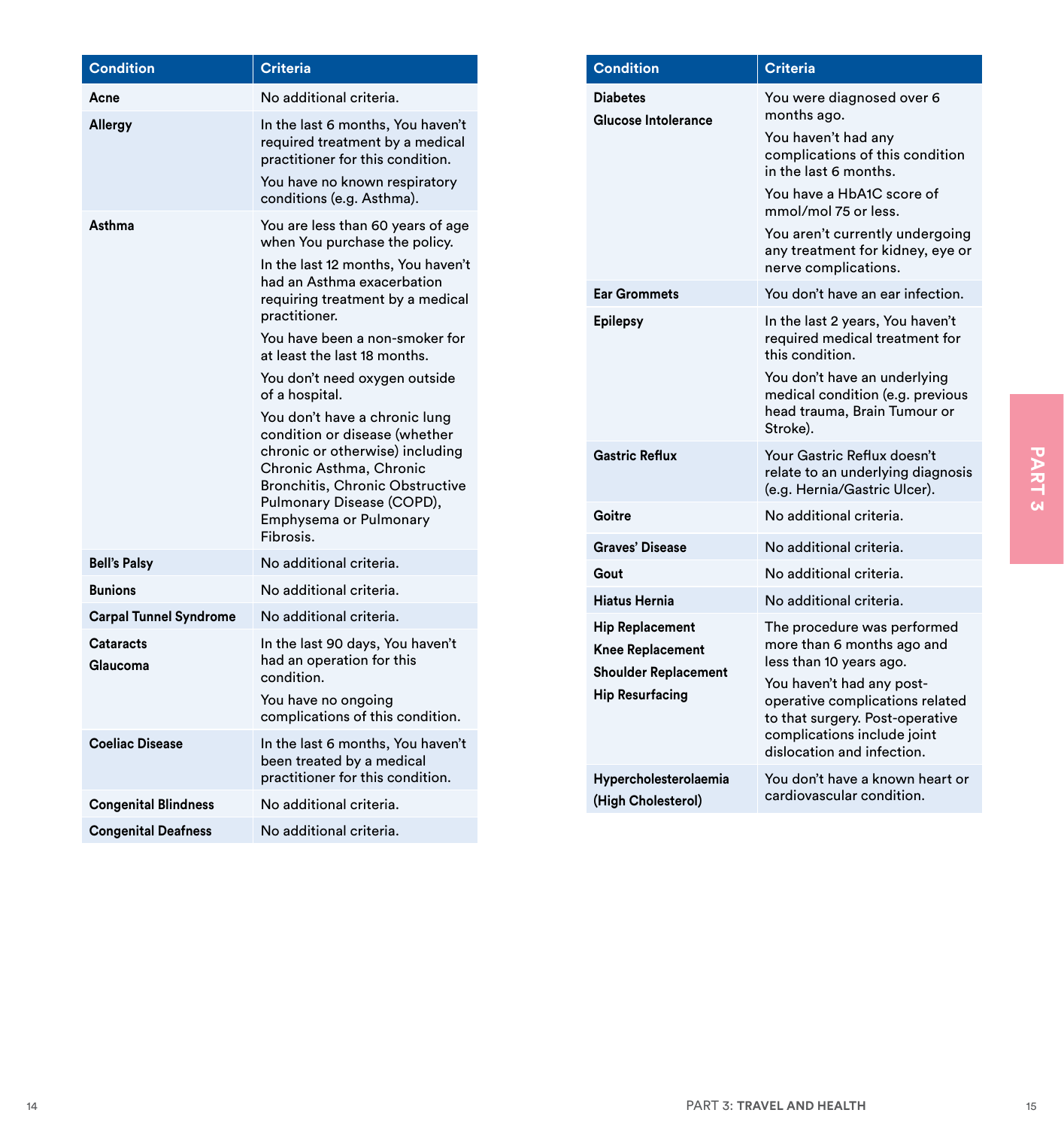<span id="page-12-0"></span>

| <b>Condition</b>                                            | <b>Criteria</b>                                                                                                                                                       | <b>Existing Medical Conditions We need</b>                                                                                                                               |
|-------------------------------------------------------------|-----------------------------------------------------------------------------------------------------------------------------------------------------------------------|--------------------------------------------------------------------------------------------------------------------------------------------------------------------------|
| Hypertension                                                | You don't have a known heart or                                                                                                                                       | to assess                                                                                                                                                                |
| (High Blood Pressure)                                       | cardiovascular condition.                                                                                                                                             | If Your condition:                                                                                                                                                       |
|                                                             | You don't have Diabetes<br>(Type I or Type II) or Glucose                                                                                                             | • does not meet the criteria above;                                                                                                                                      |
|                                                             | Intolerance.<br>Your Hypertension is stable                                                                                                                           | • You have one or more conditions which are not listed in<br>the table of conditions we automatically include; or                                                        |
|                                                             | and managed by Your medical                                                                                                                                           | • a combination of both the above points                                                                                                                                 |
|                                                             | practitioner.                                                                                                                                                         | You will need to complete an online health assessment by                                                                                                                 |
|                                                             | In the last 12 months, Your<br>prescribed blood pressure<br>medication hasn't changed.                                                                                | declaring all Your Existing Medical Conditions to Us.<br>To be clear, the conditions We automatically include only                                                       |
|                                                             | You aren't suffering symptoms of<br>Hypertension.                                                                                                                     | apply if You do not have other Existing Medical Conditions<br>beyond those on this list.                                                                                 |
|                                                             | You aren't having investigations<br>related to blood pressure.                                                                                                        | <b>Completing a health assessment</b>                                                                                                                                    |
| Menopause                                                   | You don't have Osteoporosis.                                                                                                                                          | You can complete an online health assessment with Your                                                                                                                   |
| <b>Migraine</b>                                             | No additional criteria.                                                                                                                                               | consultant or by using a weblink Your consultant can give                                                                                                                |
| <b>Peptic Ulcer</b>                                         | In the last 12 months, the Peptic/                                                                                                                                    | You. You may also call 0800 500 325 or email<br>statetravel@covermore.co.nz for assistance.                                                                              |
| <b>Gastric Ulcer</b>                                        | Gastric Ulcer has been stable.                                                                                                                                        | • You'll need to have sufficient knowledge about each                                                                                                                    |
| <b>Plantar Fasciitis</b>                                    | No additional criteria.                                                                                                                                               | Existing Medical Condition to be able to complete a full                                                                                                                 |
| <b>Raynaud's Disease</b>                                    | No additional criteria.                                                                                                                                               | declaration so We can assess the risk.                                                                                                                                   |
| <b>Skin Cancer</b><br>Your Skin Cancer isn't a<br>Melanoma. | For example, We need to know the name of the medical<br>condition You take medication for, rather than the<br>name of the medication. Check with Your doctor first if |                                                                                                                                                                          |
|                                                             | You haven't had chemotherapy<br>or radiotherapy for this<br>condition.                                                                                                | unsure.<br>• Check all Existing Medical Conditions have been                                                                                                             |
|                                                             | Your Skin Cancer does not                                                                                                                                             | disclosed to Us.                                                                                                                                                         |
|                                                             | require any follow up treatment<br>e.g. chemotherapy, radiotherapy                                                                                                    | • We will provide Your assessment outcome and a number.                                                                                                                  |
|                                                             | or further excision.                                                                                                                                                  | • If We can approve Your health assessment, You must                                                                                                                     |
| <b>Stenosing Tenosynovitis</b>                              | No additional criteria.                                                                                                                                               | pay an extra premium.<br>• An approval number for this cover will then be listed                                                                                         |
| (Trigger Finger)                                            |                                                                                                                                                                       | on the Certificate of Insurance We give You. Special                                                                                                                     |
| <b>Urinary Incontinence</b>                                 | No additional criteria.                                                                                                                                               | conditions, limits and excesses may apply depending on                                                                                                                   |
| <b>Underactive Thyroid</b><br><b>Overactive Thyroid</b>     | The cause of Your Underactive/<br>Overactive Thyroid wasn't a<br>tumour.                                                                                              | Your Existing Medical Condition, age, trip destination<br>and duration. This will be stated on Your Certificate of<br>Insurance or separately advised to You in writing. |

# **Existing Medical Conditions We need to assess**

- does not meet the criteria above;
- You have one or more conditions which are not listed in the table of conditions we automatically include; or
- a combination of both the above points

# **Completing a health assessment**

- Check all Existing Medical Conditions have been disclosed to Us.
- We will provide Your assessment outcome and a number.
- If We can approve Your health assessment, You must pay an extra premium.
- An approval number for this cover will then be listed on the Certificate of Insurance We give You. Special conditions, limits and excesses may apply depending on Your Existing Medical Condition, age, trip destination and duration. This will be stated on Your Certificate of Insurance or separately advised to You in writing.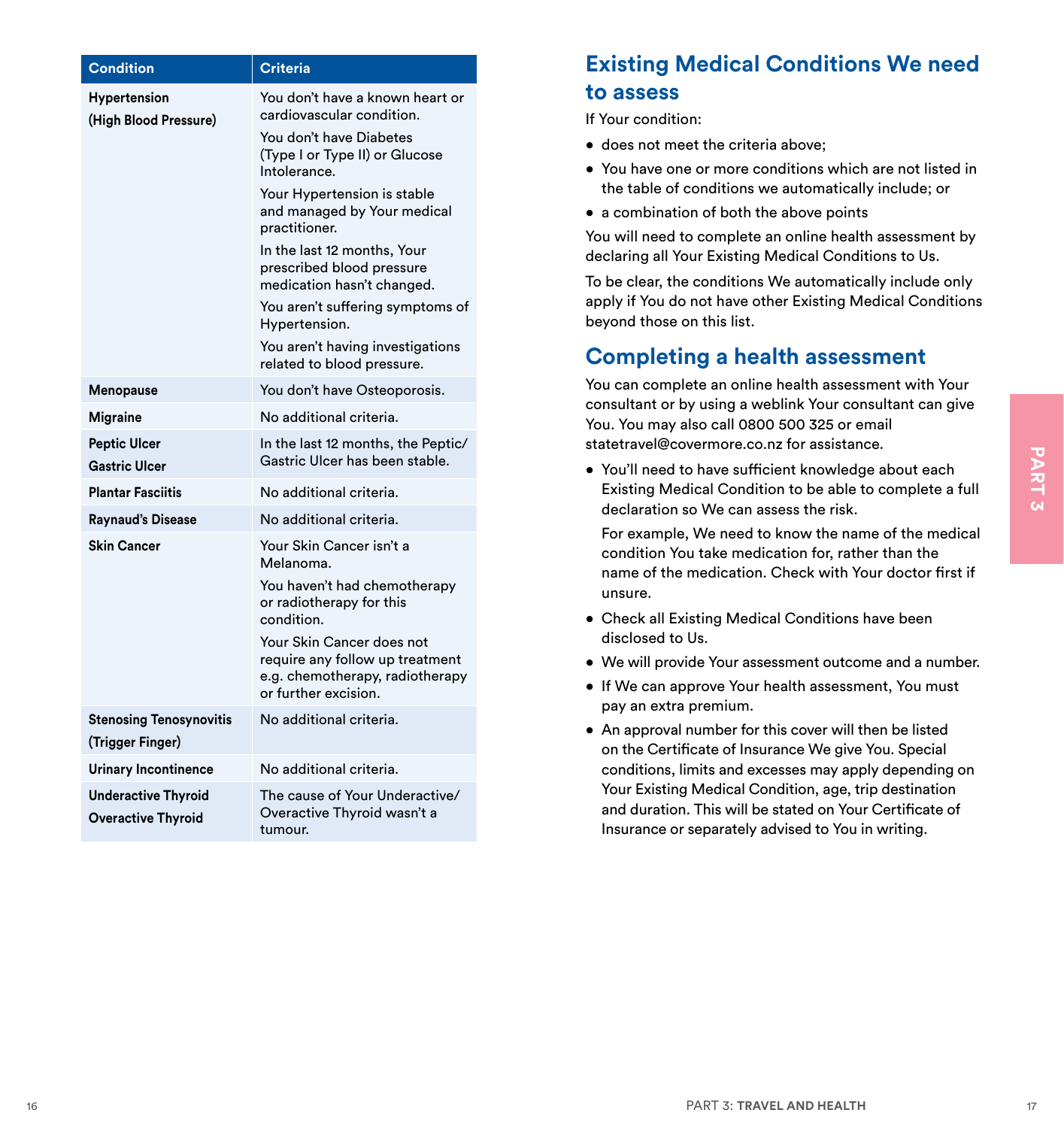# <span id="page-13-0"></span>**Conditions to pay particular attention to**

#### Chronic lung conditions

If You have a chronic lung condition\*, unless You complete a health assessment for that condition at the Relevant Time which is then approved by Us and You pay the required extra premium, You won't be covered for claims directly or indirectly arising from or exacerbated by:

- that condition;
- a respiratory infection e.g. Influenza; or
- a lung infection e.g. Pneumonia.

\*Chronic lung condition includes Chronic Asthma, Chronic Bronchitis, Chronic Obstructive Pulmonary Disease (COPD), Emphysema or Pulmonary Fibrosis.

#### **What does this mean?**

For example, if You have COPD and are diagnosed with a respiratory infection, Your claim will not be covered because We consider the respiratory infection to complicate and be a complication of the underlying Existing Medical Condition, COPD.

#### Cardiovascular Disease

If You have a condition involving Your heart and blood vessels, collectively known as Cardiovascular Disease\*, unless You complete a health assessment for that condition at the Relevant Time which is then approved by Us and You pay the required extra premium, You won't be covered for claims directly or indirectly arising from or exacerbated by:

- that condition; or
- another heart/cardiovascular system problem including a Heart Attack or Stroke.

\*Cardiovascular Disease includes Aneurysms, Angina, Cardiac Arrhythmias (disturbances in heart rhythm) Cardiomyopathy, Cerebrovascular Accident (CVA or Stroke), previous heart surgery (including valve replacements, bypass surgery or stents), Myocardial Infarction (Heart Attack) or Transient Ischaemic Attack (TIA).

#### **What does this mean?**

For example, if You have ever been diagnosed with Coronary Artery Disease, also known as Ischaemic Heart Disease (IHD), it is considered a life-long condition. The risk of disease is elevated whether or not You have been treated with bypass surgery or coronary artery stent insertion. If You haven't told Us about Your condition, We haven't approved it and You haven't paid the additional premium, We won't be able to consider Your claim if something goes wrong before or during Your Journey with respect to these conditions.

#### Reduced immunity

If You have reduced immunity at the Relevant Time (e.g. as the result of a medical condition or medical treatment), unless You complete a health assessment which is then approved by Us and You pay the required extra premium, We won't be able to approve claims directly or indirectly arising from or exacerbated by the underlying medical condition or a new infection.

#### **What does this mean?**

covered because We consider the respiratory infection and the east philosophe and be a complication of the underlying France and the associated with significant control control control control control control control contr For example, if You currently suffer from a condition that is associated with significant immunosuppression or You require medication that significantly impairs immune function (e.g. Methotrexate, Azothiaprine or high dose steroids), You should tell Us about Your condition, otherwise We won't be able to cover Your claim if You develop an opportunistic infection with respect to these conditions.

# **Other Existing Medical Conditions which cannot be covered**

Under no circumstances is cover available on this policy for claims directly or indirectly arising from or exacerbated by:

- Your Terminal Illness;
- conditions involving drug or alcohol dependency;
- travel booked or undertaken against the advice of any medical practitioner;
- routine or cosmetic medical or dental treatment, even if Your Existing Medical Condition has been approved; or
- conditions for which You are travelling to seek advice, treatment or review or to participate in a clinical trial.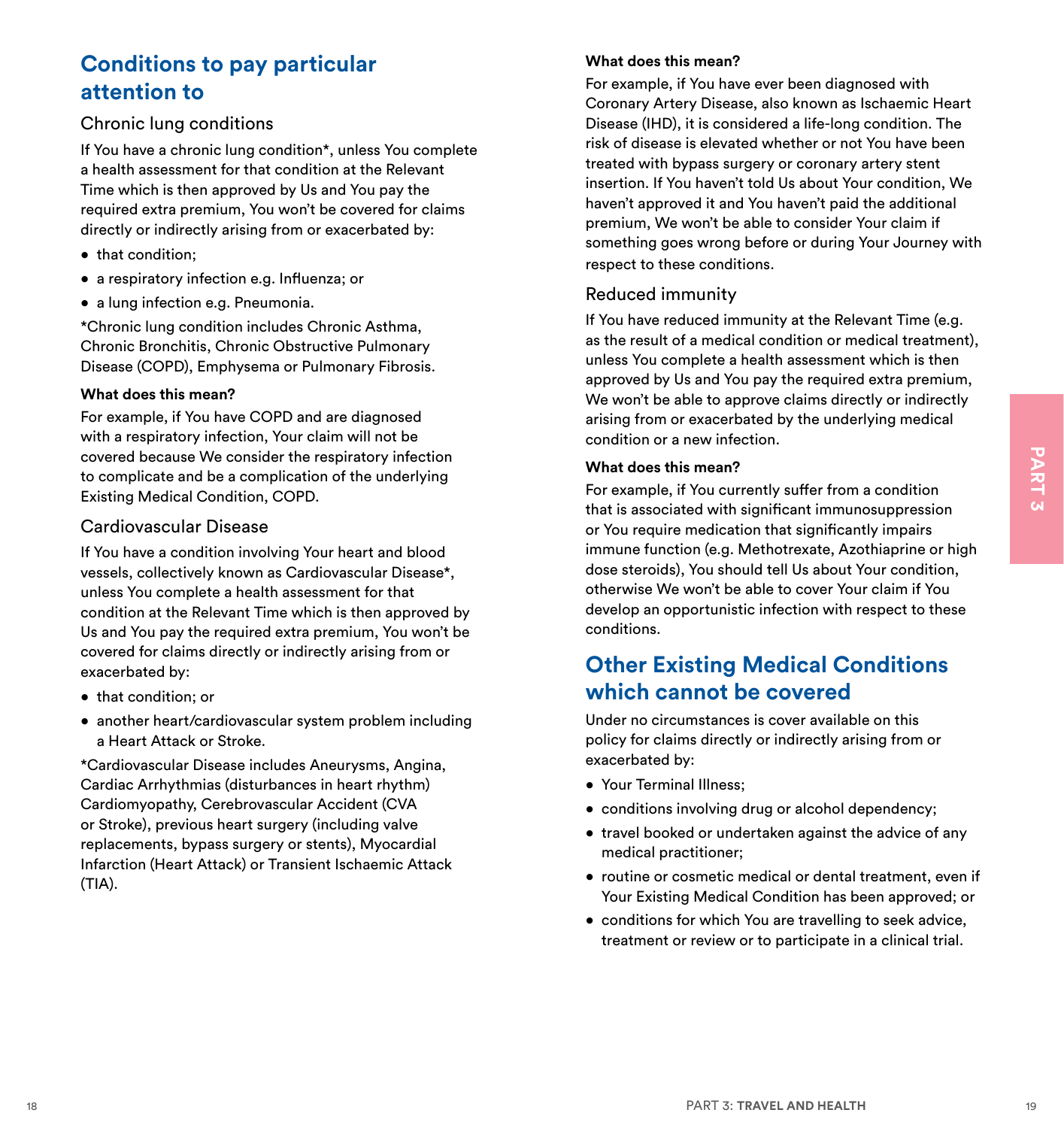# **Travel and the health of other people (non-traveller)**

When booking a trip and buying travel insurance please carefully consider the health of loved ones not travelling with You.

We can only consider claims by You arising from the health or death of a Relative or Your business partner who are not travelling with You if at the Relevant Time that person:

- had not been hospitalised in the previous 2 years for a condition that was directly or indirectly arising from or related to the condition that caused the claim;
- did not reside in a nursing home or require similar home care assistance;
- was not on a waiting list for, or did not know they needed surgery, inpatient treatment or tests at a hospital or clinic;
- did not have a drug or alcohol addiction; and
- did not have a Terminal Illness.

Claims caused by the health of other people (those people not listed above) are not covered by the policy.

# **Pregnancy**

# **Are You pregnant?**

If You know You are pregnant at the Relevant Time, You will need to apply for cover if:

- there have been complications with this pregnancy or a previous pregnancy;
- You have a multiple pregnancy e.g. twins or triplets; or
- the conception was medically assisted e.g. using assisted fertility treatment including hormone therapies or IVF.

#### **"Relevant Time"** in respect of:

- a) Single Trip policies means the time when the policy is issued.
- b) Annual Multi-Trip policies, means the first time when a part of the relevant trip is paid for or the time when the policy is issued, whichever occurs last.

e was not an availing last for, or did not know they are complete additional questions in an<br>interaction and control of the minimum of the control of the control of the control of the control of the control of the control Please complete additional questions in an online medical assessment in order to determine eligibility and obtain a quote. If You have any questions about the online assessment or prefer to talk with a customer service agent, please call 0800 500 325 or email statetravel@covermore.co.nz for assistance. If cover is accepted by Us, an additional premium will apply.

### **Pregnancy restrictions**

Whether or not You have to apply for pregnancy cover, the following restrictions apply to claims arising in any way from the pregnancy of any person.

- Cover is only provided for serious, unexpected pregnancy complications that occur up until the 24th week of pregnancy i.e. up to 23 weeks, 6 days. Gestational age is measured in weeks and days and is calculated from the last known date of Your menstrual period or calculated from staging ultrasound.
- Childbirth is not covered.
- Costs relating to the health or care of a newborn child are not covered, irrespective of the stage of pregnancy when the child is born.

#### **What does this mean?**

Expectant mothers should consider if Our products are right for them when travelling after 20 weeks gestation as costs for childbirth and neonatal care overseas can be expensive.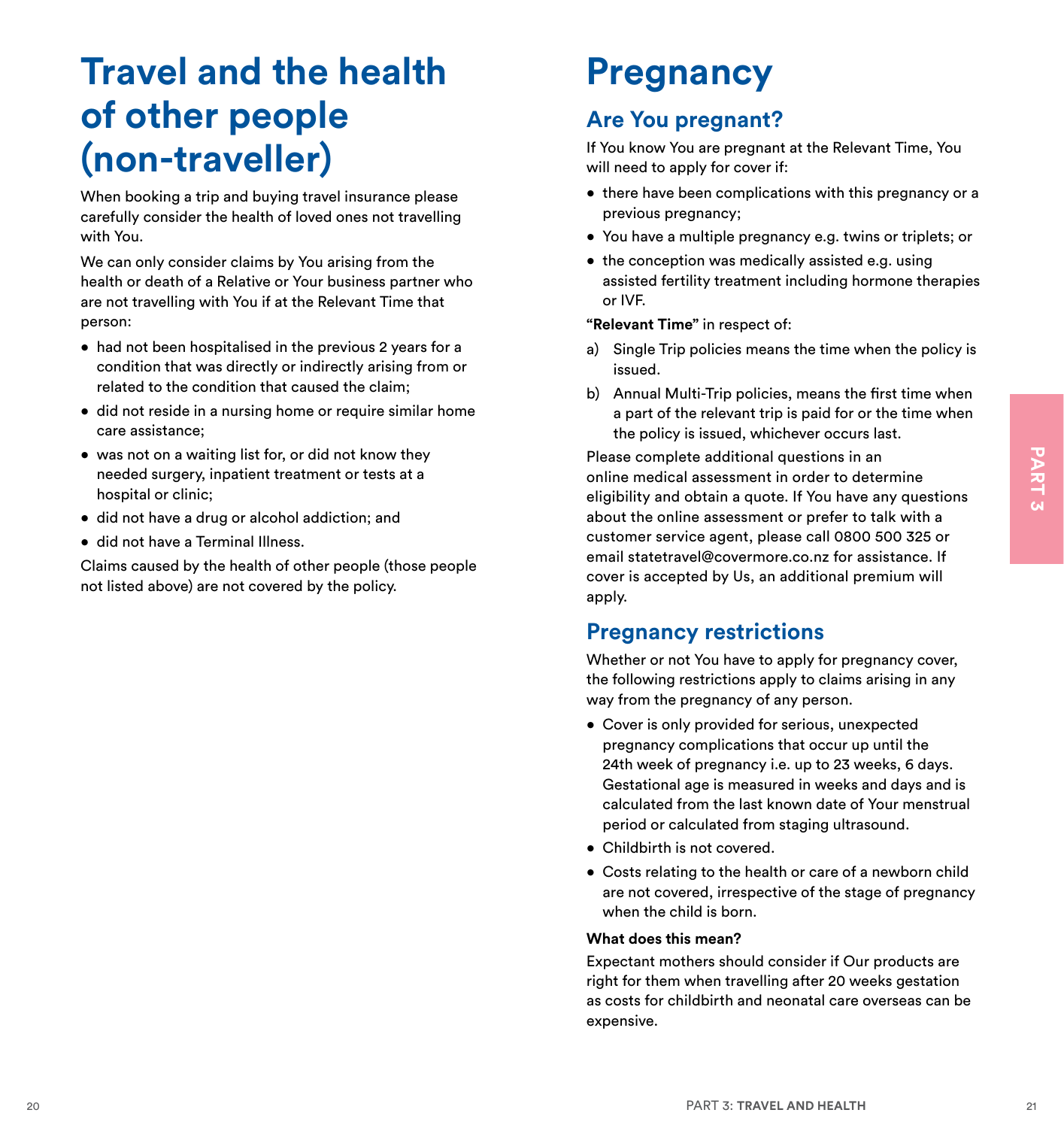# <span id="page-15-0"></span>**24 hour emergency assistance**

All policyholders have access to Our emergency assistance team when travelling.

24 hours a day, 365 days a year, Our team of doctors, nurses, case managers and travel agents provide the following services:

- **• Help to find a medical facility and monitor Your medical care**
- **• Paying bills**

Becoming ill overseas can be very expensive so those significant medical expenses can be paid by Us directly to the hospital if Your claim is approved.

**• Keeping You travelling or getting You Home**

Our team can decide if and when it is appropriate to move You or bring You Home and will coordinate the entire exercise.

**• Help if passports, travel documents or credit cards are lost**

If You need assistance in contacting the issuer of the document, Our emergency assistance team can help.

**• Help to change travel plans** 

If Your travel consultant is not available to assist with rescheduling in an emergency, Our team can help.

Certain services are subject to Your claim being approved.

Pescreation and intergency, Our team can help.<br>Certain services are subject to Your claim being approved.<br>You must phone Our emergency assistance team as<br>soon as possible if You are admitted to hospital or if You<br>anticipat You must phone Our emergency assistance team as soon as possible if You are admitted to hospital or if You anticipate Your medical or related expenses will exceed \$500.

When You call, please have the following information:

- Your policy number
- a phone number to call You back on

Please call DIRECT and TOLL FREE from:

| <b>USA</b>                                                                | 1866 894 5264       |  |  |  |
|---------------------------------------------------------------------------|---------------------|--|--|--|
| Canada                                                                    | 1877 416 3486       |  |  |  |
| UK                                                                        | 0808 234 4360       |  |  |  |
| Australia                                                                 | 1800 810 095        |  |  |  |
| Charges may apply if calling from a pay phone or mobile<br>phone.         |                     |  |  |  |
| From all other countries $+64(0)93008580$                                 |                     |  |  |  |
| If You are experiencing difficulties please try the following<br>numbers: |                     |  |  |  |
| Call                                                                      | +64 (0) 9 300 8580  |  |  |  |
| Fax                                                                       | +61 (0) 2 9954 6250 |  |  |  |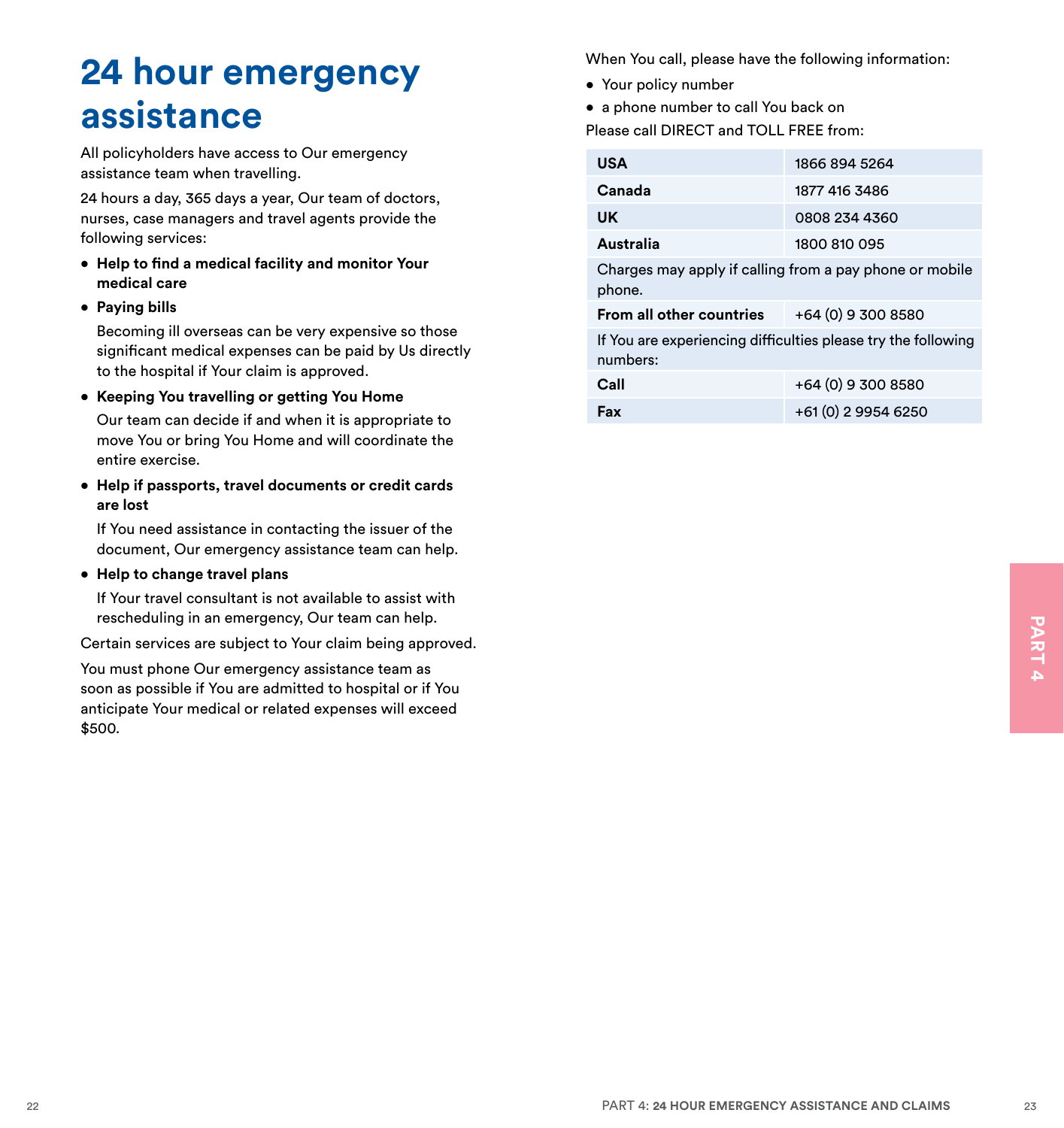# **Claims**

#### How to make a claim

#### **Complete an online claim**

Visit claims.covermore.co.nz and follow the prompts; or

#### **Download and print a claim form**

Download, print and complete a claim form from state.co.nz/travel.

- Add receipts and other supporting documents
- Follow the checklist on the claim form for the supporting documents You need to send with Your completed form.
- We need original documents, so please keep a copy of any documents before sending them in.

#### **Send in Your claim**

Send the completed claim form and/or any additional documents to support Your claim to:

State Travel Insurance c/o Cover-More Claims Department PO Box 105-203 Auckland City Auckland 1143 New Zealand

#### How long will my claim take?

We aim to process claims as quickly as possible. You will hear back within 10 working days from the time We receive Your claim. We may approve and settle, investigate or decline the claim or request further information.

#### Can We help You?

We are here to help You. If You require any additional assistance, You can

Call: 0800 500 325 or +64 (0) 9 300 8582

Email: claims.statetravel@covermore.co.nz

# **Important information**

# **Who is the insurer?**

The insurer of this product is Zurich Australian Insurance Limited (ACN 000 296 640, an overseas registered company incorporated in Australia) (ZAIL), trading as Zurich New Zealand.

References to "Us", "We" and "Our" in this Policy Wording refer to Zurich New Zealand.

ZAIL is part of the Zurich Insurance Group, a leading multiline insurer that serves its customers in global and local markets. Zurich provides a wide range of general insurance and life insurance products and services in more than 210 countries and territories. Zurich's customers include individuals, small businesses, and mid-sized and large companies, including multinational corporations.

As at the date of issue of this document, ZAIL has an insurer financial strength rating of A+ from Standard & Poor's (Australia) Pty Ltd. This rating shows that the company has strong financial security characteristics. This is reviewed annually and may change from time to time, so please refer to www.zurich.co.nz/content/zurich\_nz/about\_ us/financial-strength to ensure it has not changed.

Standard & Poor's rating scale for an insurer's financial strength, together with a summary of Standard & Poor's description is: AAA (Extremely Strong), AA (Very Strong), A (Strong), BBB (Good), BB (Marginal), B (Weak), CCC (Very Weak), CC (Extremely Weak), R (Regulatory Supervision), NR (Not Rated). Ratings from 'AA' to 'CCC' may be modified by the addition of a plus (+) or minus (-) sign to show relative standing within the major rating categories. Further

information on these ratings is available from www.standardandpoors.com.

<sup>24</sup> PART 5: **IMPORTANT INFORMATION** <sup>25</sup>**PART 5** An overseas policyholder preference applies. Under Australian law, if ZAIL is wound up, its assets in Australia must be applied to its Australian liabilities before they can be applied to overseas liabilities. To this extent, New Zealand policyholders may not be able to rely on ZAIL's Australian assets to satisfy New Zealand liabilities.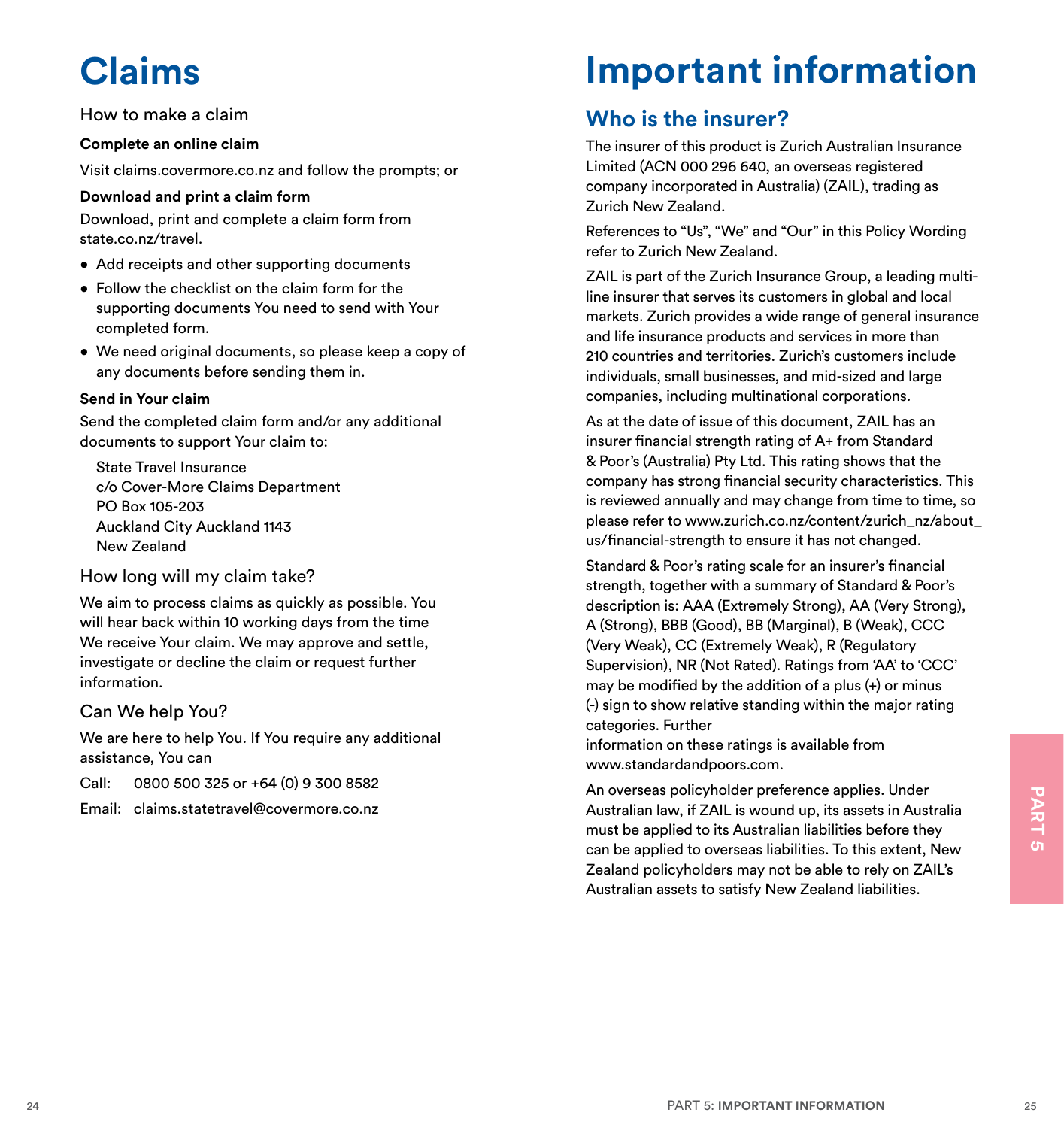# **Who is Cover-More?**

Cover-More (NZ) Limited (Cover-More), administers the policy (including customer service, medical assessments and claims management) and will usually arrange for the issue of the insurance, either directly or through one of Cover-More's representatives.

# **Who is State?**

State Travel Insurance is underwritten by Zurich Australian Insurance Limited trading as "Zurich New Zealand". IAG New Zealand Limited ("IAG"), of which State is a business division, is not the insurer. IAG receives a commission for the issue of State-branded travel policies arranged through Cover-More (NZ) Limited ("Cover-More"). Cover-More administers the policy and acts on behalf of Zurich New Zealand. IAG does not guarantee Zurich New Zealand or Cover-More.

# **Changes of terms and conditions**

From time to time and where permitted by law, We may change parts of the Policy Wording document. We will issue You with an endorsement or other document to update the relevant information except in limited cases. Any updates which are not materially adverse to You from the view of reasonable person deciding whether to buy this insurance, may be found on state.co.nz/travelinsurance You can obtain a paper copy of any updated information without charge by calling 0800 500 325.

# **Your duty of disclosure**

You have a legal duty of disclosure to Us whenever You apply for or change an insurance policy.

#### **What You must tell Us**

relevant to Our decision whether to insure You and, if We<br>
do, on what terms.<br>
However, Your duty does not require You to disclose<br>
anything:<br>
• that reduces the risk to be undertaken by Us;<br>
• that is generally well known You have a general duty to disclose to Us everything that You know, or could reasonably be expected to know, is relevant to Our decision whether to insure You and, if We do, on what terms.

However, Your duty does not require You to disclose anything:

- that reduces the risk to be undertaken by Us;
- that is generally well known;
- that We know or, in the ordinary course of Our business, ought to know; or
- in respect of which We have waived Your duty.

#### **If You do not tell Us**

If You do not answer Our questions honestly or do not properly disclose to Us, We may reduce or refuse to pay a claim or may cancel the policy. If You act fraudulently in answering Our questions or not disclosing to Us, We may refuse to pay a claim or treat the policy as never having existed.

#### **Your general duty applies to changes**

Your general duty applies in full when You change or reinstate the insurance policy.

#### **Who needs to tell Us**

It is important that You understand You are disclosing to Us and answering Our questions for Yourself and anyone else You want to be covered by the policy.

### **We respect Your privacy**

We adhere to the Privacy Act 1993 when We collect and handle Your personal information. You have the right to access and correct Your personal information. We collect personal information for the purposes of providing State-branded insurance ("Insurance") services to You, including:

- evaluating Your Insurance application;
- evaluating any request for a change to any Insurance provided;
- providing, administering, and managing the Insurance services following acceptance of an application; and
- investigating and if covered, managing claims made in relation to any Insurance You have with Us or other companies within the same group.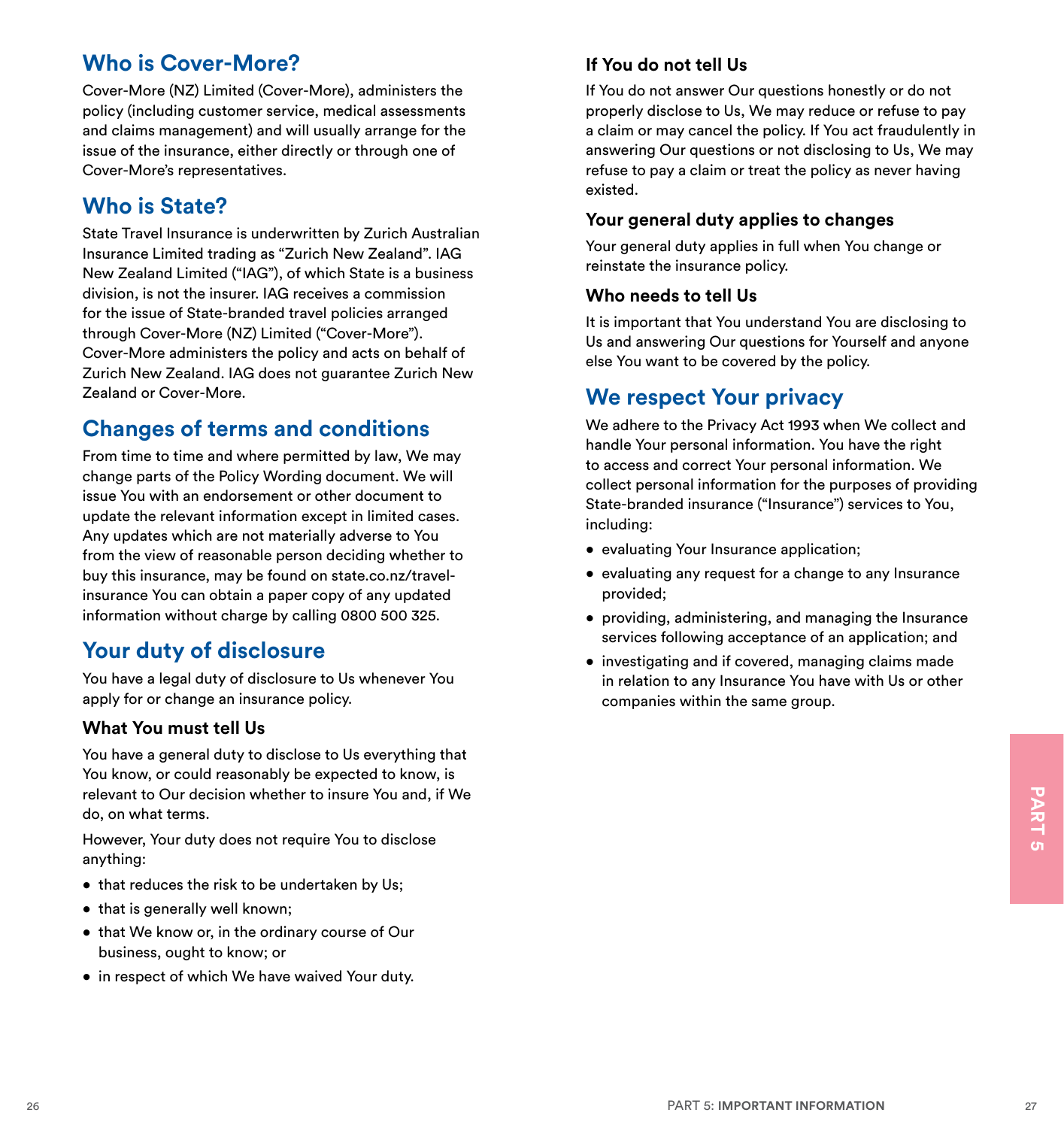# **Data sharing consent**

In order to provide a seamless insurance service globally, Cover-More transfers data to Zurich New Zealand, the Insurer. Zurich New Zealand may transfer any data it has received from and any data it holds on You ('policyholder') to other units of Zurich Insurance Group Ltd, such as branches, subsidiaries, or affiliates within Zurich Insurance Group Ltd, cooperative partners of Zurich Insurance Group Ltd, coinsurance and reinsurance companies located in the country of the policyholder or abroad.

Cover-More, Zurich New Zealand and such recipients may use, process and store the data, in particular for the purpose of risk evaluation, policy execution, premium setting, premium collection, claims assessment, claims processing, claims payment, statistical evaluation or to otherwise ensure Zurich's global insurance service delivery.

If Cover-More or their agent is acting on Your behalf, Zurich New Zealand is authorised to use, process and store data of the policyholder received from Cover-More or such agent, and to forward to Cover-More or such agent data of the policyholder relating to the execution of the policy and the collection of premiums and payment of claims.

Cover-More or Zurich New Zealand may procure data from government offices and third parties relating to the policyholder to assess a claim in the event of loss or damage.

ZAIL's contact details are:

Mail: Zurich New Zealand PO Box 497, Shortland Street Auckland 1140

# **Information about other products**

IAG and its related companies may from time to time<br>
provide information to You regarding other products and<br>
services offered by IAG, its related companies and/or its<br>
services of fered by IAG, its related companies to th IAG and its related companies may from time to time provide information to You regarding other products and services offered by IAG, its related companies and/or its affiliates. You authorise IAG and its related companies to use Your name, phone number, email address and address to advise You of those other products and services. If You do not wish to receive this information please call 0800 80 24 24 or email personal@state.co.nz.

# **The Fair Insurance Code**

Zurich New Zealand is a signatory to the Fair Insurance Code. The Fair Insurance Code is a code of practice that:

- sets minimum service standards for insurance companies;
- describes the responsibilities that you and your insurance company have to each other; and
- encourages professionalism in the insurance industry.

The Code covers all insurance products except health insurance and life insurance. The Code only applies to individuals and entities with 19 or fewer employees. Further information about the Code can be obtained from www.icnz.org.nz.

### **Resolving complaints**

If You think We have let You down in any way, or Our service is not what You expect (even if through one of Our representatives), please tell Us so We can help. If You have a complaint:

- Contact Us by phone on 0800 500 325 or email statetravel@covermore.co.nz. You will be put in contact with someone who can help resolve Your complaint.
- Visit covermore.co.nz for details of Our complaints process.

We aim to resolve Your complaint fairly and promptly.

However, if You are not satisfied You can refer the matter to the Insurance and Financial Services Ombudsman (IFSO), an independent body whose services are free to You. As a member We agree to accept the IFSO's decision where We are bound to do so.

You can contact the IFSO by:

Mail: Insurance and Financial Services Ombudsman PO Box 10-845 Wellington 6143 New Zealand

Phone: 0800 888 202 or +64 (0) 4 499 7612

Fax:  $+64(0)$  4 499 7614

Website: ifso.nz

Email: info@ifso.nz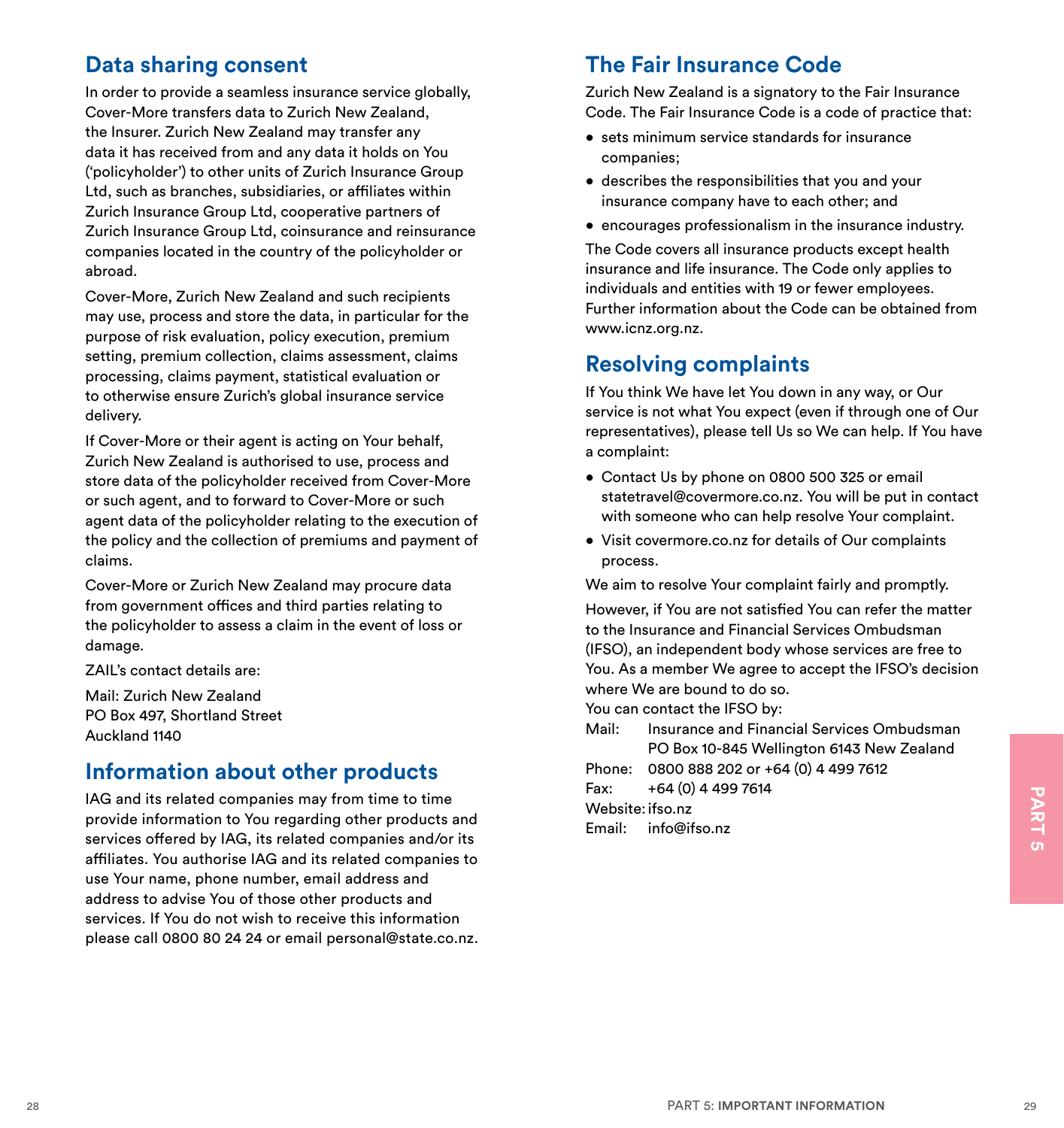# **Policy wording**

The benefits described in this policy wording should be read in conjunction with The cover (pages 4–10), Travel and health (pages 11–21), Your duty of disclosure (pages 26–27), Words with special meaning (pages 31–34), Policy conditions (pages 35–40) and General exclusions (pages 56–59).

#### THE POLICY IS NOT VALID UNLESS THE CERTIFICATE OF INSURANCE IS ATTACHED

We will give You the insurance cover described in the policy in return for receiving the total Amount Payable.

The policy is issued on the basis that, and it is a condition of this policy that:

- You are not aware of any circumstance which is likely to give rise to a claim;
- You are a resident of New Zealand, or a non-resident of New Zealand travelling on Plan I, Inbound area, and will be returning to Your country of residence at the completion of the Period Of Insurance and within 12 months of the Journey commencing;
- if You purchase the Annual Multi-Trip policy, cover will only extend to a Journey that involves travel to a destination which is more than 250km from Home and the length of each Journey cannot exceed the maximum duration shown on Your Certificate of Insurance.

# **Words with special meaning**

In this policy the following words have the following meaning:

**"We"**, **"Our"**,**"Us"** means Zurich New Zealand.

**"You"**,**"Your"**, **Yourself"** means the people listed as adults on the Certificate of Insurance and includes Accompanied Children except on Plan C in which case cover applies on a per person basis only. Where more than one person is listed as an adult on the Certificate of Insurance all benefits, limitations, conditions and exclusions will be interpreted as if a separate policy was issued to each of the persons listed as an adult other than:

- a) in the event a claim arising from the one event is made, an excess (if applicable) will only be applied once
- b) in the case of luggage item limits which shall be as per a single policy
- c) for Section 3 on Plan I where the limit chosen applies per policy.

**"Accompanied Children"** means Your children or grandchildren plus one non-related child per adult policyholder who are identified on the Certificate of Insurance and travelling with You on the Journey, provided they are not in full-time employment, they are financially dependent on You and they are under the age of 21 years.

**"Act Of Terrorism"** means an act, including but not limited to the use of force or violence, of any person or group(s) of persons, whether acting alone or on behalf of or in connection with any organisation(s) or government(s), which from its nature or context is done for, or in connection with, political, religious, ideological, ethnic or similar purposes or reasons, including the intention to influence any government and/or to put the public, or any section of the public in fear.

**"Additional"** means the cost of the accommodation or transport You actually use less the cost of the accommodation or transport You expected to use had the Journey proceeded as planned.

**"Amount Payable"** means the total amount payable shown on Your Certificate of Insurance.

the Period Of Insurance and which requires immediate<br>treatment by a qualified medical practitioner. **"Disabling Injury, Sickness or Disease"** means a disabling injury, sickness or disease which first shows itself during the Period Of Insurance and which requires immediate treatment by a qualified medical practitioner.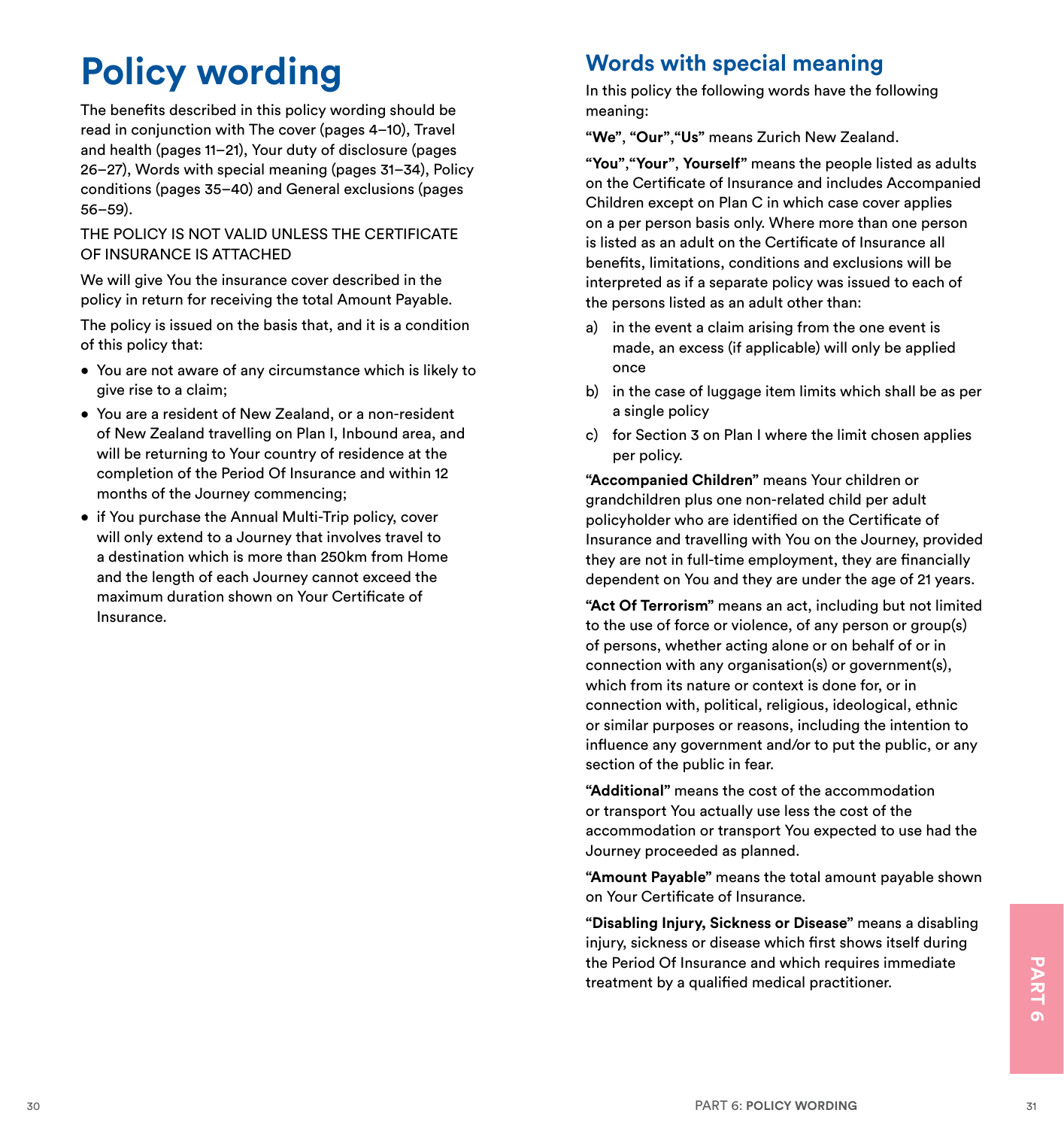**"Epidemic"** means a fast-spreading contagious or infectious disease or illness in an area as documented by a recognised public health authority.

**"Existing Medical Condition"** means a disease, illness, medical or dental condition or physical defect that at the Relevant Time meets any one of the following:

- a) has required an emergency department visit, hospitalisation or day surgery procedure within the last two years;
- b) requires
	- i. prescription medication from a qualified medical practitioner;
	- ii. regular review or check-ups;
	- iii. ongoing medication for treatment or risk factor control;
	- iv. consultation with a specialist;
- c) has
	- i. been medically documented involving the brain, circulatory system, heart, kidneys, liver, respiratory system or cancer;
	- ii. required surgery involving the abdomen, back, joints or spine;
	- iii. shown symptoms or signs however, a medical opinion or investigation has not been sought to confirm or provide a diagnosis; or
- d) is
	- i. chronic or ongoing (whether chronic or otherwise) and medically documented;
	- ii. under investigation;
	- iii. pending diagnosis; or
	- iv. pending test results.

**"Home"** means Your usual place of residence in New Zealand.

**"Insolvency"** means bankruptcy, provisional liquidation, liquidation, insolvency, appointment of a receiver or administrator, entry into a scheme of arrangement, statutory protection, presentation of a petition for the compulsory winding up of, stopping the payment of debts or the happening of anything of a similar nature under the laws of any jurisdiction.

**"International Waters"** means waters outside the jurisdiction territory of any country.

**"Journey"** means the period commencing at the time You leave Home and ceasing at the time You return Home.

**"Limbs"** means a hand at or above the wrist or a foot at or above the ankle.

**"On-Piste"** means a marked trail or slope prepared for the purpose of skiing or snowboarding within the boundary of the ski field or ski resort and used in accordance to any regulations published by the ski field or ski resort.

**"Pandemic"** means an Epidemic that is expected to affect an unusually large number of people or involves an extensive geographic area.

#### **"Period Of Insurance"** means:

- a) In respect of Single Trip policies from the time You commence the Journey or the travel start date shown on Your Certificate of Insurance (whichever is later) until the time You complete the Journey or the travel end date shown on Your Certificate of Insurance (whichever is the earlier).
- b) In respect of Annual Multi-Trip policies from the time You commence each Journey or the travel start date shown on Your Certificate of Insurance (whichever occurs last) until the earliest of the following times:
	- i. the time that You complete the Journey; or
	- ii. the expiry of the maximum insured duration per Journey (this maximum duration is shown on Your Certificate of Insurance); or
	- iii. 12 months from the travel start date shown on Your Certificate of Insurance.

Cover under Section 3 begins from the time the policy is issued.

In respect of Section 9, cover is suspended while You are in New Zealand and will recommence once You resume the Journey, subject to the original expiry date.

**"Permanent"** means a period of time lasting 12 consecutive months after the expiry of which We consider there is no reasonable prospect of improvement.

**"Professional"** means undertaking any activity for which financial payment is received from another person or party.

**"Public Place"** means any place the public has access to including but not limited to airports, beaches, hotel foyers and grounds, ports, private car parks, restaurants, shops and streets.

Station territory of any country.<br>
Station territory of any country.<br>
The s<sup>tation</sup> in the station of the station in the station in the station of the station in the station of the station in the station of the station in **"Registered Psychologist or Psychiatrist""** means a psychologist registered with the New Zealand Psychologists Board, or a psychiatrist registered with and accredited by the Medical Council of New Zealand, or if You are overseas, an equivalent regulatory body which governs psychologists or psychiatrists in the jurisdiction in which You seek medical assistance.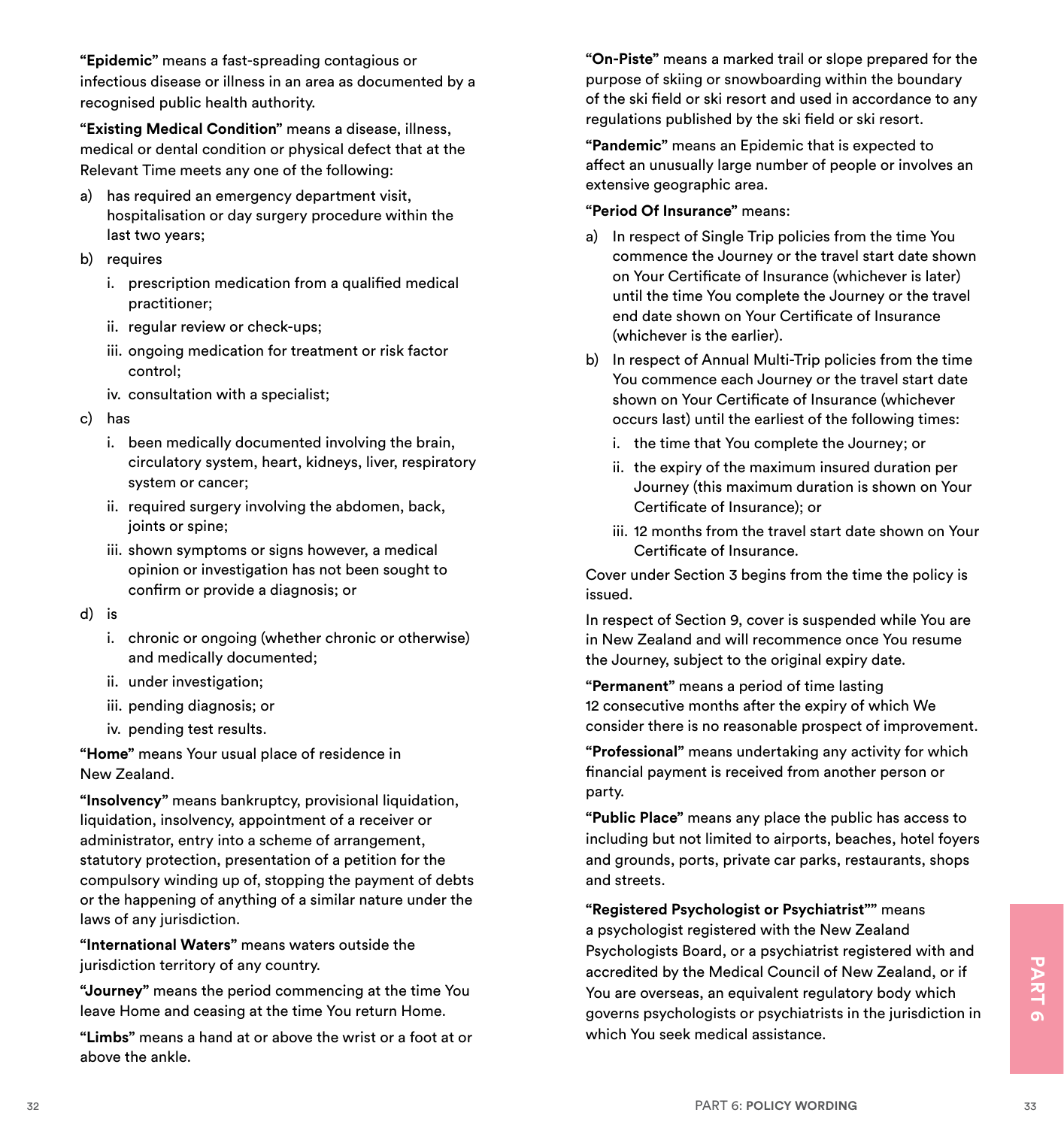<span id="page-21-0"></span>**"Relative"** means Your spouse, de facto, parent,

grandchild, brother, sister, son-in-law, daughter-in-law, parent-in-law, grandparent, child, step-parent, brother-inlaw, sister-in- law, fiancé(e), first cousin, aunt, uncle, niece and nephew.

**"Relevant Time"** in respect of:

- a) Single Trip policies means the time of issue of the policy.
- b) Annual Multi-Trip policies means the first time at which any part of the relevant trip is paid for or the time at which the policy is issued, whichever occurs last.

**"Rental Car"** means a rented sedan, campervan, motorhome or people mover that each does not exceed 6 tonnes; hatchback or station-wagon (including 4WDs) rented from a licensed motor vehicle rental company.

**"Terminal Illness"** means a medical condition for which a terminal prognosis has been given by a qualified medical practitioner and which is likely to result in death.

**"Transport Provider"** means a properly licensed coach operator, airline, shipping line or railway company.

#### **"Unattended"** means:

- a) You did not observe the loss/theft; or
- b) at a distance from You such that You do not have a good chance of preventing any attempted theft.

**"Valuables"** means articles made of or containing gold, silver or precious metals; binoculars; jewellery; mobile phones; photographic, audio, video, tablet computer, computer and electrical equipment of any kind (including computer games, portable navigation equipment or media); precious stones; smart phones; telescopes and watches.

# **Policy conditions**

#### **1. Excess**

The excess is the first amount of a claim which We will not pay for. The excess, if applicable, applies to any claim arising from a separate event in respect of Sections 1, 2, 3, 4, 5 and 9 of the policy only. The excess is the amount shown on Your Certificate of Insurance.

An additional excess may apply in certain circumstances, such as cover for Existing Medical Conditions where You do not meet the provisions on pages 12-16. If an additional excess applies We will notify You in writing.

#### **2. Sections of the policy applicable to each Plan**

Refer to the benefits table on pages 4-5.

#### **3. Limits of liability**

The limits of Our liability for each Section of the policy are the amounts shown in the relevant table for Plan I and D (on pages 4–5) and the amount shown on Your Certificate of Insurance for Plan C except:

- a) for the policy limit for Section 3 on Plan I which will be shown on Your Certificate of Insurance;
- b) on Plan C where the maximum liability collectively shall not exceed in total the sum insured stated on Your Certificate of Insurance for Sections 2 and 3;
- c) where additional luggage cover has been affected;
- d) the maximum liability collectively for Sections 12, 13 and 14, shall not exceed \$15,000 on Plan I and \$10,000 on Plan D; or
- e) where We have notified You in writing of different limits.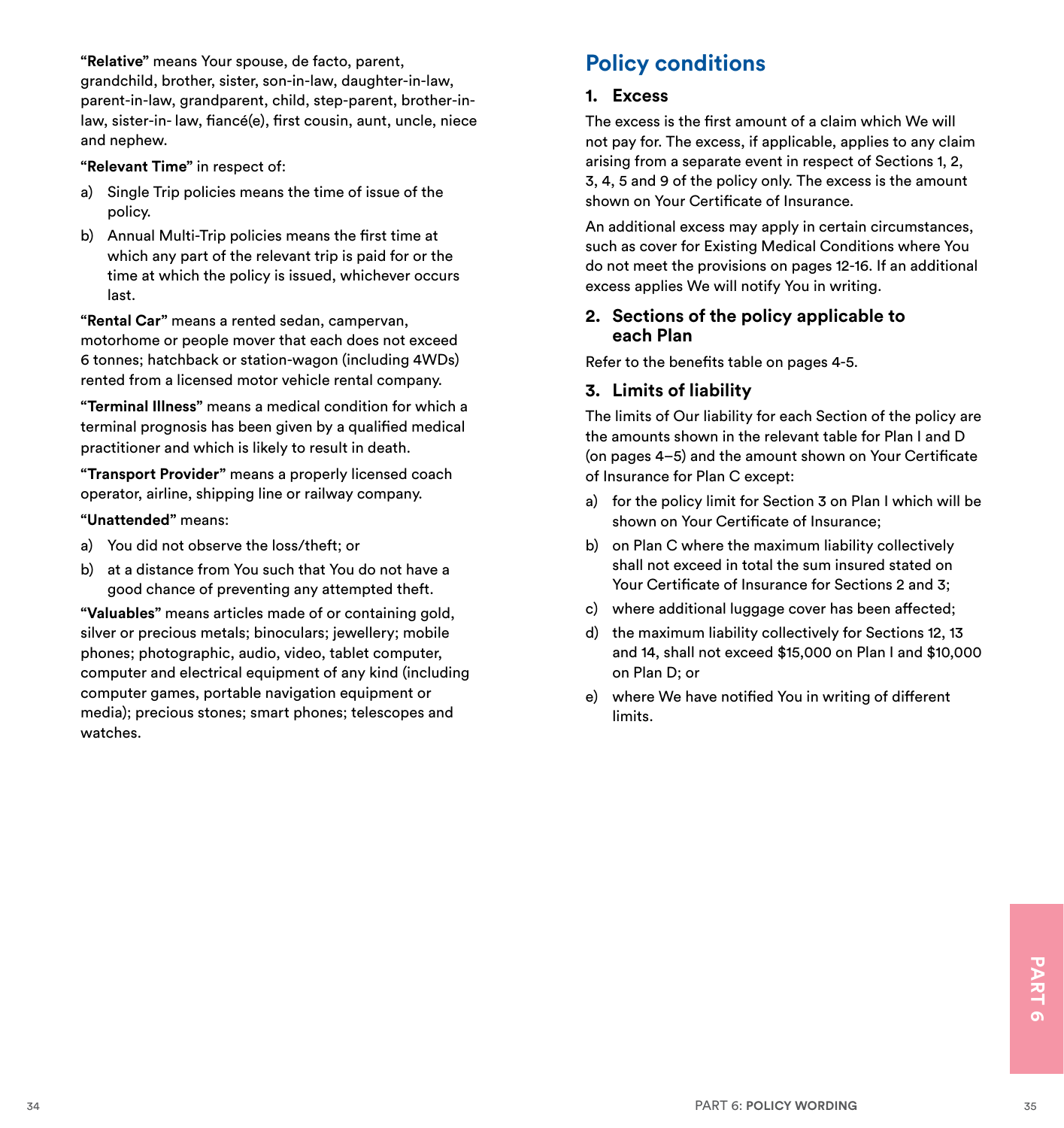#### **4. Cooling off period/refund of Amount Payable**

You have the right to cancel the policy by notifying the providing agent who issued this policy in writing within 15 working days (i.e. Monday to Friday excluding public holidays where You are) of the date the policy was issued to You (cooling off period). Provided the circumstances specified in paragraphs a) or b) below do not apply, You are entitled, during the cooling off period, to a complete refund of the amount You have paid for the policy. You are not entitled to a complete refund if, during the cooling off period, You:

- a) make a claim under the policy; or
- b) cancel the policy after the commencement of the Journey.

We will not refund any of the Amount Payable if notified outside the cooling off period. We may give a partial refund if You change Your policy before You depart for Your Journey.

#### **5. Claims**

- a) The loss or theft of luggage, personal effects, travel documents or money must be reported within 24 hours to the police and responsible Transport Provider (where applicable) and a written report must be obtained at that time.
- b) If You are admitted to hospital or You anticipate Your medical expenses and Additional Expenses are likely to exceed \$500 You must phone the emergency assistance number as soon as physically possible.
- c) You must take all reasonable steps to prevent or minimise a claim.
- d) You must not make any offer, promise of payment or admit any liability without Our written consent.
- e) You must advise Us of any claim or occurrence which may give rise to a claim as soon as possible and within 60 days of the return date shown on Your Certificate of Insurance by sending a completed claim form. See page 24 - How to make a claim for details.
- f) You must at Your own expense, supply any documents in support of Your claim which We may request, such as an original police report, a Property Irregularity Report (P.I.R), receipts, valuations, a repair quote, a death certificate and/or medical certificate.
- Solution and the second of Your claim.<br>
36 PART 6: POLICY WORDING<br>
37<br>
36 PART 6: POLICY WORDING g) You must co-operate fully in the assessment or investigation of Your claim.
- h) If You make or try to make a false, exaggerated or fraudulent claim or use any false, exaggerated or fraudulent means in trying to make a claim, We will not pay Your claim, Your cover under this policy will be voided (without any return of the amount You have paid), We may report You to the appropriate authorities and You may be prosecuted.
- i) If We agree to pay a claim under Your policy We will base any claim payment on the Goods and Services Tax (GST) inclusive costs (up to the relevant policy limit).
- j) You must supply a medical certificate showing Your diagnosis for any medical expenses You wish to claim for.

#### **6. If You are able to claim from another party**

If You are able to claim against another household insurer, private health fund, hotel, carrier, workers' compensation scheme, travellers' compensation fund, New Zealand Accident Compensation Scheme (application is compulsory for all injuries incurred overseas) or other statutory fund or anyone else for monies otherwise payable under this policy You must do so and the policy will only cover the balance of Your claim.

#### **7. You must help Us to make any recoveries**

We have the right to sue any other party in Your name to recover money payable under the policy or to choose to defend any action brought against You. You must provide reasonable assistance to Us.

#### **8. Claims payable in New Zealand dollars**

All amounts payable and claims are payable in New Zealand dollars at the rate of exchange applicable at the time the expenses were incurred.

#### **9. Policy interpretation and dispute resolution**

The policy shall be interpreted in accordance with the law of New Zealand. The parties submit to the jurisdiction of the courts of New Zealand.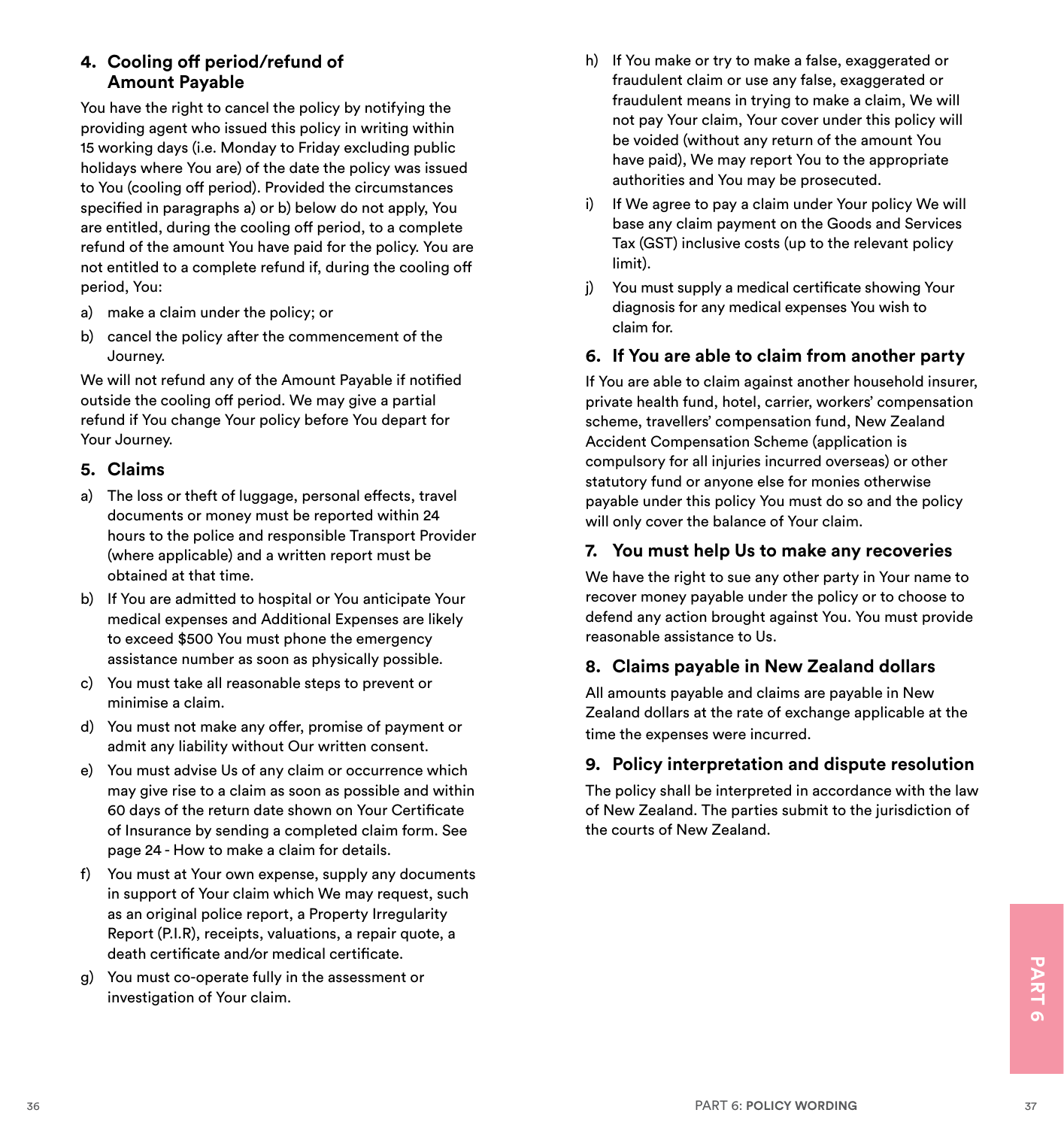#### **10.Emergency assistance**

- a) Where Your claim is excluded or falls outside the policy coverage, the giving of emergency assistance will not in itself be an admission of liability.
- b) The medical standards, sanitary conditions, reliability of telephone systems and facilities for urgent medical evacuations differ from country to country. Responsibility for any loss, medical complication or death resulting from any factor reasonably beyond Our control cannot be accepted by Our emergency assistance network, State Insurance, Cover-More or Us.

#### **11. Free extension of insurance**

Where Your Journey is necessarily extended due to an unforeseeable circumstance outside Your control, Your Period Of Insurance will be extended until You are able to travel Home by the quickest and most direct route. The Period Of Insurance will not be extended for any other reason.

#### **12. Special conditions, limitations, excesses and amounts payable**

If You:

a) want cover for an Existing Medical Condition or pregnancy which does not satisfy the provisions set out on pages 13–21, You will need to complete a health assessment. We will notify You of the outcome.

 If We are able to approve cover for the condition(s) or pregnancy You must pay an extra premium to Us. Cover may be subject to special conditions, limitations, limits, and excesses.

- b) in the last 5 years have:
	- i. made 3 or more travel insurance claims;
	- ii. had insurance declined or cancelled or had a renewal refused or claim rejected; or
	- iii. been in prison or had any criminal conviction (other than driving offences)

 cover must be separately applied for and accepted by Us, and it may be subject to special conditions, limitations, excesses and amounts payable.

We will notify You in writing of these before We issue the policy.

#### **13. Automatic reinstatement of sums insured**

If You purchase a Single Trip policy, in the event of a claimable loss, or damage to Your luggage is incurred, We will automatically reinstate the sum insured (once only) in respect of Section 4 for the Plan selected.

If You purchase the Annual Multi-Trip policy the sums insured under each Section of the policy are automatically reinstated on completion of each Journey and in respect of Section 4, also once on each Journey.

#### **14. Policy conditions applying to Sections 1 and 2 only**

- a) We have the option of returning You to New Zealand if the cost of medical and/or Additional Expenses overseas are likely to exceed the cost of returning You to New Zealand subject always to medical advice. We also have the option of evacuating You to another country.
- b) In all cases the cost of evacuation or to bring You back to New Zealand will only be met if it was arranged by and deemed necessary by Our emergency assistance network.
- c) If We request that You be moved to another hospital, return to New Zealand or be evacuated to another country and You refuse, We will only consider:
	- i. Your costs and expenses per Sections 1 and 2 (as applicable) incurred up to the time of Our request; and
	- ii. the lesser of:
		- an amount equivalent to the costs and expenses per Sections 1 and 2 (as applicable) that You would have incurred after Our request had You moved to another hospital, returned to New Zealand or been evacuated to another country as requested; or
		- Your costs and expenses actually incurred after Our request.
- d) If You are hospitalised We will pay for a share room. If a share room is not available We will, at Our discretion and that of Our medical advisors, pay to upgrade You to a single room.
- e) If You do not hold a return airline ticket an amount equal to the cost of an economy class one way ticket will be deducted from Your claim.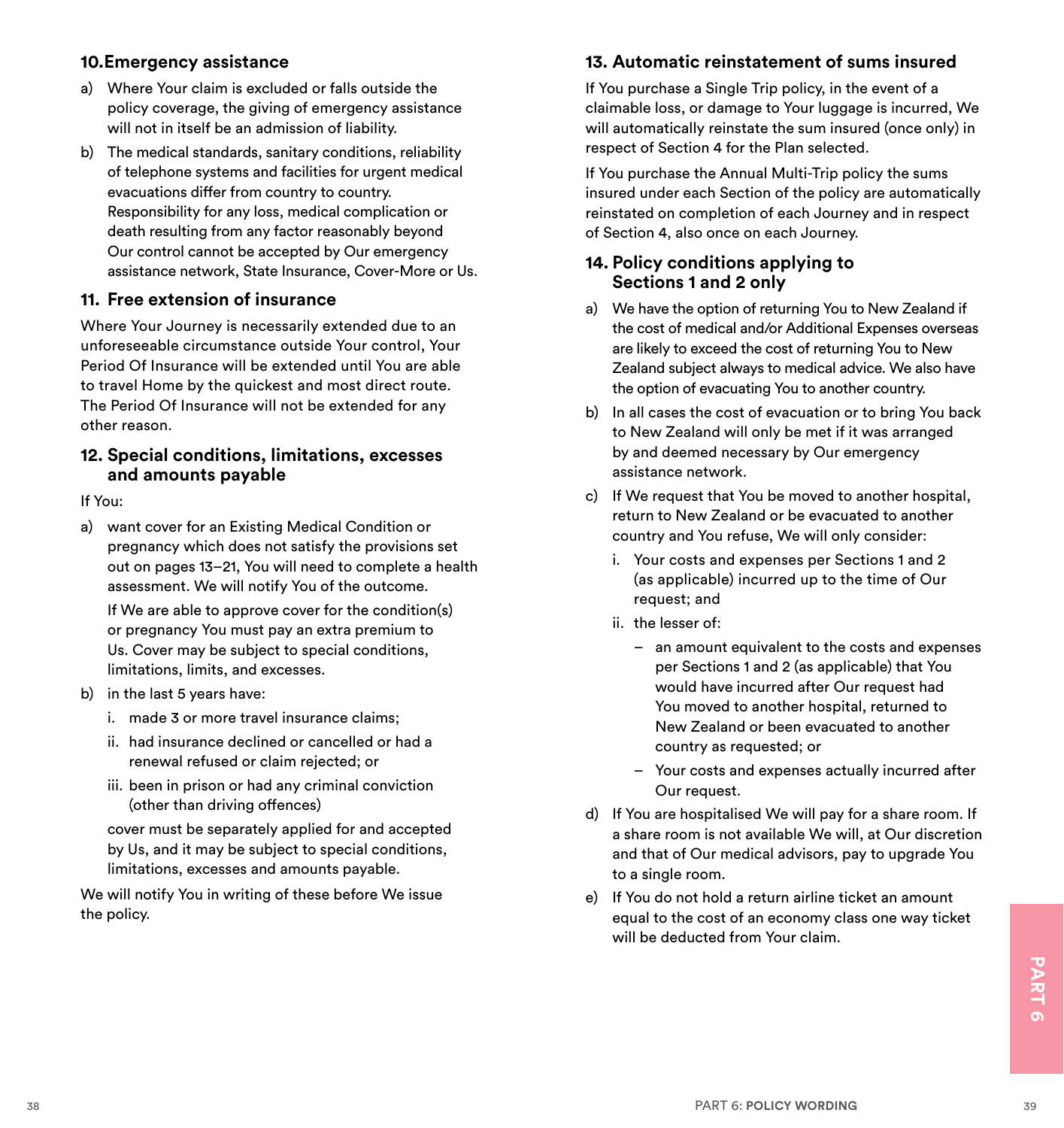#### **15. Policy conditions applying to Sections 12, 13 and 14 only**

a) If the conveyance You are travelling in disappears, sinks or crashes and Your body has not been found after

12 months You will be presumed to have died.

b) You must obtain and follow advice and treatment given by a qualified medical practitioner as soon as possible after suffering a disabling injury, during the Period Of Insurance.

#### **16. Travelling to New Zealand – Plan I, Inbound area**

This policy condition applies if You have paid the Plan I, Inbound area Amount Payable. In this policy wording (other than in this policy condition and the second bullet point on page 30):

- a) the word "New Zealand" should be replaced with Your country of residence; and
- b) the word "overseas" should be interpreted to mean a place outside Your country of residence.

#### **17. Sanctions regulation**

Notwithstanding any other terms or conditions under this policy, We shall not be deemed to provide coverage and will not make any payments nor provide any service or benefit to You or any other party to the extent that such cover, payment, service, benefit and/or activity of Yours would violate any applicable trade or economic sanctions, law or regulation.

# **The benefits**

#### **SECTION 1: Medical and dental expenses**

If You suffer a Disabling Injury, Sickness or Disease We will pay the usual and customary cost of medical treatment, ambulance transportation and emergency dental treatment which is provided outside New Zealand by or on the advice of a qualified medical practitioner or dentist. In these circumstances We will also pay the reasonable Additional cost of medically required transportation.

Upon Your return Home We will also pay up to \$1,500 for continued medical, surgical and hospital treatment on Plan I. If no treatment was sought overseas, We will also pay up to \$1,500, but You must seek treatment within 72 hours of Your arrival in New Zealand.

Cover applies for a maximum of 12 months from the date of suffering the Disabling Injury, Sickness or Disease.

The maximum benefit limit for this section is:

| Plan I      | Plan D  | Domestic<br><b>Cancellation Plan</b> |
|-------------|---------|--------------------------------------|
| \$Unlimited | \$1,500 | No cover                             |

#### **We will not pay for:**

- 1. more than \$1,500 for medical or dental treatment which is provided in New Zealand. This exclusion does not apply if You have paid the Plan I Inbound Amount Payable and You are a non-New Zealand resident.
- 2. dental treatment caused by or related to the deterioration and/or decay of teeth or associated tissue; involving the use of precious metals; or involving cosmetic dentistry.
- 3. the continuation or follow-up of treatment (including medication and ongoing immunisations) started prior to Your Journey.
- 4. routine medical or dental treatment or prenatal visits.
- 5. private medical treatment in New Zealand when public care or treatment is available.
- 6. private medical treatment overseas where public care or treatment is available under any reciprocal health agreement between the New Zealand and foreign governments unless We agree to the private treatment.
- 7. on Plan I Inbound, medical treatment, dental<br>treatment or ambulance transportation which is<br>provided in Your country of residence.<br>Also refer to: General exclusions pages 56–59.<br>Policy conditions pages 35–40.<br><sup>240</sup><br> 7. on Plan I Inbound, medical treatment, dental treatment or ambulance transportation which is provided in Your country of residence.

**Also refer to: General exclusions — pages 56–59. Policy conditions — pages 35–40.**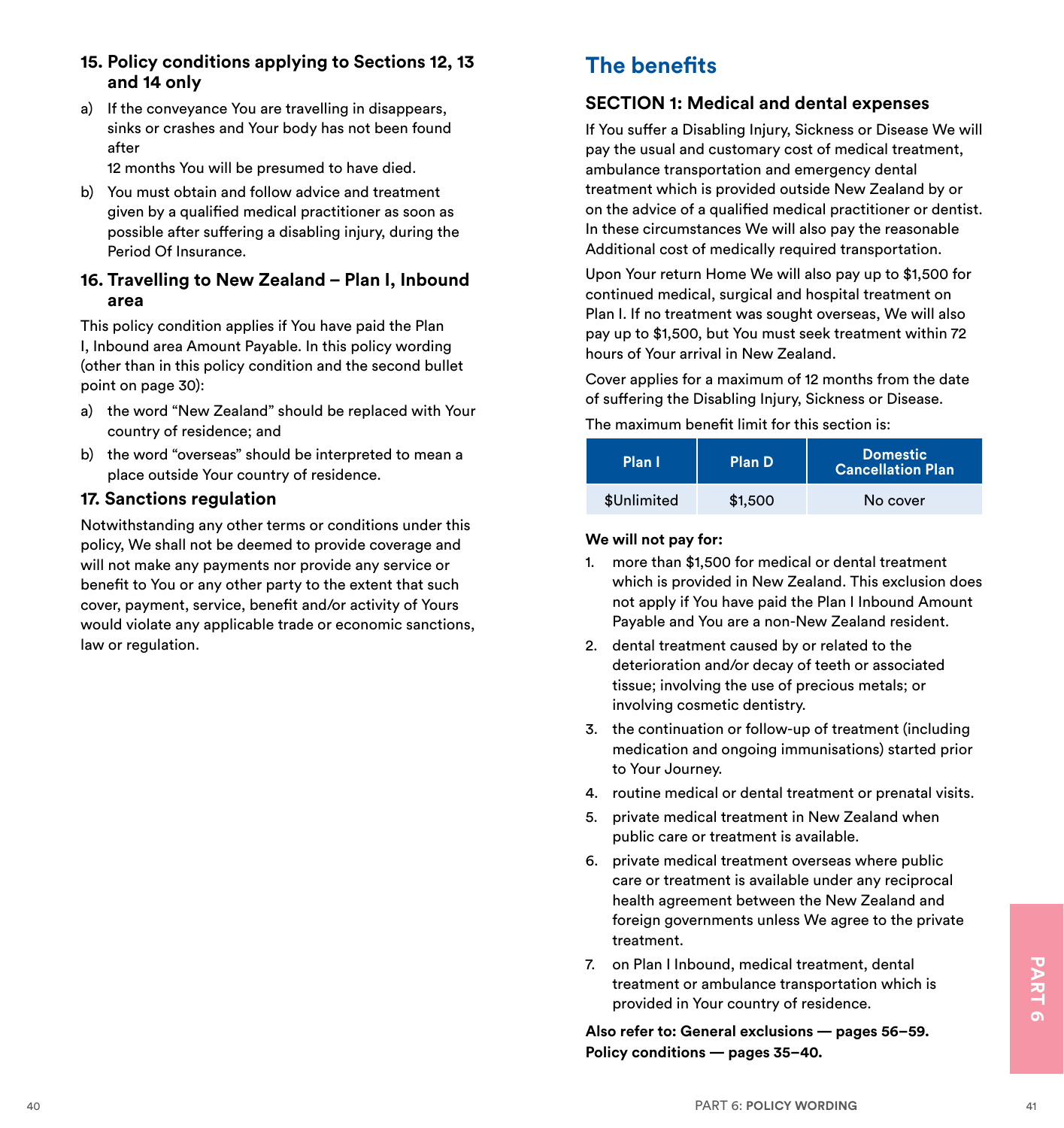#### **SECTION 2: Additional expenses**

#### **1. If You become sick**

Cover is subject to the written advice of the treating qualified medical practitioner and acceptance by Our emergency assistance team.

If You suffer a Disabling Injury, Sickness or Disease, We will pay the reasonable Additional accommodation (room rate only) expenses and Additional transport expenses, at the same fare class and accommodation standard as originally booked, incurred by:

- a) You. The benefit ceases when You are able to continue Your Journey, travel Home or on the completion of the Period Of Insurance, whichever is the earlier.
- b) Your travelling companion who remains with or escorts You until You are able to continue Your Journey, travel Home or on the completion of the Period Of Insurance, whichever is the earlier.
- c) one person (e.g. a Relative) (if You don't have a travelling companion with You already) who travels to and remains with You following You being hospitalised as an inpatient. The benefit ceases when You are able to continue Your Journey, travel Home or on the completion of the Period Of Insurance, whichever is the earlier.

We will also pay the reasonable expenses incurred in returning Your Rental Car to the nearest depot if You suffer a Disabling Injury, Sickness or Disease provided that, on the written advice of the treating qualified medical practitioner, You are unfit to drive it.

#### **2. If You die**

We will pay reasonable overseas funeral or cremation expenses or the cost of returning Your remains to New Zealand if:

- a) You die during the Period Of Insurance. In either event the maximum amount We will pay in total will not exceed \$20,000; or
- b) You hold a valid Schengen Visa and You die in a Schengen member state during the Period Of Insurance. In either event the maximum amount We will pay in total will not exceed 30,000EUR for expenses incurred in that Schengen member state.

#### **3. If a Relative or your business partner becomes sick**

We will pay reasonable Additional transport expenses at the same fare class as originally booked if You are required to return Home due to the sudden Disabling Injury, Sickness or Disease or death of a Relative or Your business partner in New Zealand.

#### **4. If your Home is destroyed by fire, earthquake or flood**

We will pay the reasonable Additional transport expenses at the same fare class as originally booked for Your early return Home if it is destroyed by fire, earthquake or flood while You are on Your Journey.

#### **5. Missed connection**

If during the Period Of Insurance You are on a Journey from or to New Zealand and You miss Your pre-booked connection due to unforeseeable circumstances outside Your control, where You have allowed the minimum connection time between flights as stipulated by Your airline(s), We will pay the reasonable costs to use alternate public transport services to catch up on Your planned itinerary, or get to a special event such as a wedding, sporting event or conference. If You claim under this section, You are not entitled to make a claim under any other section of this policy for the same incident.

#### **We will not pay for claims caused by:**

1. Transport Provider caused cancellations, delays or rescheduling other than when caused by mechanical failure or strike.

#### **6. Other circumstances**

We will pay Your reasonable Additional accommodation (room rate only) and Additional transport expenses, at the same fare class and accommodation standard as originally booked, incurred on the Journey due to an unforeseeable circumstance outside Your control and resulting from:

- a) disruption of Your scheduled transport because of riot, strike or civil commotion occurring after the commencement of the Journey provided You act reasonably in avoiding Additional costs;
- b) loss of passport or travel documents except involving government confiscation or articles sent through the mail;
- c) a quarantine regulation You unknowingly breach;
- d) a natural disaster;
- 4) a natural disaster;<br>
e) a collision of a motor vehicle, watercraft, aircraft or<br>
train in which You are travelling; or<br>
PART 6: POLICY WORDING<br>
<sup>43</sup> e) a collision of a motor vehicle, watercraft, aircraft or train in which You are travelling; or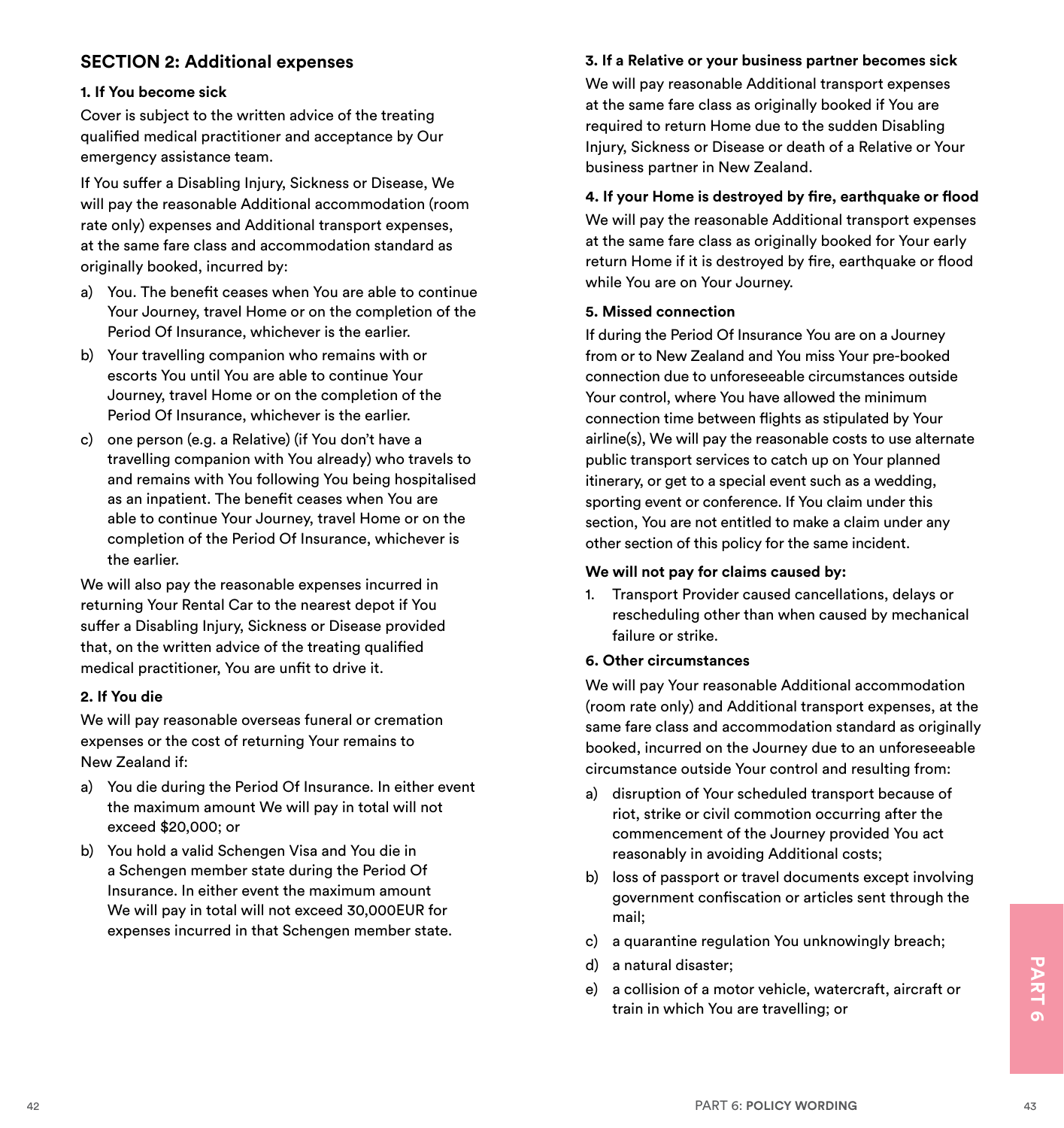f) Your scheduled transport being delayed for at least 12 hours due to severe weather conditions. We will pay up to \$250 providing written confirmation from the Transport Provider has been obtained.

The maximum benefit limit for this section is:

| Plan I      | Plan D   | Domestic<br><b>Cancellation Plan</b> |
|-------------|----------|--------------------------------------|
| \$Unlimited | \$10,000 | Cover chosen*                        |

\*Combined limit of Section 2 and 3. Shown on Your Certificate of Insurance.

For approved claims under this Section and Section 3 for the same or similar Additional expenses or prepaid travel costs over the same period, We pay the higher of the two amounts claimed, not both.

#### **We will not pay for claims caused by:**

- 1. any costs or expenses incurred prior to You being certified by a qualified medical practitioner as unfit to travel.
- 2. claims under Section 2.3 or 2.6 arising from an Epidemic, Pandemic or outbreak of an infectious disease or any derivative or mutation of such viruses, or the threat or perceived threat of any of these.

#### **Also refer to: General exclusions — pages 56–59. Policy conditions — pages 35–40.**

#### **SECTION 3: Amendment or cancellation costs**

If due to circumstances outside Your control and unforeseeable at the Relevant Time:

- 1. You have to rearrange Your Journey prior to leaving Home, We will pay the reasonable cost of doing so (We will not pay more for rearranging Your Journey than the cancellation costs which would have been incurred had the Journey been cancelled).
- 2. You have to cancel the Journey (because You cannot rearrange it) We will pay You:
	- a) the non-refundable unused portion of all travel costs prepaid in advance including a travel agent's cancellation fee (the travel agent's cancellation fee is limited to the lesser of \$4,000 or the amount of commission the agent had earned on the prepaid refundable amount of the cancelled travel arrangements).
	- b) for frequent flyer or similar flight reward points lost following cancellation of Your airline ticket. The amount We will pay is calculated as follows:
		- i. the cost of the equivalent class airline ticket, based on the best available advance purchase

airfare at the time the claim is processed, less Your financial contribution towards the airline ticket multiplied by

- ii. the total amount of points lost divided by
- iii. the total amount of points used to obtain the airline ticket.

#### The maximum benefit limit for this section is:

| Plan I                    | Plan D   | Domestic<br>Cancellation Plan |
|---------------------------|----------|-------------------------------|
| Cover chosen <sup>^</sup> | \$10,000 | Cover chosen*                 |

^Shown on Your Certificate of Insurance.

\*Combined limit of Section 2 and 3. Shown on Your Certificate of Insurance.

For approved claims under this Section and Section 2 for the same or similar Additional expenses or prepaid travel costs over the same period, We pay the higher of the two amounts claimed, not both.

#### **We will not pay for claims caused by:**

- 1. Transport Provider caused cancellations, delays or rescheduling other than when caused by strikes. This exclusion only applies to the costs directly incurred by You to rearrange or cancel (if it cannot be rearranged) the service of the Transport Provider who caused the cancellation, delay or rescheduling.
- 2. the disinclination of You or any other person to proceed with the Journey or deciding to change Your plans.
- 3. any costs or expenses incurred prior to You being certified by a qualified medical practitioner as unfit to travel.
- 4. anxiety, depression, mental illness or stress (or arising directly or indirectly from, or exacerbated by, these conditions) unless referred to and diagnosed by a registered psychologist or psychiatrist as a new condition and:
	- a) the insured person is certified as unfit to travel by the treating registered psychologist or psychiatrist; or
- 44 PART 6: POLICY WORDING **45**<br>
b) for frequent flyer or similar flight reward points lost<br>
following cancellation of Your airline ticket. The<br>
amount We will pay is calculated as follows:<br>
i. the cost of the equivalent cl b) the treating registered psychologist or psychiatrist certifies that it was medically necessary for the insured person to amend or cancel their journey to assist a relative or another person. This exclusion does not apply to the insured person in respect of a condition if existing medical condition cover was applied for, approved by us and the required extra premium paid.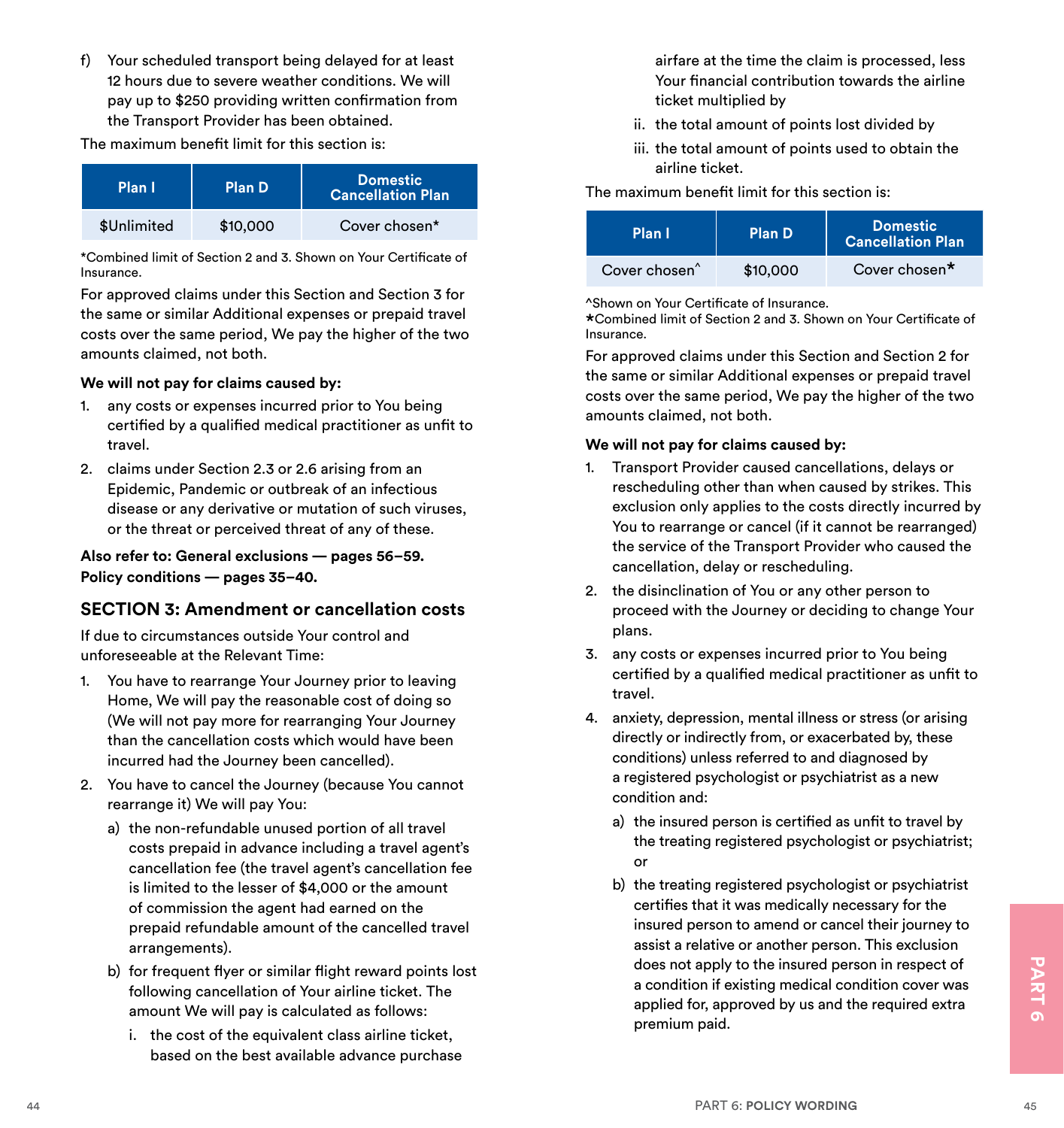- 5. the death, injury, sickness or disease of any person living outside New Zealand, except where they are Your Relative or Your business partner.
- 6. any contractual or business obligation or Your financial situation.
- 7. failure by You or another person to obtain the relevant visa, passport or travel documents.
- 8. errors or omissions by You or another person in a booking arrangement.
- 9. the standards and expectations of Your prepaid travel arrangements being below or not meeting the standard expected.
- 10. the failure of Your travel agent, Our agent who issued this policy, any tour operator, transport or accommodation supplier or provider, person or agency to pass on monies to operators or to deliver promised services.
- 11. a request by a Relative.
- 12. a request by Your employer unless You are a member of the police force and Your leave is revoked.
- 13. a lack in the number of persons required to commence any tour, conference, accommodation or travel arrangements or due to the negligence of a wholesaler or operator. This exclusion does not apply where Your prepaid tour is cancelled or rearranged before You leave New Zealand. In this event, We will pay the reasonable additional costs You incur to change Your travel plans so that You can continue with Your original overseas travel plans, up to \$500.
- 14. customs and immigration officials acting in the course of their duties or You travelling on incorrect travel documents.
- 15. an Act Of Terrorism (or arising directly or indirectly from it) or the threat, or perceived threat, of an Act Of Terrorism.
- 16. or arising from an Epidemic, Pandemic or outbreak of a contagious disease or any derivative or mutation of such viruses (or arising directly or indirectly from these) or the threat, or perceived threat, of any of these.

**Also refer to: General exclusions — pages 56–59. Policy conditions — pages 35–40.**

#### **SECTION 4: Luggage and travel documents**

#### **1. Loss, theft or damage**

If during the Period Of Insurance Your luggage or personal effects are lost, stolen or damaged after deducting reasonable depreciation (where applicable and as determined by Us) We will replace, provide a replacement voucher, repair or pay You the monetary value of the luggage or personal effects. It is Our choice which of these We do.

This policy is an indemnity policy which means settlement of Your claim is based on the value of an item at the time of the loss and not on a 'new for old' or replacement cost basis. Reasonable depreciation takes into account the amount paid originally for the item, its age, wear and tear and advances in technology.

Our payment will not exceed the original purchase price of an item with a limit for any one item, set or pair of items including attached and unattached accessories of \$1,500 on Plan I and \$500 on Plan D or \$3,000 for camera, video camera equipment and laptop computers on Plan I.

For example a camera, camera accessories, lenses and tripod (attached or not) are considered one item. A necklace and pendant are considered one item.

The limit for a single item (including attached and unattached accessories) can be increased by \$10,000 if the additional amount payable has been paid to Us and is shown on the Certificate of Insurance. The overall increase in limits cannot exceed \$25,000.

#### **2. Travel document replacement**

We will pay You for the cost of replacing travel documents (including credit cards) lost or stolen on the Journey. We will also pay You for Your legal liability arising from their illegal use. You must however, comply with all the conditions of the issue of the document prior to and after the loss or theft.

The maximum benefit limit for this section is:

| Plan I   | <b>Plan D</b> | <b>Domestic</b><br><b>Cancellation Plan</b> |
|----------|---------------|---------------------------------------------|
| \$25,000 | \$5,000       | No cover                                    |

#### **We will not pay for:**

- 1. loss or theft which is not reported within 24 hours to the:
	- a) police; and
- the:<br>
a) police; and<br>
b) responsible Transport Provider (where Your items<br>
are lost or stolen whilst travelling with a Transport<br>
PART 6: POLICY WORDING<br>
<sup>PART 6: POLICY WORDING</sup> b) responsible Transport Provider (where Your items are lost or stolen whilst travelling with a Transport Provider).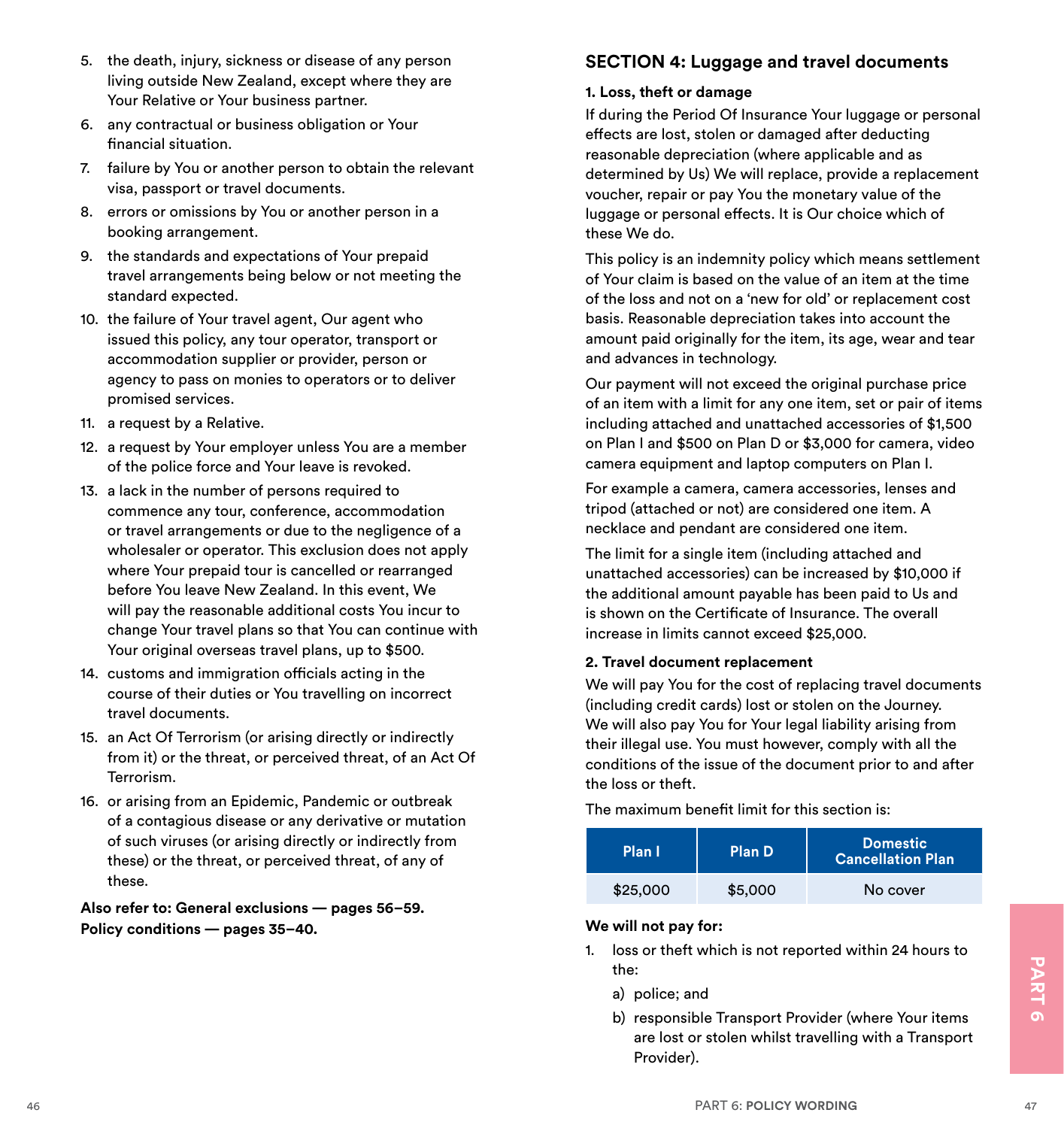All cases of loss or theft must be confirmed in writing by the police (and Transport Provider where applicable) at the time of making the report and a written report obtained.

- 2. damage, loss or theft of Valuables placed in the care of a Transport Provider unless security regulations prevented You from keeping the Valuables with You.
- 3. Valuables left Unattended in any motor vehicle at any time (even if in the boot).
- 4. items left Unattended in any motor vehicle unless stored in the boot and forced entry is gained.
- 5. items left Unattended in any motor vehicle between 10pm and 6am (even if in the boot).
- 6. any amount exceeding \$2,000 in total for all items left Unattended in any motor vehicle.
- 7. items left Unattended in a Public Place.
- 8. drones (including attached and unattached accessories) whilst in use.
- 9. sporting equipment damaged, lost or stolen while in use.
- 10. furnishings, furniture or household appliances that are lost, stolen or damaged.
- 11. items sent under the provisions of any freight contract or any luggage forwarded in advance or which is unaccompanied.
- 12. surfboards or waterborne craft of any description. This exclusion does not apply if the item is lost, stolen or damaged while in the custody of a Transport Provider.
- 13. damage to fragile or brittle articles unless caused by a fire or motor vehicle collision. This exclusion does not apply to spectacles; lenses in cameras and video cameras; laptop and tablet computers; or binoculars.
- 14. damage caused by atmospheric or climatic conditions, wear and tear, vermin or any process of cleaning, repairing, restoring or alteration.
- 15. electrical or mechanical breakdown.
- 16. information stored on any electronic device or other media, including digital photos, downloaded files, electronic applications, programmed data, software or any other intangible asset.
- 17. bonds, coupons, gift cards, stamps, vouchers, warranties, pre-loaded or rechargeable cards including but not limited to phone, debit or stored value cards.
- 18. bullion, deeds, insurance premiums, manuscripts, negotiable instruments, precious metals or securities.
- 19. items described in Section 6 Money.

**Also refer to: General exclusions — pages 56–59. Policy conditions — pages 35–40.**

#### **SECTION 5: Delayed luggage allowance**

If all Your luggage is delayed by a Transport Provider during the Journey for more than 24 hours We will pay You up to \$500 for essential emergency items of clothing and toiletries You purchase overseas. This limit will be increased by \$500 if You still have not received Your luggage after 48 hours and will increase by a further \$500 if You still have not received Your luggage after 72 hours. We will only pay for purchases made before Your luggage is returned to You.

The original receipts for the items and written confirmation of the length of delay from the Transport Provider must be produced in support of Your claim. If Your luggage is not ultimately returned to You any amount claimable under this section will be deducted from any entitlement under Section 4 of this policy.

This section does not apply on the leg of the Journey that returns You Home.

The maximum benefit limit for this section is:

| Plan I  | <b>Plan D</b> | <b>Domestic</b><br><b>Cancellation Plan</b> |
|---------|---------------|---------------------------------------------|
| \$1,500 | No cover      | No cover                                    |

#### **We will not pay for:**

1. delay which is not reported to the responsible Transport Provider within 24 hours. All reports must be confirmed in writing by the Transport Provider at the time of making the report and a written report obtained.

**Also refer to: General exclusions — pages 56–59. Policy conditions — pages 35–40.**

#### SECTION 6: Money

We will reimburse You for cash, bank or currency notes, postal or money orders accidentally lost or stolen from Your person during the Period Of Insurance.

The maximum benefit limit for this section is:

| warranties, pre-loaded or rechargeable cards<br>including but not limited to phone, debit or stored<br>value cards. | The maximum benefit limit for this section is: I |                               |                                             |  |               |
|---------------------------------------------------------------------------------------------------------------------|--------------------------------------------------|-------------------------------|---------------------------------------------|--|---------------|
|                                                                                                                     | Plan I                                           | <b>Plan D</b>                 | <b>Domestic</b><br><b>Cancellation Plan</b> |  | 즈<br>$\sigma$ |
|                                                                                                                     | \$500                                            | No cover                      | No cover                                    |  |               |
|                                                                                                                     |                                                  |                               |                                             |  |               |
| 48                                                                                                                  |                                                  | <b>PART 6: POLICY WORDING</b> |                                             |  | 49            |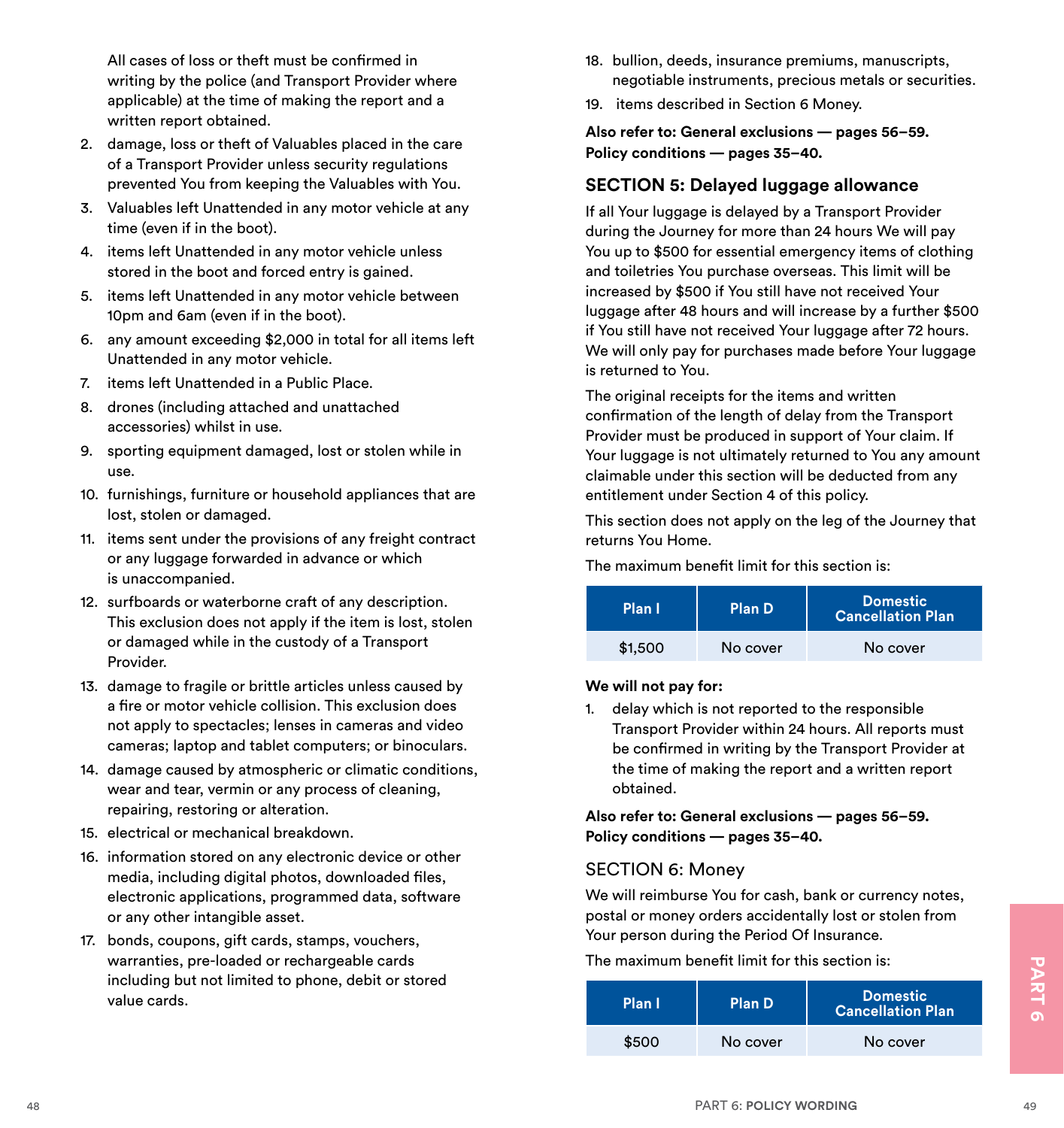#### **We will not pay for:**

- 1. loss or theft which is not reported within 24 hours to the:
	- a) police; and
	- b) responsible Transport Provider (where Your items are lost or stolen whilst travelling with a Transport Provider).

 All cases of loss or theft must be confirmed in writing by the police (and Transport Provider where applicable) at the time of making the report and a written report obtained.

2. loss or theft of cash, bank or currency notes, postal or money orders whilst not carried on Your person.

**Also refer to: General exclusions — pages 56–59. Policy conditions — pages 35–40.**

#### **SECTION 7: Rental Car insurance excess**

This cover applies if You:

- a) hire a Rental Car;
- b) are the nominated driver on the Rental Car agreement; and
- c) have comprehensive motor vehicle insurance for the Rental Car for the hire period.

If the Rental Car is damaged or stolen whilst in Your control during the Journey We will pay the lower of the Rental Car insurance excess You become liable to pay or the repair costs to the Rental Car.

It is Your responsibility to provide the final loss/repair report to substantiate Your claim.

The maximum benefit limit for this section is:

| Plan I   | Plan D  | Domestic<br><b>Cancellation Plan</b> |
|----------|---------|--------------------------------------|
| \$10,000 | \$4,000 | No cover                             |

#### **We will not pay for:**

- 1. any damage or theft, arising from the operation of a Rental Car in violation of the terms of the rental agreement.
- 2. administration costs or loss of use penalties.

**Also refer to: General exclusions — pages 56–59. Policy conditions — pages 35–40.**

#### **SECTION 8: Travel delay**

If Your pre-booked transport is temporarily delayed for at least 6 hours during the Journey due to an unforeseeable circumstance outside Your control, We will reimburse You up to \$200 on a Plan I or \$150 on a Plan D for reasonable Additional accommodation (room rate only) expenses. We will also reimburse up to these limits again for each full 24 hour period that the delay continues beyond the initial 6 hour delay.

You must claim from the Transport Provider first, and provide Us with written confirmation from the Transport Provider of the cause and period of the delay and the amount of compensation offered by them. You must also provide Us with receipts for the Additional accommodation (room rate only) expenses incurred.

The maximum benefit limit for this section is:

| Plan I  | Plan D | <b>Domestic</b><br><b>Cancellation Plan</b> |
|---------|--------|---------------------------------------------|
| \$2,000 | \$750  | No cover                                    |

#### **We will not pay for claims caused by:**

- 1. an Act Of Terrorism (or arising directly or indirectly from it) or the threat, or perceived threat, of an Act Of Terrorism.
- 2. an Epidemic, Pandemic or outbreak of an infectious disease or any derivative or mutation of such viruses, or the threat or perceived threat of any of these.

**Also refer to: General exclusions — pages 56–59. Policy conditions — pages 35–40.**

#### **SECTION 9: Resumption of Journey**

If You are required to return to New Zealand during the Journey due to the sudden serious injury, sickness, disease or death of a Relative or Your business partner in New Zealand, We will pay for the economy class transport costs You incur to return overseas provided:

- a) Your Period Of Insurance was at least 23 days;
- b) less than 50% of the Period Of Insurance had elapsed at the time of the onset of the sudden serious injury, sickness, disease or death of a Relative or Your business partner;
- c) Your return overseas occurs prior to the original expiry date of Your cover for Your original Journey;
- date of Your cover for Your original Journey;<br>d) no claim due to the same event is made under<br>Section 3 of this policy;<br><br>PART 6: POLICY WORDING d) no claim due to the same event is made under Section 3 of this policy;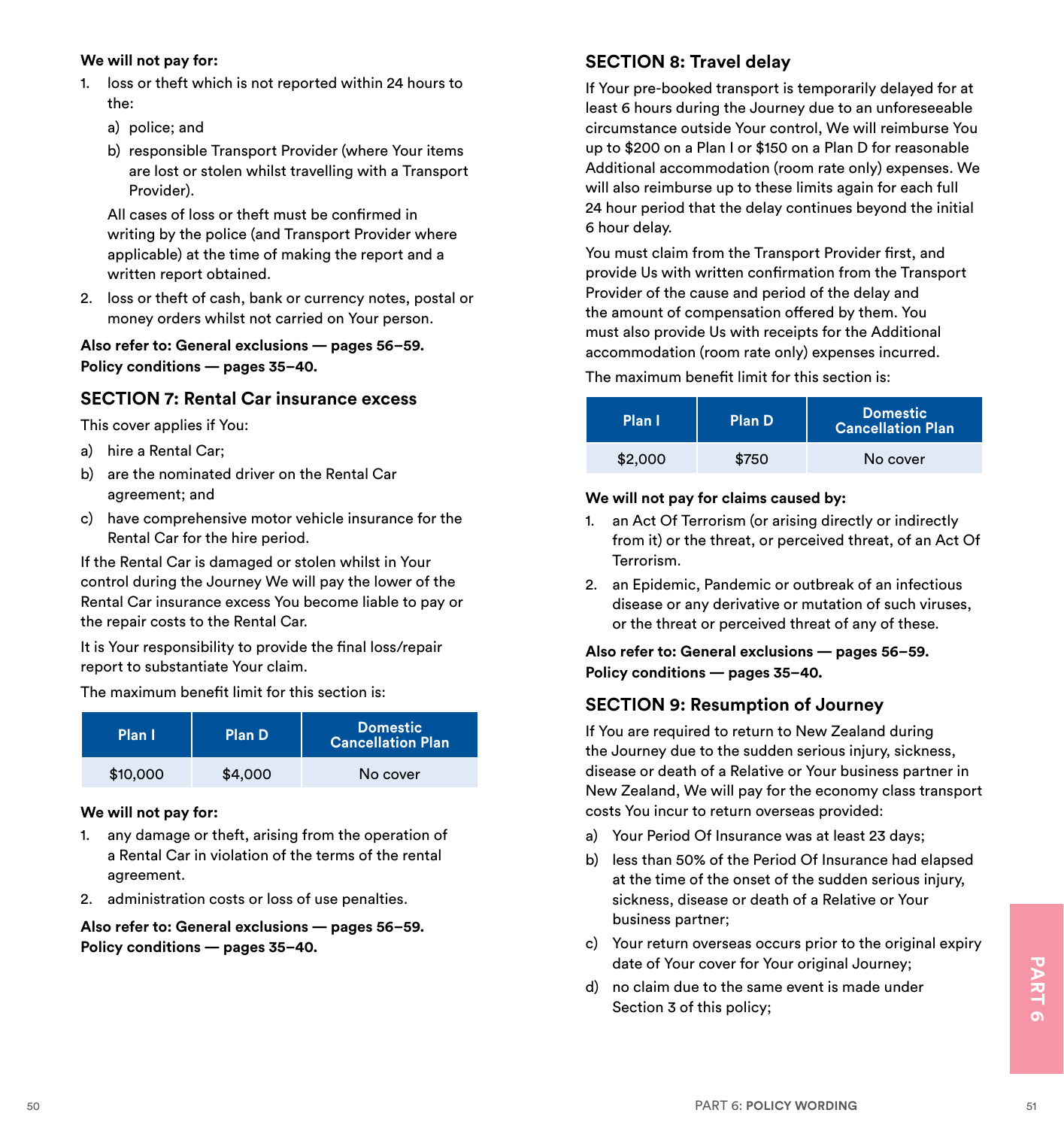- e) the death was not caused by an illness or injury appearing prior to the commencement of Your original Journey; and
- f) the onset of the illness or injury did not occur prior to the commencement of Your original Journey.

The maximum benefit limit for this section is:

| Plan I  | Plan D   | <b>Domestic</b><br><b>Cancellation Plan</b> |
|---------|----------|---------------------------------------------|
| \$5,000 | No cover | No cover                                    |

**Also refer to: General exclusions — pages 56–59. Policy conditions — pages 35–40.**

#### **SECTION 10: Hospital incidentals**

If hospitalised, We will pay You for incidentals such as phone calls and magazines. The amount We will pay is limited to \$75 for each night You are hospitalised overseas as a result of a Disabling Injury, Sickness or Disease during the Period Of Insurance, provided that the period of confinement is at least 48 hours.

Original receipts for these expenses must be produced in support of Your claim.

The maximum benefit limit for this section is:

| Plan I  | Plan D   | Domestic<br><b>Cancellation Plan</b> |
|---------|----------|--------------------------------------|
| \$8,000 | No cover | No cover                             |

**Also refer to: General exclusions — pages 56–59. Policy conditions — pages 35–40.**

#### **SECTION 11: Hijacking**

If whilst on the Journey You are detained on a means of public transport due to it being hijacked by persons using violence or threat of violence We will pay You \$1,000 for each 24 hour period You are forcibly detained by the hijackers.

The maximum benefit limit for this section is:

| Plan I  | Plan D   | Domestic<br><b>Cancellation Plan</b> |
|---------|----------|--------------------------------------|
| \$8,000 | No cover | No cover                             |

Also rerer to: General exclusions — pages 56-59.<br>Policy conditions — pages 35-40.<br><sup>52</sup><br>FART 6: POLICY WORDING **Also refer to: General exclusions — pages 56–59. Policy conditions — pages 35–40.**

#### **SECTION 12: Loss of income**

If during the Period Of Insurance You suffer an injury caused solely and directly by violent, accidental, visible and external means (not caused by a sickness or disease) resulting in You losing income because You are unable to return to Your usual place of employment in New Zealand, We will pay You up to \$1,000 per month on Plan I or \$250 per month on Plan D for Your monthly net of income tax wage, but not in respect of the first 30 days after You originally planned to resume Your work in New Zealand. The benefit is only payable if Your disability occurs within 30 days of the accident. The maximum limit in respect of Accompanied Children is \$1,000 for each child. Cover for loss of income is limited to nine months.

The maximum benefit limit for this section is:

| Plan I    | Plan D    | <b>Domestic</b><br><b>Cancellation Plan</b> |
|-----------|-----------|---------------------------------------------|
| $$9,000*$ | $$2.250*$ | No cover                                    |

\*Maximum liability collectively for sections 12, 13 and 14: Plan I – \$15,000, Plan D – \$10,000.

**Also refer to: General exclusions — pages 56–59. Policy conditions — pages 35–40.**

#### **SECTION 13: Disability**

If during the Period Of Insurance You suffer an injury caused solely and directly by violent, accidental, visible and external means (not caused by a sickness or disease) resulting in Your Permanent total loss of sight in one or both eyes or the Permanent total loss of use of one or more Limbs within one year of the date of the accident, We will pay You the amount shown in the Plan purchased. The maximum benefit limit for this section is:

| Plan I     | <b>Plan D</b> | Domestic<br><b>Cancellation Plan</b> |
|------------|---------------|--------------------------------------|
| $$15.000*$ | $$10,000*$    | No cover                             |

\*Maximum liability collectively for sections 12, 13 and 14: Plan I – \$15,000, Plan D – \$10,000.

**Also refer to: General exclusions — pages 56–59. Policy conditions — pages 35–40.**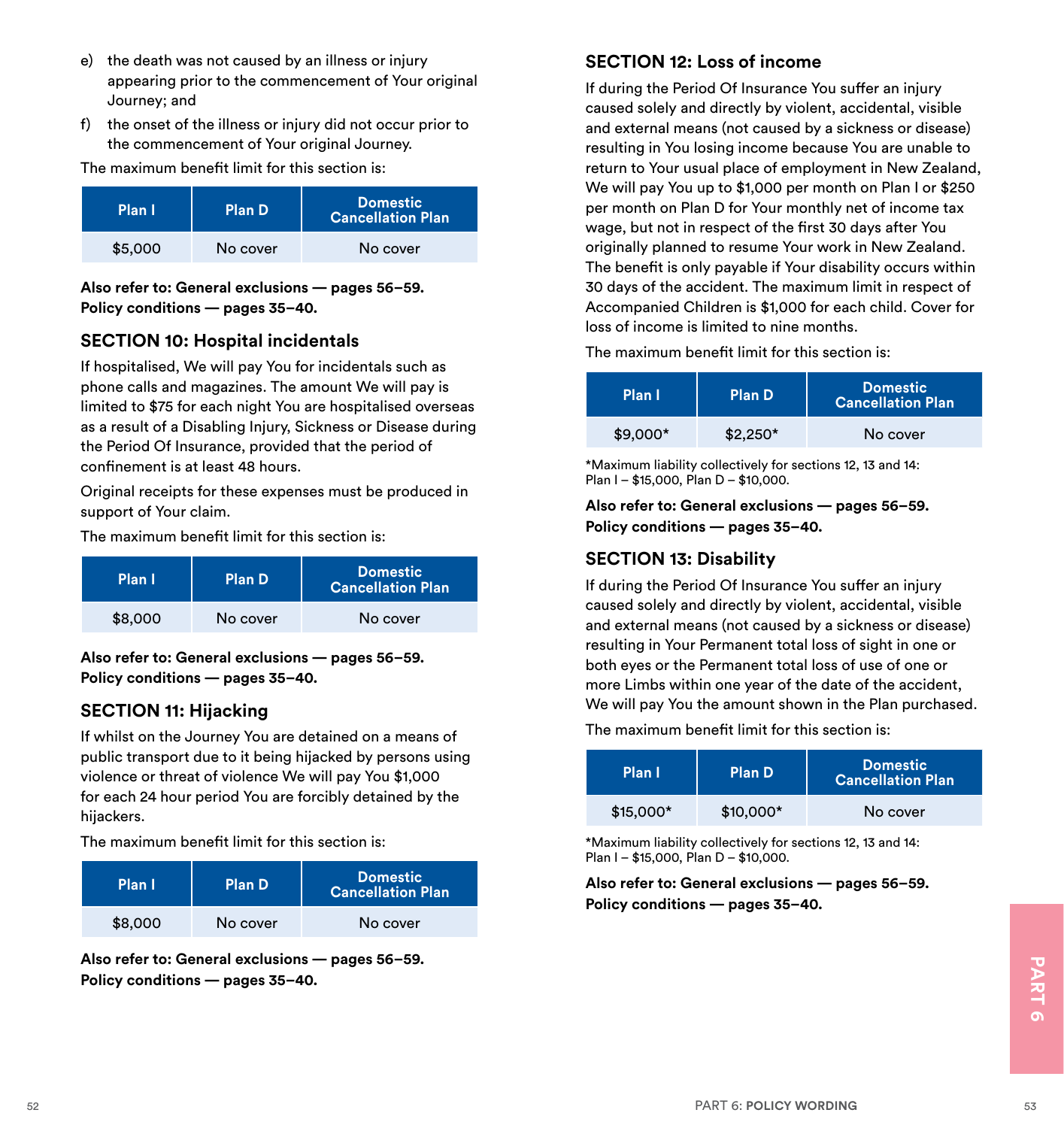#### **SECTION 14: Accidental death**

If during the Period Of Insurance You suffer an injury caused solely and directly by violent, accidental, visible and external means (not caused by a sickness or disease) resulting in Your death, We will pay Your estate the amount shown in the Plan purchased provided Your death occurs within one year of the accident.

Our limit in respect of Accompanied Children is \$1,000 for each child.

The maximum benefit limit for this section is:

| Plan I     | Plan D     | <b>Domestic</b><br><b>Cancellation Plan</b> |
|------------|------------|---------------------------------------------|
| $$15,000*$ | $$10,000*$ | No cover                                    |

\*Maximum liability collectively for sections 12, 13 and 14: Plan I – \$15,000, Plan D - \$10,000.

**Also refer to: General exclusions — pages 56–59. Policy conditions — pages 35–40.**

#### **SECTION 15: Legal expenses**

We will pay Your reasonable legal expenses if You are falsely arrested or wrongfully detained by any government or foreign power.

The maximum benefit limit for this section is:

| Plan I   | Plan D  | <b>Domestic</b><br><b>Cancellation Plan</b> |
|----------|---------|---------------------------------------------|
| \$10,000 | \$5,000 | No cover                                    |

**Also refer to: General exclusions — pages 56–59. Policy conditions — pages 35–40.**

#### **SECTION 16: Personal liability**

We will provide cover if, as a result of Your negligent act occurring during the Period Of Insurance, You become unintentionally legally liable to pay compensation in respect to damage caused to someone else's property or the injury or death of someone else.

The maximum benefit limit for this section is:

| Plan I      | <b>Plan D</b> | <b>Domestic</b><br><b>Cancellation Plan</b> |
|-------------|---------------|---------------------------------------------|
| \$2,500,000 | \$200,000     | No cover                                    |

#### **We will not pay for:**

- 1. liability You become liable to pay to somebody who is a member of Your family or travelling party or employed by You or deemed to be employed by You.
- 2. liability arising from loss or damage to property which is in Your legal custody or control.
- 3. liability arising from the conduct by You of any profession, trade or business.
- 4. liability arising out of the use or ownership by You of any aircraft, drone, firearm, waterborne craft or mechanically propelled vehicle.
- 5. liability arising out of occupation or ownership of any land, buildings or immobile property.
- 6. liability arising out of any wilful or malicious act.
- 7. liability arising out of the transmission of an illness, sickness or disease.
- 8. liability involving punitive, exemplary or aggravated damages or any fine or penalty.
- 9. liability arising out of Your liability under a contract or agreement unless You would be liable if that contract or agreement did not exist.

**Also refer to: General exclusions — pages 56–59. Policy conditions — pages 35–40.**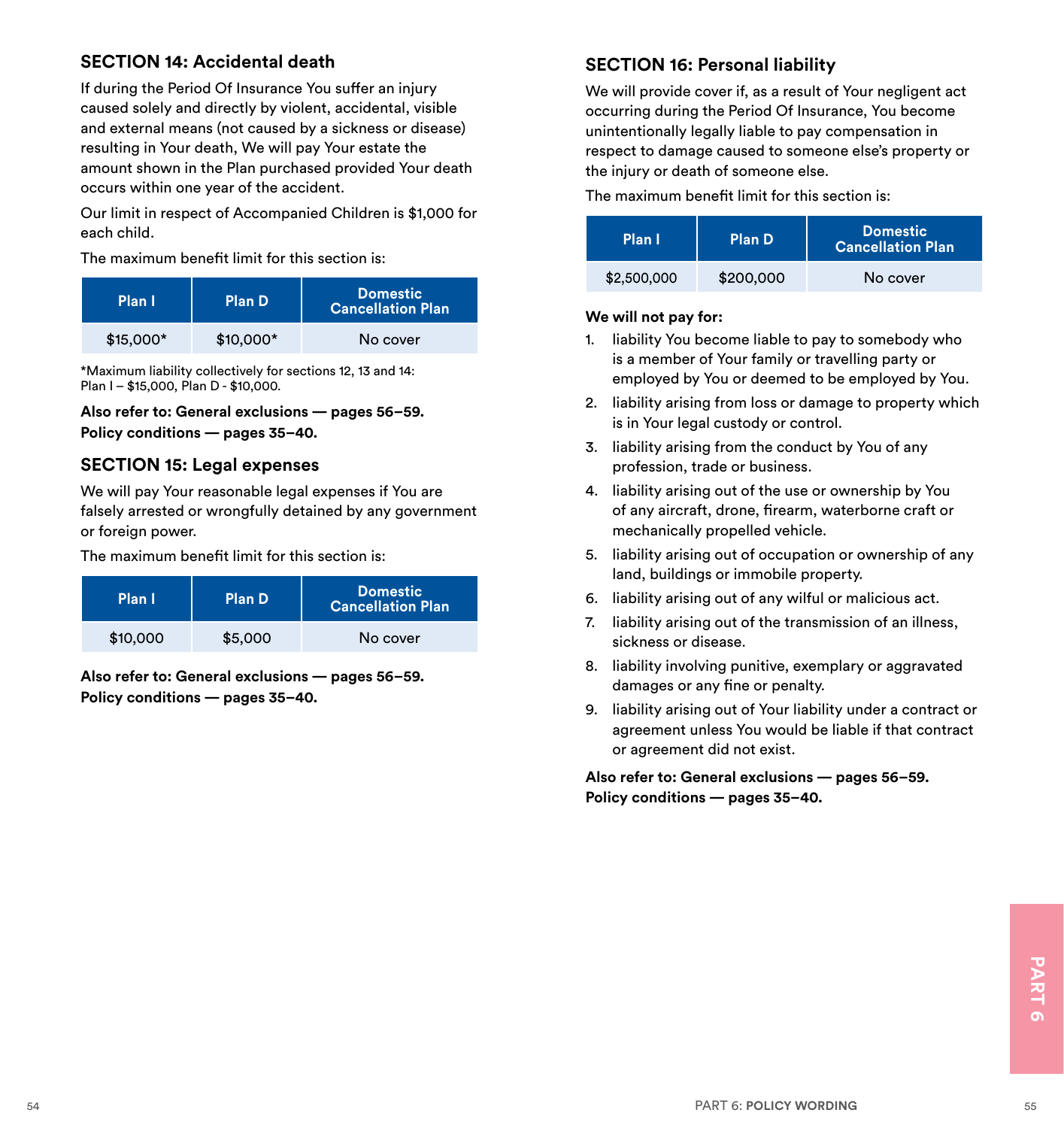# **General exclusions**

Unless otherwise indicated, these exclusions apply to all sections of the policy.

#### **We will not pay for:**

- 1. claims for costs or expenses incurred outside the Period Of Insurance.
- 2. claims involving consequential loss of any kind including, but not limited to, loss of enjoyment or any financial loss not specifically covered in the policy.
- 3. claims arising from loss or theft or damage to property, or death, illness or bodily injury if You fail to take reasonable care or put yourself in a situation where a reasonable person could foresee that loss. theft or damage to property, or a death, illness or bodily injury might happen.
- 4. claims involving air travel other than as a passenger on a fully licensed passenger carrying aircraft operated by an airline or an air charter company.
- 5. claims arising as a result of war, invasion, act of foreign enemy, hostilities (whether war be declared or not), civil war, rebellion, revolution, insurrection or military or usurped power.
- 6. claims arising directly or indirectly from any nuclear reaction or contamination, ionising rays or radioactivity.
- 7. loss or damage caused by detention, confiscation or destruction by customs or other officials or authorities.
- 8. claims arising from any unlawful act committed by You or if You have not been honest and frank with all answers, the accuracy of information, statements and submissions made in connection with Your insurance application or claim.
- 9. claims arising from any government intervention, prohibition, regulation or restriction or court order.
- 10. claims directly or indirectly arising from circumstances You knew of, or a reasonable person in Your circumstances would know or foresee, at the Relevant Time, that could lead to the Journey being delayed, abandoned or cancelled.
- 11. claims directly or indirectly arising from travel booked or undertaken by You:
	- a) even though You knew, or a reasonable person in Your circumstances would know, You were unfit to travel, whether or not You had sought medical advice;
	- b) against the advice of a medical practitioner;
	- c) to seek or obtain medical or dental advice, treatment or review; or
	- d) to participate in a clinical trial.
- 12. claims in respect of travel booked or undertaken after Your Terminal Illness was diagnosed.
- 13. claims directly or indirectly arising from, or exacerbated by, any Existing Medical Condition You or Your travelling companion has.
- 14. claims directly or indirectly arising from or exacerbated by Your Existing Medical Condition of Cardiovascular Disease, chronic lung condition or other heart/cardiovascular/respiratory system problem and any subsequent condition including an acute respiratory condition, Heart Attack, new infection or Stroke.
- 15. claims directly or indirectly arising from or exacerbated by Your Existing Medical Condition of reduced immunity.
- 16. claims directly or indirectly arising from pregnancy of You or any other person if You are aware of the pregnancy at the Relevant Time and:
	- a) where complications of this pregnancy or any previous pregnancy had occurred prior to this time;
	- b) it was a multiple pregnancy e.g. twins or triplets; or
	- c) where the conception was medically assisted e.g. using assisted fertility treatment including hormone therapies or IVF.
- 17. claims directly or indirectly arising from:
	- a) pregnancy of You or any other person after the start of the 24th week of pregnancy; or
	- b) pregnancy of You or any other person where the problem arising is not an unexpected serious medical complication.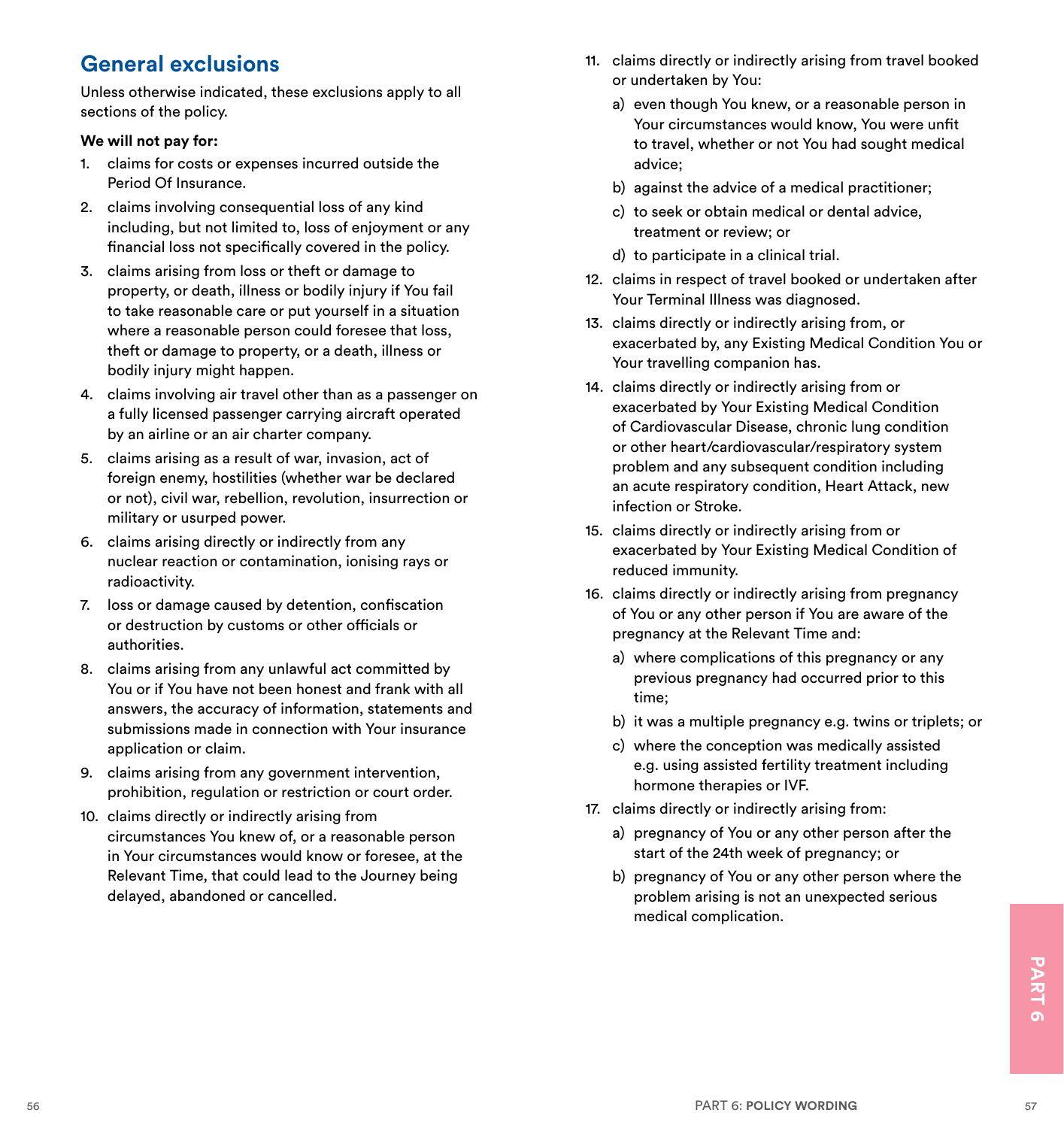- 18. claims directly or indirectly arising from childbirth or the health of a newborn child whatever the proximate cause of the claim is. This exclusion applies irrespective of the stage of pregnancy at which the child is born.
- 19. claims directly or indirectly arising from You having elective medical or dental treatment or surgery, a cosmetic procedure or body modification (including tattoos and piercings) during the Journey.
- 20. claims involving or directly or indirectly arising from Your suicide, attempted suicide, self-inflicted injury or condition, stress, travel exhaustion, any conduct engaged in whilst under the influence or effect of alcohol or drugs, the effect of or chronic use of alcohol or drugs or the transmission of any sexually transmittable disease or virus.
- 21. claims directly or indirectly arising from or exacerbated by the health of a Relative or Your business partner who are not travelling, unless at the Relevant Time that person:
	- a) had not been hospitalised in the previous 2 years for a condition that was directly or indirectly arising from or related to the condition that caused the claim;
	- b) did not reside in a nursing home or require similar home care assistance;
	- c) was not on a waiting list for, or did not know they needed surgery, inpatient treatment or tests at a hospital or clinic:
	- d) did not have a drug or alcohol addiction; and
	- e) did not have a Terminal Illness.
- 22. claims directly or indirectly arising from, or exacerbated by the health of any other person not listed in general exclusion 21.
- 23. any GST liability or any fine, charge or penalty You are liable for because of a failure to fully disclose to Us Your input tax credit entitlement for the Amount Payable.
- 24. losses for which insurance is prohibited by law.
- or accommodation due to their Insolvency or the<br>Insolvency of any person, company or organisation<br>they deal with.<br>58<br>PART 6: POLICY WORDING 25. claims arising from the failure of any travel agent, tour operator, accommodation provider, airline or other carrier, car rental agency or any other travel or tourism services provider to provide services or accommodation due to their Insolvency or the Insolvency of any person, company or organisation they deal with.
- 26. claims involving You travelling (during the Journey) in International Waters in a private sailing vessel or a privately registered vessel.
- 27. claims involving participation by You or Your travelling companion in hunting; racing (other than on foot); polo playing; hang gliding; off piste snow skiing or snowboarding; rodeo riding; BASE jumping; moto cross; freestyle BMX riding; running with the bulls; sports activities in a Professional capacity; mountaineering or rock climbing using guides, ropes, rock climbing equipment or oxygen; or scuba diving unless You hold an Open Water Diving Certificate or are diving with a qualified diving instructor.
- 28. claims involving participation by You (during the Journey) in motorcycling or moped riding where:
	- a) the motorcycle/moped has an engine capacity of more than 200cc;
	- b) whilst in control of a motorcycle or moped or as a passenger You are not wearing a helmet;
	- c) whilst in control of a motorcycle or moped You do not hold a valid New Zealand motorcycle licence or New Zealand motor vehicle licence, and a licence valid in the relevant country; or
	- d) whilst You are a pillion passenger the driver does not hold a licence valid in the relevant country.
- 29. claims involving participation by You (during the Journey) in On-Piste snow skiing, On-Piste snowboarding or snowmobiling.